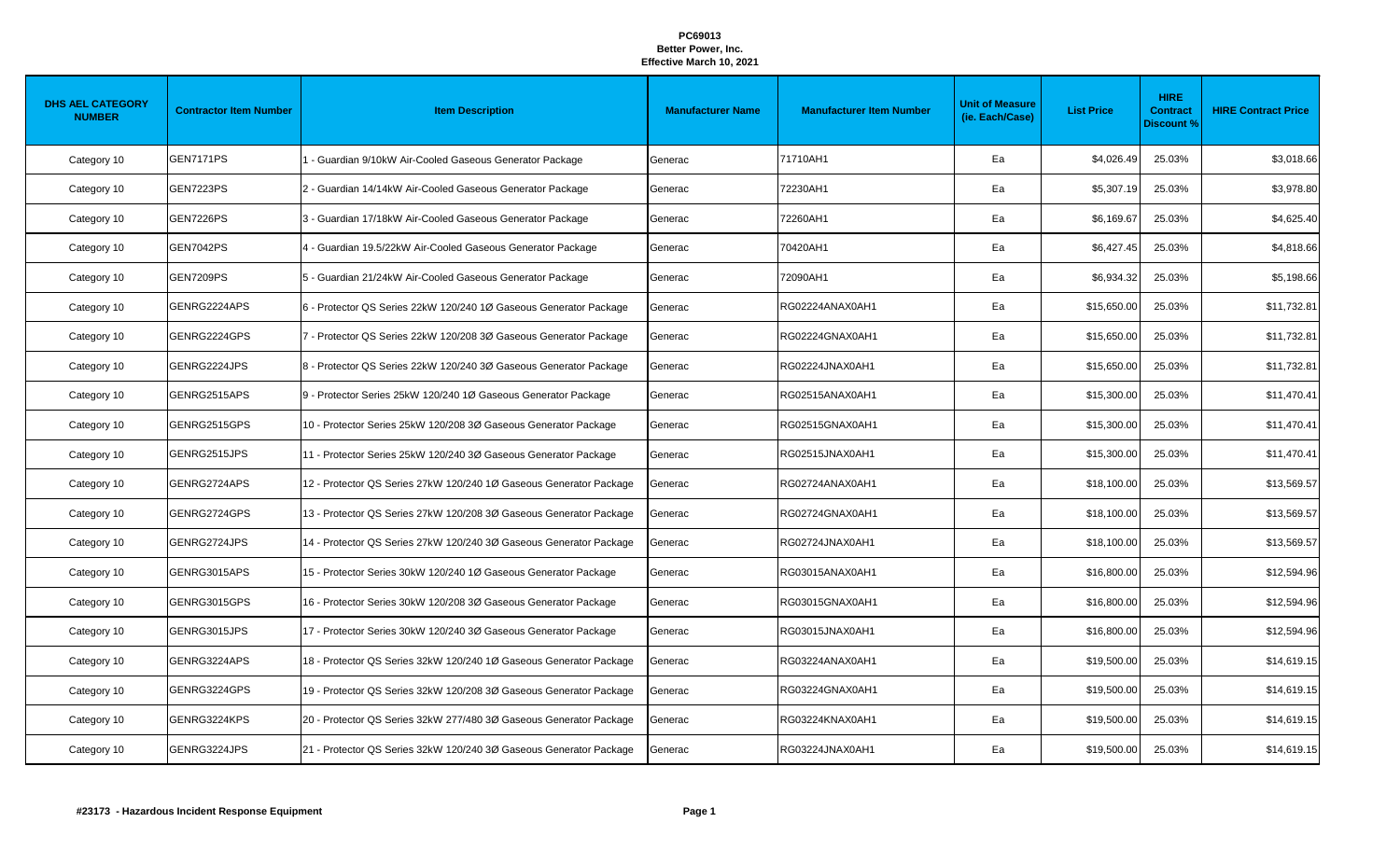| <b>DHS AEL CATEGORY</b><br><b>NUMBER</b> | <b>Contractor Item Number</b> | <b>Item Description</b>                                                     | <b>Manufacturer Name</b> | <b>Manufacturer Item Number</b> | <b>Unit of Measure</b><br>(ie. Each/Case) | <b>List Price</b> | <b>HIRE</b><br><b>Contract</b><br><b>Discount %</b> | <b>HIRE Contract Price</b> |
|------------------------------------------|-------------------------------|-----------------------------------------------------------------------------|--------------------------|---------------------------------|-------------------------------------------|-------------------|-----------------------------------------------------|----------------------------|
| Category 10                              | GENRG3624APS                  | 22 - Protector Series 36kW 120/240 1Ø Gaseous Generator Package             | Generac                  | RG03624ANAX0AH1                 | Ea                                        | \$19,200.00       | 25.03%                                              | \$14,394.24                |
| Category 10                              | GENRG3624GPS                  | 23 - Protector Series 36kW 120/208 3Ø Gaseous Generator Package             | Generac                  | RG03624GNAX0AH1                 | Ea                                        | \$19,200.00       | 25.03%                                              | \$14,394.24                |
| Category 10                              | GENRG3624KPS                  | 24 - Protector Series 36kW 277/480 3Ø Gaseous Generator Package             | Generac                  | RG03624KNAX0AH1                 | Ea                                        | \$19,200.00       | 25.03%                                              | \$14,394.24                |
| Category 10                              | GENRG3624JPS                  | 25 - Protector Series 36kW 120/240 3Ø Gaseous Generator Package             | Generac                  | RG03624JNAX0AH1                 | Ea                                        | \$19,200.00       | 25.03%                                              | \$14,394.24                |
| Category 10                              | GENRG3824APS                  | 26 - Protector QS Series 38kW 120/240 1Ø Gaseous Generator Package          | Generac                  | RG03824ANAX0AH1                 | Ea                                        | \$21,200.00       | 25.03%                                              | \$15,893.64                |
| Category 10                              | GENRG3824GPS                  | 27 - Protector QS Series 38kW 120/208 3Ø Gaseous Generator Package          | Generac                  | RG03824GNAX0AH1                 | Ea                                        | \$21,200.00       | 25.03%                                              | \$15,893.64                |
| Category 10                              | GENRG3824KPS                  | 28 - Protector QS Series 38kW 277/480 3Ø Gaseous Generator Package          | Generac                  | RG03824KNAX0AH1                 | Ea                                        | \$21,200.00       | 25.03%                                              | \$15,893.64                |
| Category 10                              | GENRG3824JPS                  | 29 - Protector QS Series 38kW 120/240 3Ø Gaseous Generator Package          | Generac                  | RG03824JNAX0AH1                 | Ea                                        | \$21,200.00       | 25.03%                                              | \$15,893.64                |
| Category 10                              | GENRG4524APS                  | 30 - Protector Series 45kW 120/240 1Ø Gaseous Generator Package             | Generac                  | RG04524ANAX0AH1                 | Ea                                        | \$21,600.00       | 25.03%                                              | \$16,193.52                |
| Category 10                              | GENRG4524GPS                  | 31 - Protector Series 45kW 120/208 3Ø Gaseous Generator Package             | Generac                  | RG04524GNAX0AH1                 | Ea                                        | \$21,600.00       | 25.03%                                              | \$16,193.52                |
| Category 10                              | GENRG4524KPS                  | 32 - Protector Series 45kW 277/480 3Ø Gaseous Generator Package             | Generac                  | RG04524KNAX0AH1                 | Ea                                        | \$21,600.00       | 25.03%                                              | \$16,193.52                |
| Category 10                              | GENRG4524JPS                  | 33 - Protector Series 45kW 120/240 3Ø Gaseous Generator Package             | Generac                  | RG04524JNAX0AH1                 | Ea                                        | \$21,600.00       | 25.03%                                              | \$16,193.52                |
| Category 10                              | GENRG4845APS                  | 34 - Protector Series 48kW 4.5L 120/240 1Ø Gaseous Generator Package        | Generac                  | RG04845ANAX0AH1                 | Ea                                        | \$23,750.00       | 25.03%                                              | \$17,805.38                |
| Category 10                              | GENRG4845GPS                  | 35 - Protector Series 48kW 4.5L 120/208 3Ø Gaseous Generator Package        | Generac                  | RG04845GNAX0AH1                 | Ea                                        | \$23,750.00       | 25.03%                                              | \$17,805.38                |
| Category 10                              | GENRG4845KPS                  | 36 - Protector Series 48kW 4.5L 277/480 3Ø Gaseous Generator Package        | Generac                  | RG04845KNAX0AH1                 | Ea                                        | \$23,750.00       | 25.03%                                              | \$17,805.38                |
| Category 10                              | GENRG4845JPS                  | 37 - Protector Series 48kW 4.5L 120/240 3Ø Gaseous Generator Package        | Generac                  | RG04845JNAX0AH1                 | Ea                                        | \$23,750.00       | 25.03%                                              | \$17,805.38                |
| Category 10                              | GENRG6024APS                  | 38 - Protector Series 60kW 2.4L 120/240 1Ø Natural Gas Generator<br>Package | Generac                  | RG06024ANAX0AH1                 | Ea                                        | \$26,400.00       | 25.03%                                              | \$19,792.08                |
| Category 10                              | GENRG6024GPS                  | 39 - Protector Series 60kW 2.4L 120/208 3Ø Natural Gas Generator<br>Package | Generac                  | RG06024GNAX0AH1                 | Ea                                        | \$26,400.00       | 25.03%                                              | \$19,792.08                |
| Category 10                              | GENRG6024KPS                  | 40 - Protector Series 60kW 2.4L 277/480 3Ø Natural Gas Generator<br>Package | Generac                  | RG06024KNAX0AH1                 | Ea                                        | \$26,400.00       | 25.03%                                              | \$19,792.08                |
| Category 10                              | GENRG6024JPS                  | 41 - Protector Series 60kW 2.4L 120/240 3Ø Natural Gas Generator<br>Package | Generac                  | RG06024JNAX0AH1                 | Ea                                        | \$26,400.00       | 25.03%                                              | \$19,792.08                |
| Category 10                              | GENRG6024AVPS                 | 42 - Protector Series 60kW 2.4L 120/240 1Ø Propane Generator Package        | Generac                  | RG06024ANVAX0AH1                | Ea                                        | \$26,400.00       | 25.03%                                              | \$19,792.08                |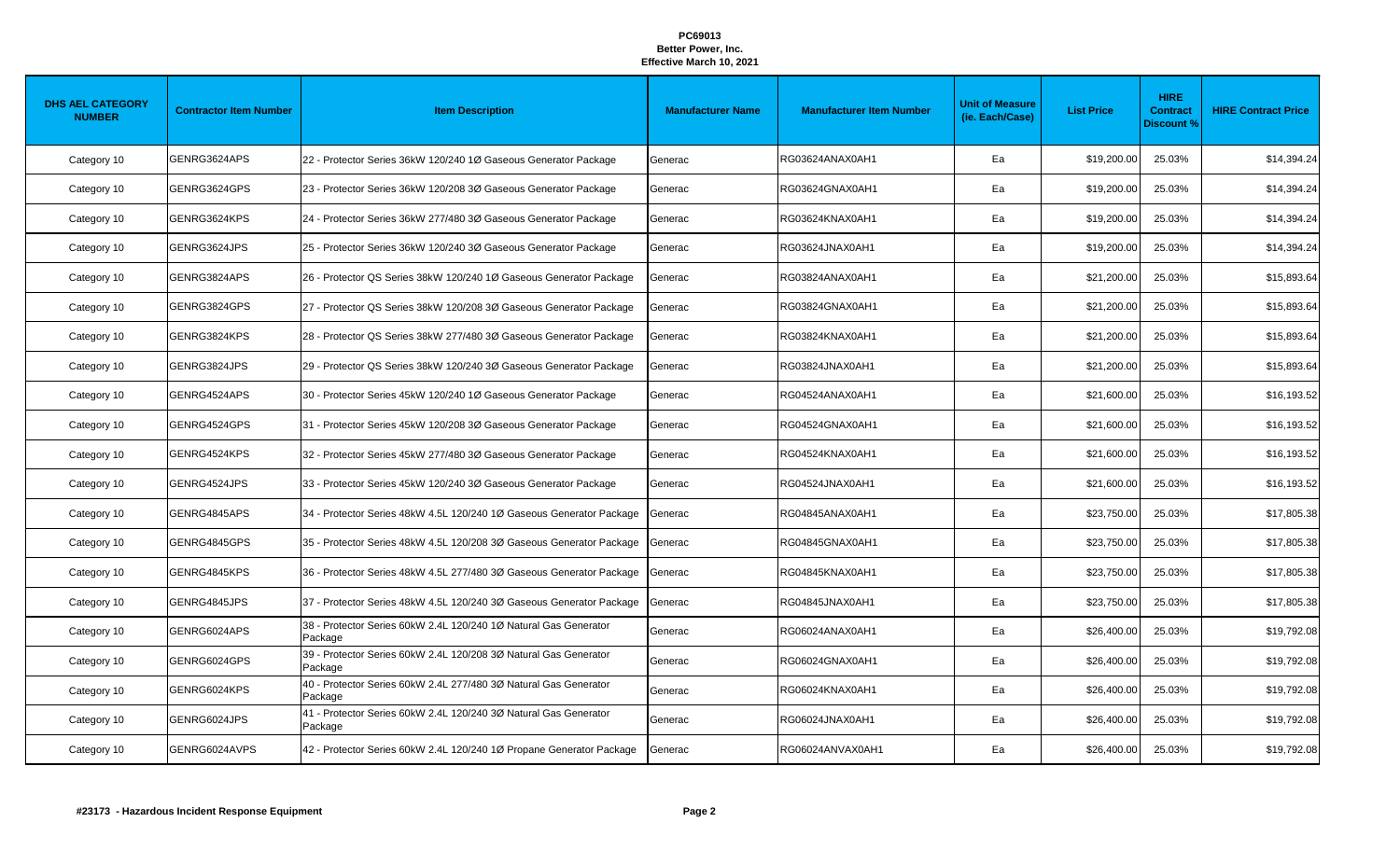| <b>DHS AEL CATEGORY</b><br><b>NUMBER</b> | <b>Contractor Item Number</b> | <b>Item Description</b>                                              | <b>Manufacturer Name</b> | <b>Manufacturer Item Number</b> | <b>Unit of Measure</b><br>(ie. Each/Case) | <b>List Price</b> | <b>HIRE</b><br><b>Contract</b><br><b>Discount %</b> | <b>HIRE Contract Price</b> |
|------------------------------------------|-------------------------------|----------------------------------------------------------------------|--------------------------|---------------------------------|-------------------------------------------|-------------------|-----------------------------------------------------|----------------------------|
| Category 10                              | GENRG6024GVPS                 | 43 - Protector Series 60kW 2.4L 120/208 3Ø Propane Generator Package | Generac                  | RG06024GNVAX0AH1                | Ea                                        | \$26,400.00       | 25.03%                                              | \$19,792.08                |
| Category 10                              | GENRG6024KVPS                 | 44 - Protector Series 60kW 2.4L 277/480 3Ø Propane Generator Package | Generac                  | RG06024KNVAX0AH1                | Ea                                        | \$26,400.00       | 25.03%                                              | \$19,792.08                |
| Category 10                              | GENRG6024JVPS                 | 45 - Protector Series 60kW 2.4L 120/240 3Ø Propane Generator Package | Generac                  | RG06024JNVAX0AH1                | Ea                                        | \$26,400.00       | 25.03%                                              | \$19,792.08                |
| Category 10                              | GENRG6045APS                  | 46 - Protector Series 60kW 4.5L 120/240 1Ø Gaseous Generator Package | Generac                  | RG06045ANAX0AH1                 | Ea                                        | \$29,650.00       | 25.03%                                              | \$22,228.61                |
| Category 10                              | GENRG6045GPS                  | 47 - Protector Series 60kW 4.5L 120/208 3Ø Gaseous Generator Package | Generac                  | RG06045GNAX0AH1                 | Ea                                        | \$29,650.00       | 25.03%                                              | \$22,228.61                |
| Category 10                              | GENRG6045KPS                  | 48 - Protector Series 60kW 4.5L 277/480 3Ø Gaseous Generator Package | Generac                  | RG06045KNAX0AH1                 | Ea                                        | \$29,650.00       | 25.03%                                              | \$22,228.61                |
| Category 10                              | GENRG6045JPS                  | 49 - Protector Series 60kW 4.5L 120/240 3Ø Gaseous Generator Package | Generac                  | RG06045JNAX0AH1                 | Ea                                        | \$29,650.00       | 25.03%                                              | \$22,228.6                 |
| Category 10                              | GENRG8045APS                  | 50 - Protector Series 80kW 4.5L 120/240 1Ø Gaseous Generator Package | Generac                  | RG08045ANAX0AH1                 | Ea                                        | \$37,550.00       | 25.03%                                              | \$28,151.24                |
| Category 10                              | GENRG8045GPS                  | 51 - Protector Series 80kW 4.5L 120/208 3Ø Gaseous Generator Package | Generac                  | RG08045GNAX0AH1                 | Ea                                        | \$37,550.00       | 25.03%                                              | \$28,151.24                |
| Category 10                              | GENRG8045KPS                  | 52 - Protector Series 80kW 4.5L 277/480 3Ø Gaseous Generator Package | Generac                  | RG08045KNAX0AH1                 | Ea                                        | \$37,550.00       | 25.03%                                              | \$28,151.24                |
| Category 10                              | GENRG8045JPS                  | 53 - Protector Series 80kW 4.5L 120/240 3Ø Gaseous Generator Package | Generac                  | RG08045JNAX0AH1                 | Ea                                        | \$37,550.00       | 25.03%                                              | \$28,151.24                |
| Category 10                              | GENQTA2524APS                 | 54 - QTA Series 25kW 120/240 1Ø Gaseous Generator Package            | Generac                  | QT02524ANANAH1                  | Ea                                        | \$22,250.00       | 25.03%                                              | \$16,680.83                |
| Category 10                              | GENQTA2524GPS                 | 55 - QTA Series 25kW 120/208 3Ø Gaseous Generator Package            | Generac                  | QT02524GNANAH1                  | Ea                                        | \$22,250.00       | 25.03%                                              | \$16,680.83                |
| Category 10                              | GENQTA2524KPS                 | 56 - QTA Series 25kW 277/480 3Ø Gaseous Generator Package            | Generac                  | QT02524KNANAH1                  | Ea                                        | \$22,250.00       | 25.03%                                              | \$16,680.83                |
| Category 10                              | GENQTA2524JPS                 | 57 - QTA Series 25kW 120/240 3Ø Gaseous Generator Package            | Generac                  | QT02524JNANAH1                  | Ea                                        | \$22,250.00       | 25.03%                                              | \$16,680.83                |
| Category 10                              | GENSG3545APS                  | 58 - SG Series 35kW 120/240 1Ø Gaseous Generator Package             | Generac                  | SG0035AG264.5S18PBYYAH1         | Ea                                        | \$29,500.00       | 25.03%                                              | \$22,116.15                |
| Category 10                              | GENSG3545GPS                  | 59 - SG Series 35kW 120/208 3Ø Gaseous Generator Package             | Generac                  | SG0035GG264.5S18PBYYAH1         | Ea                                        | \$29,500.00       | 25.03%                                              | \$22,116.15                |
| Category 10                              | GENSG3545KPS                  | 60 - SG Series 35kW 277/480 3Ø Gaseous Generator Package             | Generac                  | SG0035KG264.5S18PBYY1A          | Ea                                        | \$29,500.00       | 25.03%                                              | \$22,116.15                |
| Category 10                              | GENSG3545JPS                  | 61 - SG Series 35kW 120/240 3Ø Gaseous Generator Package             | Generac                  | SG0035JG264.5S18PBYYAH1         | Ea                                        | \$29,500.00       | 25.03%                                              | \$22,116.15                |
| Category 10                              | GENSG4045APS                  | 62 - SG Series 40kW 120/240 1Ø Gaseous Generator Package             | Generac                  | SG0040AG264.5S18PBYYAH1         | Ea                                        | \$31,250.00       | 25.03%                                              | \$23,428.13                |
| Category 10                              | GENSG4045GPS                  | 63 - SG Series 40kW 120/208 3Ø Gaseous Generator Package             | Generac                  | SG0040GG264.5S18PBYYAH1         | Ea                                        | \$31,250.00       | 25.03%                                              | \$23,428.13                |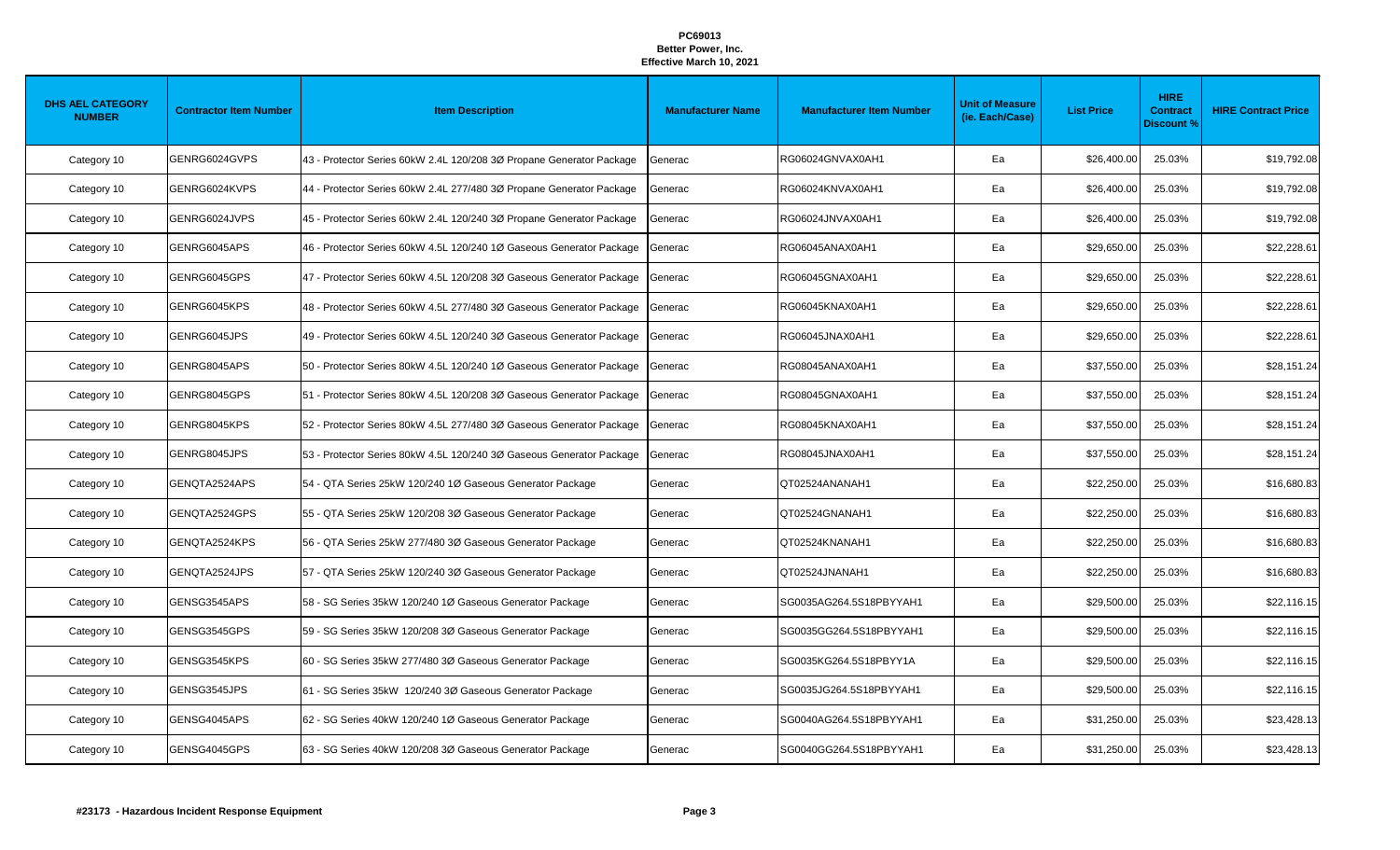| <b>DHS AEL CATEGORY</b><br><b>NUMBER</b> | <b>Contractor Item Number</b> | <b>Item Description</b>                                  | <b>Manufacturer Name</b> | <b>Manufacturer Item Number</b> | <b>Unit of Measure</b><br>(ie. Each/Case) | <b>List Price</b> | <b>HIRE</b><br><b>Contract</b><br><b>Discount %</b> | <b>HIRE Contract Price</b> |
|------------------------------------------|-------------------------------|----------------------------------------------------------|--------------------------|---------------------------------|-------------------------------------------|-------------------|-----------------------------------------------------|----------------------------|
| Category 10                              | GENSG4045KPS                  | 64 - SG Series 40kW 277/480 3Ø Gaseous Generator Package | Generac                  | SG0040KG264.5S18PBYYAH1         | Ea                                        | \$31,250.00       | 25.03%                                              | \$23,428.13                |
| Category 10                              | GENSG4045JPS                  | 65 - SG Series 40kW 120/240 3Ø Gaseous Generator Package | Generac                  | SG0040JG2645.5S18PBYYAH1        | Ea                                        | \$31,250.00       | 25.03%                                              | \$23,428.13                |
| Category 10                              | GENSG4545APS                  | 66 - SG Series 45kW 120/240 1Ø Gaseous Generator Package | Generac                  | SG0045AG264.5S18PBYYAH1         | Ea                                        | \$32,000.00       | 25.03%                                              | \$23,990.40                |
| Category 10                              | GENSG4545GPS                  | 67 - SG Series 45kW 120/208 3Ø Gaseous Generator Package | Generac                  | SG0045GG264.5S18PBYYAH1         | Ea                                        | \$32,000.00       | 25.03%                                              | \$23,990.40                |
| Category 10                              | GENSG4545KPS                  | 68 - SG Series 45kW 277/480 3Ø Gaseous Generator Package | Generac                  | SG0045KG264.5S18PBYYAH1         | Ea                                        | \$32,000.00       | 25.03%                                              | \$23,990.40                |
| Category 10                              | GENSG4545JPS                  | 69 - SG Series 45kW 120/240 3Ø Gaseous Generator Package | Generac                  | SG0045JG264.5S18PBYYAH1         | Ea                                        | \$32,000.00       | 25.03%                                              | \$23,990.40                |
| Category 10                              | GENSG5045APS                  | 70 - SG Series 50kW 120/240 1Ø Gaseous Generator Package | Generac                  | SG0050AG264.5S18PBYYAH1         | Ea                                        | \$34,800.00       | 25.03%                                              | \$26,089.56                |
| Category 10                              | GENSG5045GPS                  | 71 - SG Series 50kW 120/208 3Ø Gaseous Generator Package | Generac                  | SG0050GG264.5S18PBYYAH1         | Ea                                        | \$34,800.00       | 25.03%                                              | \$26,089.56                |
| Category 10                              | GENSG5045KPS                  | 72 - SG Series 50kW 277/480 3Ø Gaseous Generator Package | Generac                  | SG0050KG264.5S18PBYYAH1         | Ea                                        | \$34,800.00       | 25.03%                                              | \$26,089.56                |
| Category 10                              | GENSG5045JPS                  | 73 - SG Series 50kW 120/240 3Ø Gaseous Generator Package | Generac                  | SG0050JG264.5S18PBYYAH1         | Ea                                        | \$34,800.00       | 25.03%                                              | \$26,089.56                |
| Category 10                              | GENSG6045APS                  | 74 - SG Series 60kW 120/240 1Ø Gaseous Generator Package | Generac                  | SG0060AG264.5S18TBYYA0AH1       | Ea                                        | \$36,500.00       | 25.03%                                              | \$27,364.05                |
| Category 10                              | GENSG6045GPS                  | 75 - SG Series 60kW 120/208 3Ø Gaseous Generator Package | Generac                  | SG0060GG264.5S18TBYYA0AH1       | Ea                                        | \$36,500.00       | 25.03%                                              | \$27,364.05                |
| Category 10                              | GENSG6045KPS                  | 76 - SG Series 60kW 277/480 3Ø Gaseous Generator Package | Generac                  | SG0060KG264.5S18TBYYA0AH1       | Ea                                        | \$36,500.00       | 25.03%                                              | \$27,364.05                |
| Category 10                              | GENSG6045JPS                  | 77 - SG Series 60kW 120/240 3Ø Gaseous Generator Package | Generac                  | SG0060JG264.5S18TBYYA0AH1       | Ea                                        | \$36,500.00       | 25.03%                                              | \$27,364.05                |
| Category 10                              | GENSG7045APS                  | 78 - SG Series 70kW 120/240 1Ø Gaseous Generator Package | Generac                  | SG0070AG264.5S18TPYYA0AH1       | Ea                                        | \$39,500.00       | 25.03%                                              | \$29,613.15                |
| Category 10                              | GENSG7045GPS                  | 79 - SG Series 70kW 120/208 3Ø Gaseous Generator Package | Generac                  | SG0070GG264.5S18TPYYA0AH1       | Ea                                        | \$39,500.00       | 25.03%                                              | \$29,613.15                |
| Category 10                              | GENSG7045KPS                  | 80 - SG Series 70kW 277/480 3Ø Gaseous Generator Package | Generac                  | SG0070KG264.5S18TPYYA0AH1       | Ea                                        | \$39,500.00       | 25.03%                                              | \$29,613.15                |
| Category 10                              | GENSG7045JPS                  | 81 - SG Series 70kW 120/240 3Ø Gaseous Generator Package | Generac                  | SG0070JG264.5S18TPYYA0AH1       | Ea                                        | \$39,500.00       | 25.03%                                              | \$29,613.15                |
| Category 10                              | GENSG8045APS                  | 82 - SG Series 80kW 120/240 1Ø Gaseous Generator Package | Generac                  | SG0080AG264.5S18TPYYA0AH1       | Ea                                        | \$40,250.00       | 25.03%                                              | \$30,175.43                |
| Category 10                              | GENSG8045GPS                  | 83 - SG Series 80kW 120/208 3Ø Gaseous Generator Package | Generac                  | SG0080GG264.5S18TPYYA0AH1       | Ea                                        | \$40,250.00       | 25.03%                                              | \$30,175.43                |
| Category 10                              | GENSG8045KPS                  | 84 - SG Series 80kW 277/480 3Ø Gaseous Generator Package | Generac                  | SG0080KG264.5S18TPYYA0AH1       | Ea                                        | \$40,250.00       | 25.03%                                              | \$30,175.43                |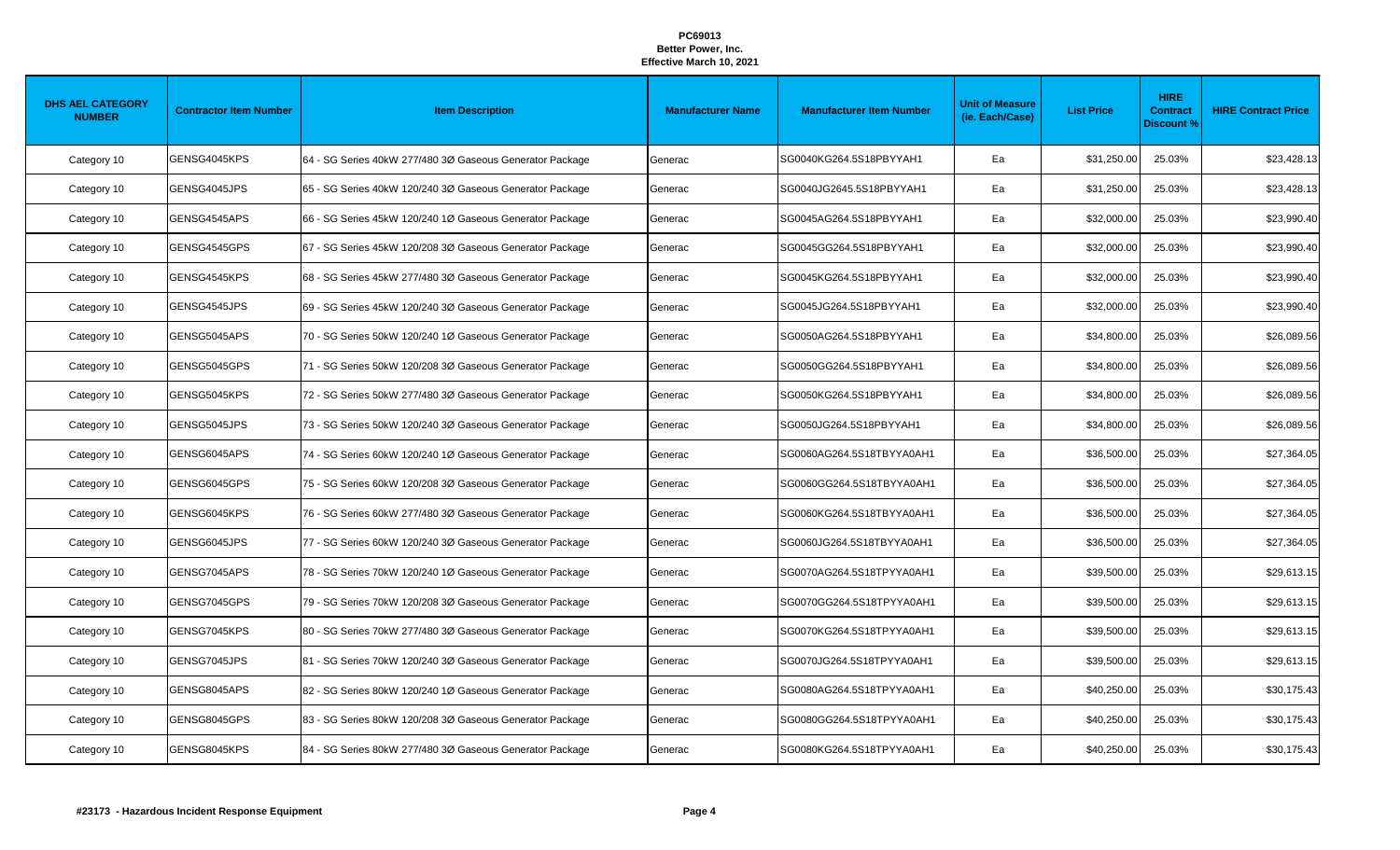| <b>DHS AEL CATEGORY</b><br><b>NUMBER</b> | <b>Contractor Item Number</b> | <b>Item Description</b>                                          | <b>Manufacturer Name</b> | <b>Manufacturer Item Number</b> | <b>Unit of Measure</b><br>(ie. Each/Case) | <b>List Price</b> | <b>HIRE</b><br><b>Contract</b><br><b>Discount %</b> | <b>HIRE Contract Price</b> |
|------------------------------------------|-------------------------------|------------------------------------------------------------------|--------------------------|---------------------------------|-------------------------------------------|-------------------|-----------------------------------------------------|----------------------------|
| Category 10                              | GENSG8045JPS                  | 85 - SG Series 80kW 120/240 3Ø Gaseous Generator Package         | Generac                  | SG0080JG264.5S18TPYYA0AH1       | Ea                                        | \$40,250.00       | 25.03%                                              | \$30,175.43                |
| Category 10                              | GENSG8090APS                  | 86 - SG Series 80kW 9.0L 120/240 1Ø Gaseous Generator Package    | Generac                  | SG0080AG269.0N18HPYYAH1         | Ea                                        | \$43,500.00       | 25.03%                                              | \$32,611.95                |
| Category 10                              | GENSG8090GPS                  | 87 - SG Series 80kW 9.0L 120/208 3Ø Gaseous Generator Package    | Generac                  | SG0080GG269.0N18HPYYAH1         | Ea                                        | \$43,500.00       | 25.03%                                              | \$32,611.95                |
| Category 10                              | GENSG8090KPS                  | 88 - SG Series 80kW 9.0L 277/480 3Ø Gaseous Generator Package    | Generac                  | SG0080KG269.0N18HPYYAH1         | Ea                                        | \$43,500.00       | 25.03%                                              | \$32,611.95                |
| Category 10                              | GENSG8090JPS                  | 89 - SG Series 80kW 9.0L 120/240 3Ø Gaseous Generator Package    | Generac                  | SG0080JG269.0N18HPYYAH1         | Ea                                        | \$43,500.00       | 25.03%                                              | \$32,611.95                |
| Category 10                              | GENSG10090APS                 | 90 - SG Series 100kW 120/240 1Ø Gaseous Generator Package        | Generac                  | SG0100AG189.0N18HPYYEH1         | Ea                                        | \$45,200.00       | 25.03%                                              | \$33,886.44                |
| Category 10                              | GENSG10090GPS                 | 91 - SG Series 100kW 120/208 3Ø Gaseous Generator Package        | Generac                  | SG0100GG189.0N18HPYYEH1         | Ea                                        | \$45,200.00       | 25.03%                                              | \$33,886.44                |
| Category 10                              | GENSG10090KPS                 | 92 - SG Series 100kW 277/480 3Ø Gaseous Generator Package        | Generac                  | SG0100KG189.0N18HPYYEH1         | Ea                                        | \$45,200.00       | 25.03%                                              | \$33,886.44                |
| Category 10                              | GENSG10090JPS                 | 93 - SG Series 100kW 120/240 3Ø Gaseous Generator Package        | Generac                  | SG0100JG189.0N18HPYYEH1         | Ea                                        | \$45,200.00       | 25.03%                                              | \$33,886.44                |
| Category 10                              | GENSG13090APS                 | 94 - SG Series 130kW 120/240 1Ø Gaseous Generator Package        | Generac                  | SG0130AG189.0S18HPYYEH1         | Ea                                        | \$58,900.00       | 25.03%                                              | \$44,157.33                |
| Category 10                              | GENSG13090GPS                 | 95 - SG Series 130kW 120/208 3Ø Gaseous Generator Package        | Generac                  | SG0130GG189.0S18HPYYEH1         | Ea                                        | \$58,900.00       | 25.03%                                              | \$44,157.33                |
| Category 10                              | GENSG13090KPS                 | 96 - SG Series 130kW 277/480 3Ø Gaseous Generator Package        | Generac                  | SG0130KG189.0S18HPYYEH1         | Ea                                        | \$58,900.00       | 25.03%                                              | \$44,157.33                |
| Category 10                              | GENSG13090JPS                 | 97 - SG Series 130kW 120/240 3Ø Gaseous Generator Package        | Generac                  | SG0130JG189.0S18HPYYEH1         | Ea                                        | \$58,900.00       | 25.03%                                              | \$44,157.33                |
| Category 10                              | GENSG15090APS                 | 98 - SG Series 150kW 9.0L 120/240 1Ø Gaseous Generator Package   | Generac                  | SG0150AG189.0S18HPYYEH1         | Ea                                        | \$69,500.00       | 25.03%                                              | \$52,104.15                |
| Category 10                              | GENSG15090GPS                 | 99 - SG Series 150kW 9.0L 120/208 3Ø Gaseous Generator Package   | Generac                  | SG0150GG189.0S18HPYYEH1         | Ea                                        | \$69,500.00       | 25.03%                                              | \$52,104.15                |
| Category 10                              | GENSG15090KPS                 | 100 - SG Series 150kW 9.0L 277/480 3Ø Gaseous Generator Package  | Generac                  | SG0150KG189.0S18HPYYEH1         | Ea                                        | \$69,500.00       | 25.03%                                              | \$52,104.15                |
| Category 10                              | GENSG15090JPS                 | 101 - SG Series 150kW 9.0L 120/240 3Ø Gaseous Generator Package  | Generac                  | SG0150JG189.0S18HPYYEH1         | Ea                                        | \$69,500.00       | 25.03%                                              | \$52,104.15                |
| Category 10                              | GENSG150142APS                | 102 - SG Series 150kW 14.2L 120/240 1Ø Gaseous Generator Package | Generac                  | SG0150AG20142S18HPYYEH1         | Ea                                        | \$105,000.00      | 25.03%                                              | \$78,718.50                |
| Category 10                              | GENSG150142GPS                | 103 - SG Series 150kW 14.2L 120/208 3Ø Gaseous Generator Package | Generac                  | SG0150GG20142S18HPYYEH1         | Ea                                        | \$105,000.00      | 25.03%                                              | \$78,718.50                |
| Category 10                              | GENSG150142KPS                | 104 - SG Series 150kW 14.2L 277/480 3Ø Gaseous Generator Package | Generac                  | SG0150KG20142S18HPYYEH1         | Ea                                        | \$105,000.00      | 25.03%                                              | \$78,718.50                |
| Category 10                              | GENSG150142JPS                | 105 - SG Series 150kW 14.2L 120/240 3Ø Gaseous Generator Package | Generac                  | SG0150JG20142S18HPYYEH1         | Ea                                        | \$105,000.00      | 25.03%                                              | \$78,718.50                |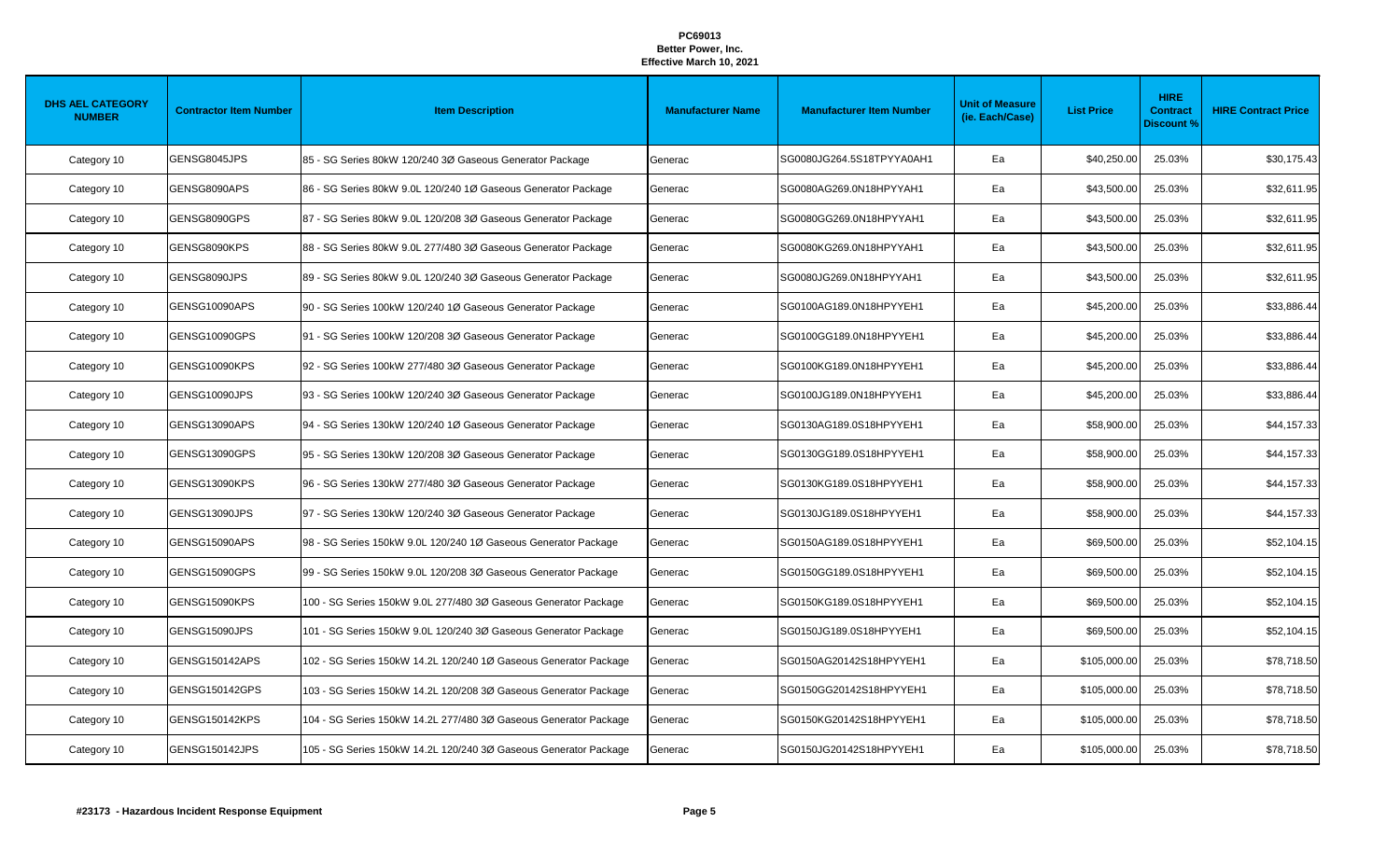| <b>DHS AEL CATEGORY</b><br><b>NUMBER</b> | <b>Contractor Item Number</b> | <b>Item Description</b>                                    | <b>Manufacturer Name</b> | <b>Manufacturer Item Number</b> | <b>Unit of Measure</b><br>(ie. Each/Case) | <b>List Price</b> | <b>HIRE</b><br><b>Contract</b><br><b>Discount %</b> | <b>HIRE Contract Price</b> |
|------------------------------------------|-------------------------------|------------------------------------------------------------|--------------------------|---------------------------------|-------------------------------------------|-------------------|-----------------------------------------------------|----------------------------|
| Category 10                              | GENSG175142APS                | 106 - SG Series 175kW 120/240 1Ø Gaseous Generator Package | Generac                  | SG0175AG20142S18HPYYEH1         | Ea                                        | \$125,500.00      | 25.03%                                              | \$94,087.35                |
| Category 10                              | GENSG175142GPS                | 107 - SG Series 175kW 120/208 3Ø Gaseous Generator Package | Generac                  | SG0175GG20142S18HPYYEH1         | Ea                                        | \$125,500.00      | 25.03%                                              | \$94,087.35                |
| Category 10                              | <b>GENSG175142KPS</b>         | 108 - SG Series 175kW 277/480 3Ø Gaseous Generator Package | Generac                  | SG0175KG20142S18HPYYEH1         | Ea                                        | \$125,500.00      | 25.03%                                              | \$94,087.35                |
| Category 10                              | GENSG175142JPS                | 109 - SG Series 175kW 120/240 3Ø Gaseous Generator Package | Generac                  | SG0175JG20142S18HPYYEH1         | Ea                                        | \$125,500.00      | 25.03%                                              | \$94,087.35                |
| Category 10                              | GENSG200142APS                | 110 - SG Series 200kW 120/240 1Ø Gaseous Generator Package | Generac                  | SG0200AG20142S18HPYYEH1         | Ea                                        | \$135,000.00      | 25.03%                                              | \$101,209.50               |
| Category 10                              | GENSG200142GPS                | 111 - SG Series 200kW 120/208 3Ø Gaseous Generator Package | Generac                  | SG0200GG20142S18HPYYEH1         | Ea                                        | \$135,000.00      | 25.03%                                              | \$101,209.50               |
| Category 10                              | GENSG200142KPS                | 112 - SG Series 200kW 277/480 3Ø Gaseous Generator Package | Generac                  | SG0200KG20142S18HPYYEH1         | Ea                                        | \$135,000.00      | 25.03%                                              | \$101,209.50               |
| Category 10                              | <b>GENSG200142JPS</b>         | 113 - SG Series 200kW 120/240 3Ø Gaseous Generator Package | Generac                  | SG0200JG20142S18HPYYEH1         | Ea                                        | \$135,000.00      | 25.03%                                              | \$101,209.50               |
| Category 10                              | GENSG230142GPS                | 114 - SG Series 230kW 120/208 3Ø Gaseous Generator Package | Generac                  | SG0230GG20142S18HPYYEH1         | Ea                                        | \$165,000.00      | 25.03%                                              | \$123,700.50               |
| Category 10                              | GENSG230142KPS                | 115 - SG Series 230kW 277/480 3Ø Gaseous Generator Package | Generac                  | SG0230KG20142S18HPYYEH1         | Ea                                        | \$165,000.00      | 25.03%                                              | \$123,700.50               |
| Category 10                              | GENSG230142JPS                | 116 - SG Series 230kW 120/240 3Ø Gaseous Generator Package | Generac                  | SG0230JG20142S18HPYYEH1         | Ea                                        | \$165,000.00      | 25.03%                                              | \$123,700.50               |
| Category 10                              | GENSG250142GPS                | 117 - SG Series 250kW 120/208 3Ø Gaseous Generator Package | Generac                  | SG0250GG20142S18HPYYEH1         | Ea                                        | \$175,000.00      | 25.03%                                              | \$131,197.50               |
| Category 10                              | GENSG250142KPS                | 118 - SG Series 250kW 277/480 3Ø Gaseous Generator Package | Generac                  | SG0250KG20142S18HPYYEH1         | Ea                                        | \$175,000.00      | 25.03%                                              | \$131,197.50               |
| Category 10                              | GENSG250142JPS                | 119 - SG Series 250kW 120/240 3Ø Gaseous Generator Package | Generac                  | SG0250JG20142S18HPYYEH1         | Ea                                        | \$175,000.00      | 25.03%                                              | \$131,197.50               |
| Category 10                              | GENSG275142GPS                | 120 - SG Series 275kW 120/208 3Ø Gaseous Generator Package | Generac                  | SG0275GG20142S18HPYYEH1         | Ea                                        | \$185,000.00      | 25.03%                                              | \$138,694.50               |
| Category 10                              | <b>GENSG275142KPS</b>         | 121 - SG Series 275kW 277/480 3Ø Gaseous Generator Package | Generac                  | SG0275KG20142S18HPYYEH1         | Ea                                        | \$185,000.00      | 25.03%                                              | \$138,694.50               |
| Category 10                              | GENSG275142JPS                | 122 - SG Series 275kW 120/240 3Ø Gaseous Generator Package | Generac                  | SG0275JG20142S18HPYYEH1         | Ea                                        | \$185,000.00      | 25.03%                                              | \$138,694.50               |
| Category 10                              | GENSG300142GPS                | 123 - SG Series 300kW 120/208 3Ø Gaseous Generator Package | Generac                  | SG0300GG20142S18HPYYEH1         | Ea                                        | \$190,000.00      | 25.03%                                              | \$142,443.00               |
| Category 10                              | <b>GENSG300142KPS</b>         | 124 - SG Series 300kW 277/480 3Ø Gaseous Generator Package | Generac                  | SG0300KG20142S18HPYYEH1         | Ea                                        | \$190,000.00      | 25.03%                                              | \$142,443.00               |
| Category 10                              | GENSG300142JPS                | 125 - SG Series 300kW 120/240 3Ø Gaseous Generator Package | Generac                  | SG0300JG20142S18HPYYEH1         | Ea                                        | \$190,000.00      | 25.03%                                              | \$142,443.00               |
| Category 10                              | GENSG350219GPS                | 126 - SG Series 350kW 120/208 3Ø Gaseous Generator Package | Generac                  | SG0350GG30219N18HPYYEH1         | Ea                                        | \$235,000.00      | 25.03%                                              | \$176,179.50               |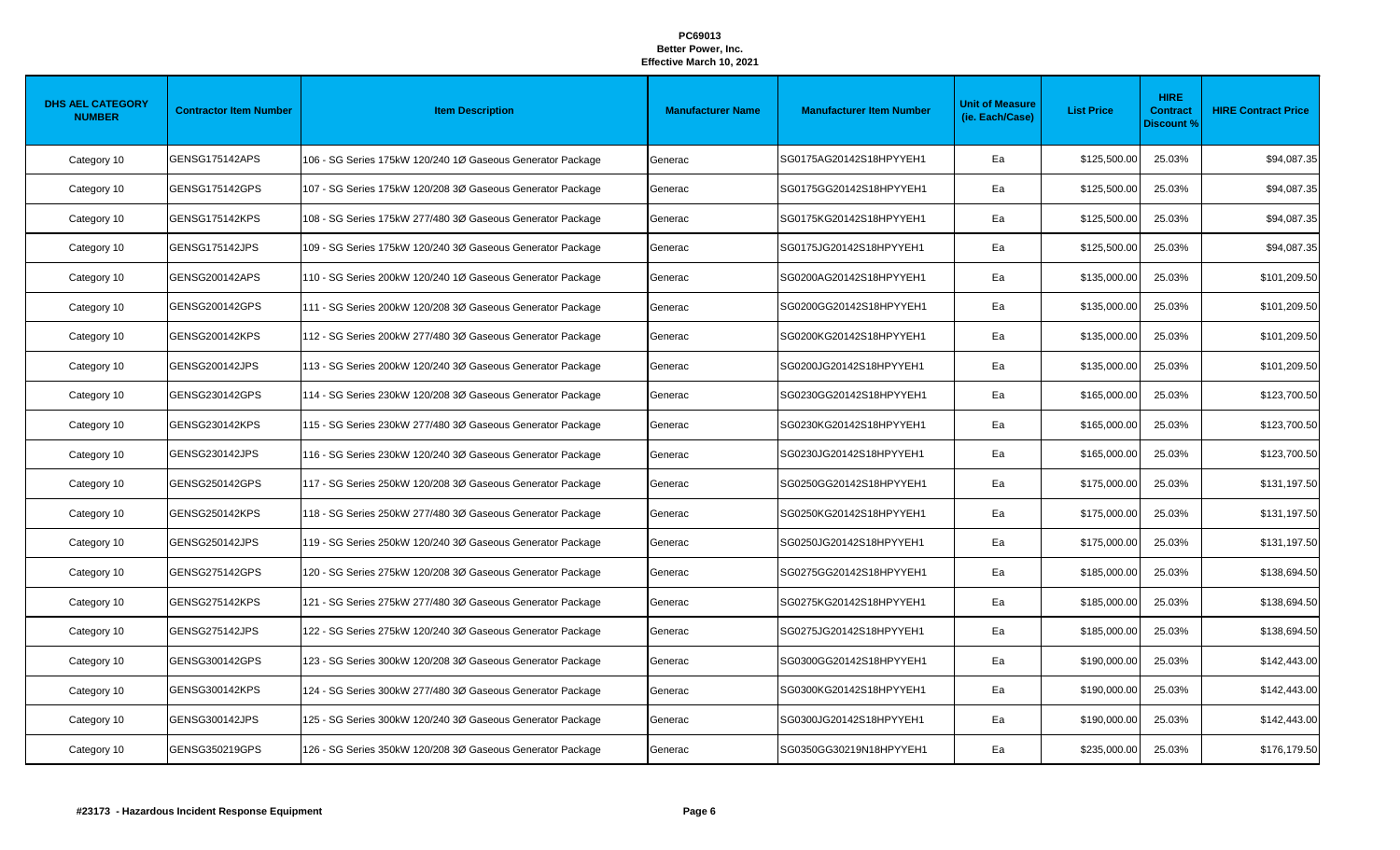| <b>DHS AEL CATEGORY</b><br><b>NUMBER</b> | <b>Contractor Item Number</b> | <b>Item Description</b>                                            | <b>Manufacturer Name</b> | <b>Manufacturer Item Number</b> | <b>Unit of Measure</b><br>(ie. Each/Case) | <b>List Price</b> | <b>HIRE</b><br><b>Contract</b><br><b>Discount %</b> | <b>HIRE Contract Price</b> |
|------------------------------------------|-------------------------------|--------------------------------------------------------------------|--------------------------|---------------------------------|-------------------------------------------|-------------------|-----------------------------------------------------|----------------------------|
| Category 10                              | <b>GENSG350219KPS</b>         | 127 - SG Series 350kW 277/480 3Ø Gaseous Generator Package         | Generac                  | SG0350KG30219N18HPYYEH1         | Ea                                        | \$235,000.00      | 25.03%                                              | \$176,179.50               |
| Category 10                              | GENSG350219JPS                | 128 - SG Series 350kW 120/240 3Ø Gaseous Generator Package         | Generac                  | SG0350JG30219N18HPYYEH1         | Ea                                        | \$235,000.00      | 25.03%                                              | \$176,179.50               |
| Category 10                              | GENSG400219GPS                | 129 - SG Series 400kW 120/208 3Ø Gaseous Generator Package         | Generac                  | SG0400GG30219N18HPYYEH1         | Ea                                        | \$275,000.00      | 25.03%                                              | \$206,167.50               |
| Category 10                              | <b>GENSG400219KPS</b>         | 130 - SG Series 400kW 277/480 3Ø Gaseous Generator Package         | Generac                  | SG0400KG30219N18HPYYEH1         | Ea                                        | \$275,000.00      | 25.03%                                              | \$206,167.50               |
| Category 10                              | GENSG400219JPS                | 131 - SG Series 400kW 120/240 3Ø Gaseous Generator Package         | Generac                  | SG0400JG30219N18HPYYEH1         | Ea                                        | \$275,000.00      | 25.03%                                              | \$206,167.50               |
| Category 10                              | GENSG450219GPS                | 132 - SG Series 450kW 120/208 3Ø Gaseous Generator Package         | Generac                  | SG0450GG30219N18HPYYEH1         | Ea                                        | \$325,000.00      | 25.03%                                              | \$243,652.50               |
| Category 10                              | GENSG450219KPS                | 133 - SG Series 450kW 277/480 3Ø Gaseous Generator Package         | Generac                  | SG0450KG30219N18HPYYEH1         | Ea                                        | \$325,000.00      | 25.03%                                              | \$243,652.50               |
| Category 10                              | <b>GENSG450219JPS</b>         | 134 - SG Series 450kW 120/240 3Ø Gaseous Generator Package         | Generac                  | SG0450JG30219N18HPYYEH1         | Ea                                        | \$325,000.00      | 25.03%                                              | \$243,652.50               |
| Category 10                              | GENSG500258GPS                | 135 - SG Series 500kW 120/208 3Ø Gaseous Generator Package         | Generac                  | SG0500GG30258S18HPYYEH1         | Ea                                        | \$355,000.00      | 25.03%                                              | \$266,143.50               |
| Category 10                              | GENSG500258KPS                | 136 - SG Series 500kW 277/480 3Ø Gaseous Generator Package         | Generac                  | SG0500KG30258S18HPYYEH1         | Ea                                        | \$355,000.00      | 25.03%                                              | \$266,143.50               |
| Category 10                              | GENSG500258JPS                | 137 - SG Series 500kW 120/240 3Ø Gaseous Generator Package         | Generac                  | SG0500JG30258S18HPYYEH1         | Ea                                        | \$355,000.00      | 25.03%                                              | \$266,143.50               |
| Category 10                              | GENSG625339GPS                | 138 - SG Series 625kW 120/208 3Ø Gaseous Generator Package         | Generac                  | SG0625GG30339N18HPYYEH1         | Ea                                        | \$425,000.00      | 25.03%                                              | \$318,622.50               |
| Category 10                              | GENSG625339KPS                | 139 - SG Series 625kW 277/480 3Ø Gaseous Generator Package         | Generac                  | SG0625KG30339N18HPYYEH1         | Ea                                        | \$425,000.00      | 25.03%                                              | \$318,622.50               |
| Category 10                              | GENSG625339JPS                | 140 - SG Series 625kW 120/240 3Ø Gaseous Generator Package         | Generac                  | SG0625JG30339N18HPYYEH1         | Ea                                        | \$425,000.00      | 25.03%                                              | \$318,622.50               |
| Category 10                              | GENSG750339GPS                | 141 - SG Series 750kW 120/208 3Ø Gaseous Generator Package         | Generac                  | SG0750GG02339N18PPYYEH1         | Ea                                        | \$525,000.00      | 25.03%                                              | \$393,592.50               |
| Category 10                              | <b>GENSG750339KPS</b>         | 142 - SG Series 750kW 277/480 3Ø Gaseous Generator Package         | Generac                  | SG0750KG02339N18PPYYEH1         | Ea                                        | \$525,000.00      | 25.03%                                              | \$393,592.50               |
| Category 10                              | GENSG750339JPS                | 143 - SG Series 750kW 120/240 3Ø Gaseous Generator Package         | Generac                  | SG0750JG02339N18PPYYEH1         | Ea                                        | \$525,000.00      | 25.03%                                              | \$393,592.50               |
| Category 10                              | GENSG100049KPS                | 144 - SG Series 1000kW 277/480 3Ø Gaseous Generator Package        | Generac                  | SG1000KG02490N18PPYYE0AH1       | Ea                                        | \$700,000.00      | 25.03%                                              | \$524,790.00               |
| Category 10                              | GENRD1525APS                  | 145 - RD Protector Series 15kW 120/240 1Ø Diesel Generator Package | Generac                  | RD01525AD0AAE                   | Ea                                        | \$20,150.00       | 25.03%                                              | \$15,106.46                |
| Category 10                              | GENRD1525GPS                  | 146 - RD Protector Series 15kW 120/208 3Ø Diesel Generator Package | Generac                  | RD01525GD0AAE                   | Ea                                        | \$20,150.00       | 25.03%                                              | \$15,106.46                |
| Category 10                              | GENRD1525JPS                  | 147 - RD Protector Series 15kW 120/240 3Ø Diesel Generator Package | Generac                  | RD01525JD0AAE                   | Ea                                        | \$20,150.00       | 25.03%                                              | \$15,106.46                |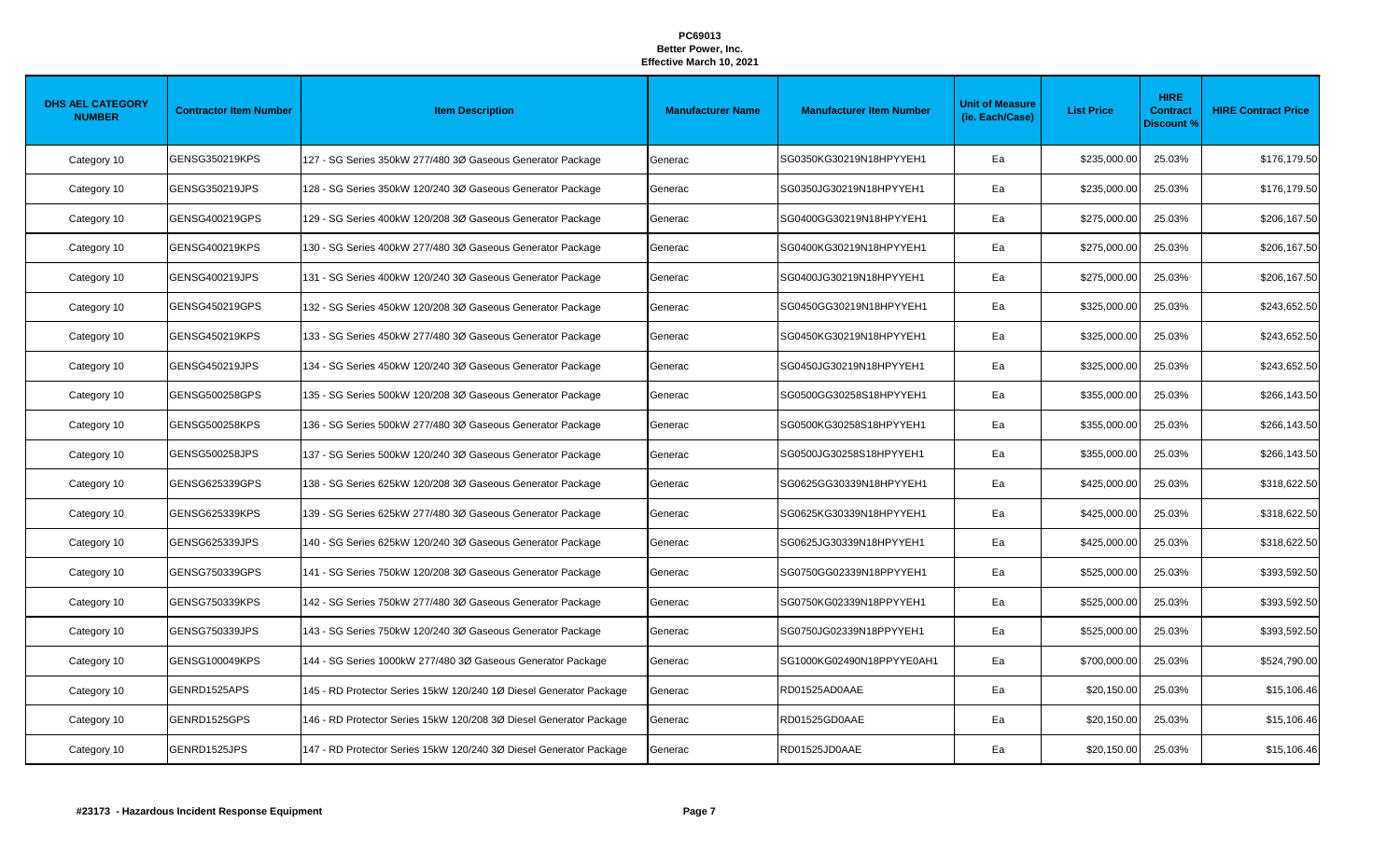| <b>DHS AEL CATEGORY</b><br><b>NUMBER</b> | <b>Contractor Item Number</b> | <b>Item Description</b>                                            | <b>Manufacturer Name</b> | <b>Manufacturer Item Number</b> | <b>Unit of Measure</b><br>(ie. Each/Case) | <b>List Price</b> | <b>HIRE</b><br><b>Contract</b><br><b>Discount %</b> | <b>HIRE Contract Price</b> |
|------------------------------------------|-------------------------------|--------------------------------------------------------------------|--------------------------|---------------------------------|-------------------------------------------|-------------------|-----------------------------------------------------|----------------------------|
| Category 10                              | GENRD2025APS                  | 148 - RD Protector Series 20kW 120/240 1Ø Diesel Generator Package | Generac                  | RD02025AD0AAE                   | Ea                                        | \$21,800.00       | 25.03%                                              | \$16,343.46                |
| Category 10                              | GENRD2025GPS                  | 149 - RD Protector Series 20kW 120/208 3Ø Diesel Generator Package | Generac                  | RD02025GD0AAE                   | Ea                                        | \$21,800.00       | 25.03%                                              | \$16,343.46                |
| Category 10                              | GENRD2025JPS                  | 150 - RD Protector Series 20kW 120/240 3Ø Diesel Generator Package | Generac                  | RD02025JD0AAE                   | Ea                                        | \$21,800.00       | 25.03%                                              | \$16,343.46                |
| Category 10                              | GENRD3022APS                  | 151 - RD Protector Series 30kW 120/240 1Ø Diesel Generator Package | Generac                  | RD03022AD0AAE                   | Ea                                        | \$24,700.00       | 25.03%                                              | \$18,517.59                |
| Category 10                              | GENRD3022GPS                  | 152 - RD Protector Series 30kW 120/208 3Ø Diesel Generator Package | Generac                  | RD03022GD0AAE                   | Ea                                        | \$24,700.00       | 25.03%                                              | \$18,517.59                |
| Category 10                              | GENRD3022JPS                  | 153 - RD Protector Series 30kW 120/240 3Ø Diesel Generator Package | Generac                  | RD03022JD0AAE                   | Ea                                        | \$24,700.00       | 25.03%                                              | \$18,517.59                |
| Category 10                              | GENRD3022KPS                  | 154 - RD Protector Series 30kW 277/480 3Ø Diesel Generator Package | Generac                  | RD03022KD0AAE                   | Ea                                        | \$24,700.00       | 25.03%                                              | \$18,517.59                |
| Category 10                              | GENRD4833APS                  | 155 - RD Protector Series 48kW 120/240 1Ø Diesel Generator Package | Generac                  | RD4833ADA0AE                    | Ea                                        | \$28,200.00       | 25.03%                                              | \$21,141.54                |
| Category 10                              | GENRD5033GPS                  | 156 - RD Protector Series 50kW 120/208 3Ø Diesel Generator Package | Generac                  | RD05033GD0AAE                   | Ea                                        | \$28,200.00       | 25.03%                                              | \$21,141.54                |
| Category 10                              | GENRD5033KPS                  | 157 - RD Protector Series 50kW 277/480 3Ø Diesel Generator Package | Generac                  | RD05033KD0AAE                   | Ea                                        | \$28,200.00       | 25.03%                                              | \$21,141.54                |
| Category 10                              | GENRD5033JPS                  | 158 - RD Protector Series 50kW 120/240 3Ø Diesel Generator Package | Generac                  | RD05033JD0AAE                   | Ea                                        | \$28,200.00       | 25.03%                                              | \$21,141.54                |
| Category 10                              | GENSD1022APS                  | 159 - SD Series 10kW 120/240 1Ø Diesel Generator Package           | Generac                  | SD0010AG222.2D18HBYY30AH1       | Ea                                        | \$34,000.00       | 25.03%                                              | \$25,489.80                |
| Category 10                              | GENSD1022GPS                  | 160 - SD Series 10kW 120/208 3Ø Diesel Generator Package           | Generac                  | SD0010GG222.2D18HBYY30AH1       | Ea                                        | \$33,600.00       | 25.03%                                              | \$25,189.92                |
| Category 10                              | GENSD1022KPS                  | 161 - SD Series 10kW 277/480 3Ø Diesel Generator Package           | Generac                  | SD0010KG222.2D18HBYY30AH1       | Ea                                        | \$33,600.00       | 25.03%                                              | \$25,189.92                |
| Category 10                              | GENSD1022JPS                  | 162 - SD Series 10kW 120/240 3Ø Diesel Generator Package           | Generac                  | SD0010JG222.2D18HBYY30AH1       | Ea                                        | \$33,600.00       | 25.03%                                              | \$25,189.92                |
| Category 10                              | GENSD1522APS                  | 163 - SD Series 15kW 120/240 1Ø Diesel Generator Package           | Generac                  | SD0015AG222.2D18HBYY30AH1       | Ea                                        | \$34,900.00       | 25.03%                                              | \$26,164.53                |
| Category 10                              | GENSD1522GPS                  | 164 - SD Series 15kW 120/208 3Ø Diesel Generator Package           | Generac                  | SD0015GG222.2D18HBYY30AH1       | Ea                                        | \$33,700.00       | 25.03%                                              | \$25,264.89                |
| Category 10                              | GENSD1522KPS                  | 165 - SD Series 15kW 277/480 3Ø Diesel Generator Package           | Generac                  | SD0015KG222.2D18HBYY30AH1       | Ea                                        | \$33,700.00       | 25.03%                                              | \$25,264.89                |
| Category 10                              | GENSD1522JPS                  | 166 - SD Series 15kW 120/240 3Ø Diesel Generator Package           | Generac                  | SD0015JG222.2D18HBYY30AH1       | Ea                                        | \$33,700.00       | 25.03%                                              | \$25,264.89                |
| Category 10                              | GENSD2022APS                  | 167 - SD Series 20kW 120/240 1Ø Diesel Generator Package           | Generac                  | SD0020AG222.2D18HBYY30AH1       | Ea                                        | \$36,000.00       | 25.03%                                              | \$26,989.20                |
| Category 10                              | GENSD2022GPS                  | 168 - SD Series 20kW 120/208 3Ø Diesel Generator Package           | Generac                  | SD0020GG222.2D18HBYY30AH1       | Ea                                        | \$35,500.00       | 25.03%                                              | \$26,614.35                |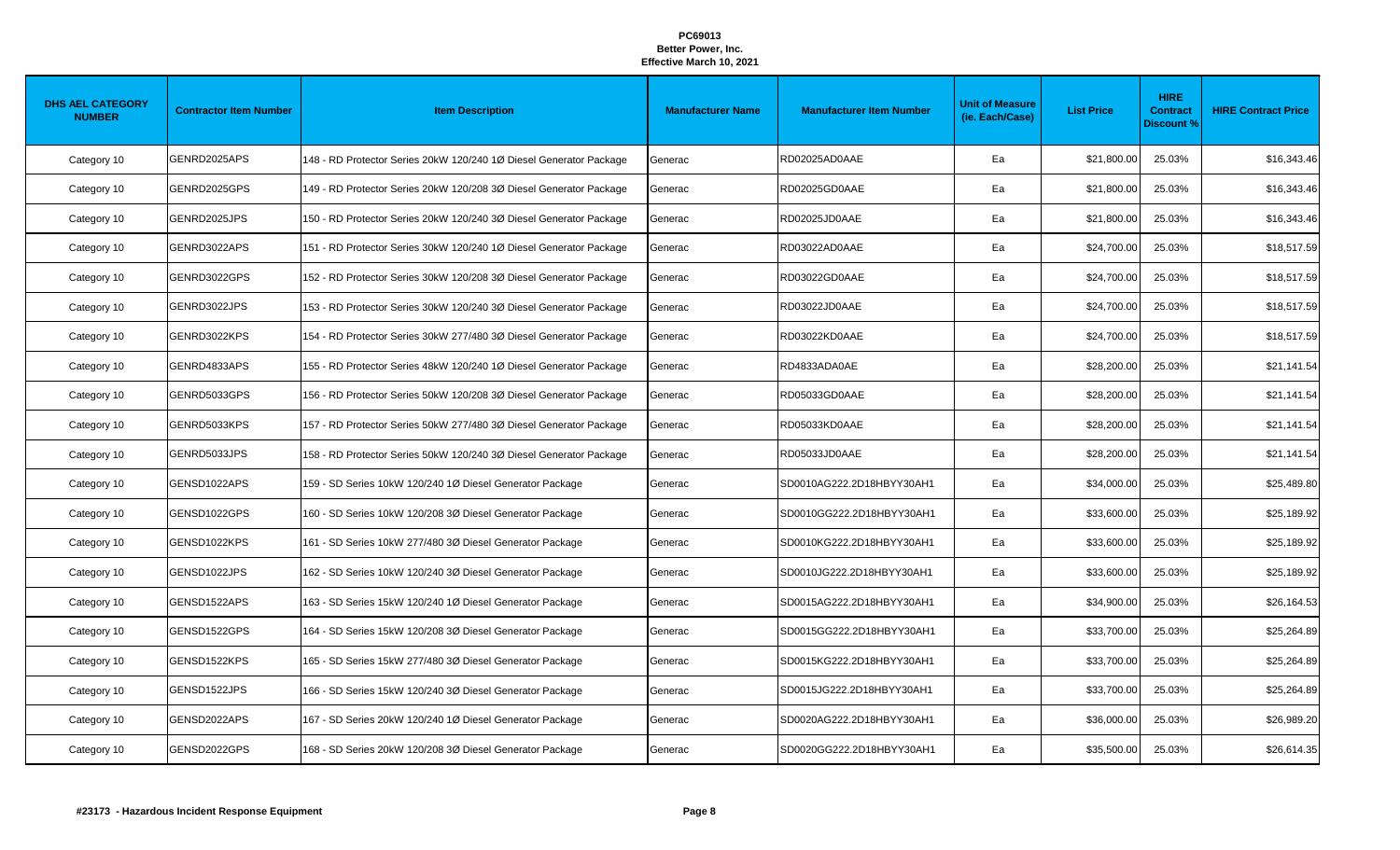| <b>DHS AEL CATEGORY</b><br><b>NUMBER</b> | <b>Contractor Item Number</b> | <b>Item Description</b>                                  | <b>Manufacturer Name</b> | <b>Manufacturer Item Number</b> | <b>Unit of Measure</b><br>(ie. Each/Case) | <b>List Price</b> | <b>HIRE</b><br><b>Contract</b><br><b>Discount %</b> | <b>HIRE Contract Price</b> |
|------------------------------------------|-------------------------------|----------------------------------------------------------|--------------------------|---------------------------------|-------------------------------------------|-------------------|-----------------------------------------------------|----------------------------|
| Category 10                              | GENSD2022KPS                  | 169 - SD Series 20kW 277/480 3Ø Diesel Generator Package | Generac                  | SD0020KG222.2D18HBYY30AH1       | Ea                                        | \$35,500.00       | 25.03%                                              | \$26,614.35                |
| Category 10                              | GENSD2022JPS                  | 170 - SD Series 20kW 120/240 3Ø Diesel Generator Package | Generac                  | SD0020JG222.2D18HBYY30AH1       | Ea                                        | \$35,500.00       | 25.03%                                              | \$26,614.35                |
| Category 10                              | GENSD2522APS                  | 171 - SD Series 25kW 120/240 1Ø Diesel Generator Package | Generac                  | SD0025AG222.2D18HBYY30AH1       | Ea                                        | \$37,500.00       | 25.03%                                              | \$28,113.75                |
| Category 10                              | GENSD2522GPS                  | 172 - SD Series 25kW 120/208 3Ø Diesel Generator Package | Generac                  | SD0025GG222.2D18HBYY30AH1       | Ea                                        | \$38,000.00       | 25.03%                                              | \$28,488.60                |
| Category 10                              | GENSD2522KPS                  | 173 - SD Series 25kW 277/480 3Ø Diesel Generator Package | Generac                  | SD0025KG222.2D18HBYY30AH1       | Ea                                        | \$38,000.00       | 25.03%                                              | \$28,488.60                |
| Category 10                              | GENSD2522JPS                  | 174 - SD Series 25kW 120/240 3Ø Diesel Generator Package | Generac                  | SD0025JG222.2D18HBYY30AH1       | Ea                                        | \$38,000.00       | 25.03%                                              | \$28,488.60                |
| Category 10                              | GENSD3022APS                  | 175 - SD Series 30kW 120/240 1Ø Diesel Generator Package | Generac                  | SD0030AG222.2D18HBYY30AH1       | Ea                                        | \$38,000.00       | 25.03%                                              | \$28,488.60                |
| Category 10                              | GENSD3022GPS                  | 176 - SD Series 30kW 120/208 3Ø Diesel Generator Package | Generac                  | SD0030GG222.2D18HBYY30AH1       | Ea                                        | \$39,000.00       | 25.03%                                              | \$29,238.30                |
| Category 10                              | GENSD3022KPS                  | 177 - SD Series 30kW 277/480 3Ø Diesel Generator Package | Generac                  | SD0030KG222.2D18HBYY30AH1       | Ea                                        | \$39,000.00       | 25.03%                                              | \$29,238.30                |
| Category 10                              | GENSD3022JPS                  | 178 - SD Series 30kW 120/240 3Ø Diesel Generator Package | Generac                  | SD0030JG222.2D18HBYY30AH1       | Ea                                        | \$39,000.00       | 25.03%                                              | \$29,238.30                |
| Category 10                              | GENSD3545APS                  | 179 - SD Series 35kW 120/240 1Ø Diesel Generator Package | Generac                  | SD0035AG174.5D18HBYY30AH1       | Ea                                        | \$38,750.00       | 25.03%                                              | \$29,050.88                |
| Category 10                              | GENSD3545GPS                  | 180 - SD Series 35kW 120/208 3Ø Diesel Generator Package | Generac                  | SD0035GG174.5D18HBYY30AH1       | Ea                                        | \$40,000.00       | 25.03%                                              | \$29,988.00                |
| Category 10                              | GENSD3545KPS                  | 181 - SD Series 35kW 277/480 3Ø Diesel Generator Package | Generac                  | SD0035KG174.5D18HBYY30AH1       | Ea                                        | \$40,000.00       | 25.03%                                              | \$29,988.00                |
| Category 10                              | GENSD3545JPS                  | 182 - SD Series 35kW 120/240 3Ø Diesel Generator Package | Generac                  | SD0035JG174.5D18HBYY30AH1       | Ea                                        | \$40,000.00       | 25.03%                                              | \$29,988.00                |
| Category 10                              | GENSD4045APS                  | 183 - SD Series 40kW 120/240 1Ø Diesel Generator Package | Generac                  | SD0040AG174.5D18HBYY30AH1       | Ea                                        | \$41,000.00       | 25.03%                                              | \$30,737.70                |
| Category 10                              | GENSD4045GPS                  | 184 - SD Series 40kW 120/208 3Ø Diesel Generator Package | Generac                  | SD0040GG174.5D18HBYY30AH1       | Ea                                        | \$41,700.00       | 25.03%                                              | \$31,262.49                |
| Category 10                              | GENSD4045KPS                  | 185 - SD Series 40kW 277/480 3Ø Diesel Generator Package | Generac                  | SD0040KG174.5D18HBYY30AH1       | Ea                                        | \$41,700.00       | 25.03%                                              | \$31,262.49                |
| Category 10                              | GENSD4045JPS                  | 186 - SD Series 40kW 120/240 3Ø Diesel Generator Package | Generac                  | SD0040JG174.5D18HBYY30AH1       | Ea                                        | \$41,700.00       | 25.03%                                              | \$31,262.49                |
| Category 10                              | GENSD5045APS                  | 187 - SD Series 50kW 120/240 1Ø Diesel Generator Package | Generac                  | SD0050AG174.5D18HBYY30AH1       | Ea                                        | \$39,700.00       | 25.03%                                              | \$29,763.09                |
| Category 10                              | GENSD5045GPS                  | 188 - SD Series 50kW 120/208 3Ø Diesel Generator Package | Generac                  | SD0050GG174.5D18HBYY30AH1       | Ea                                        | \$39,250.00       | 25.03%                                              | \$29,425.73                |
| Category 10                              | GENSD5045KPS                  | 189 - SD Series 50kW 277/480 3Ø Diesel Generator Package | Generac                  | SD0050KG174.5D18HBYY30AH1       | Ea                                        | \$39,250.00       | 25.03%                                              | \$29,425.73                |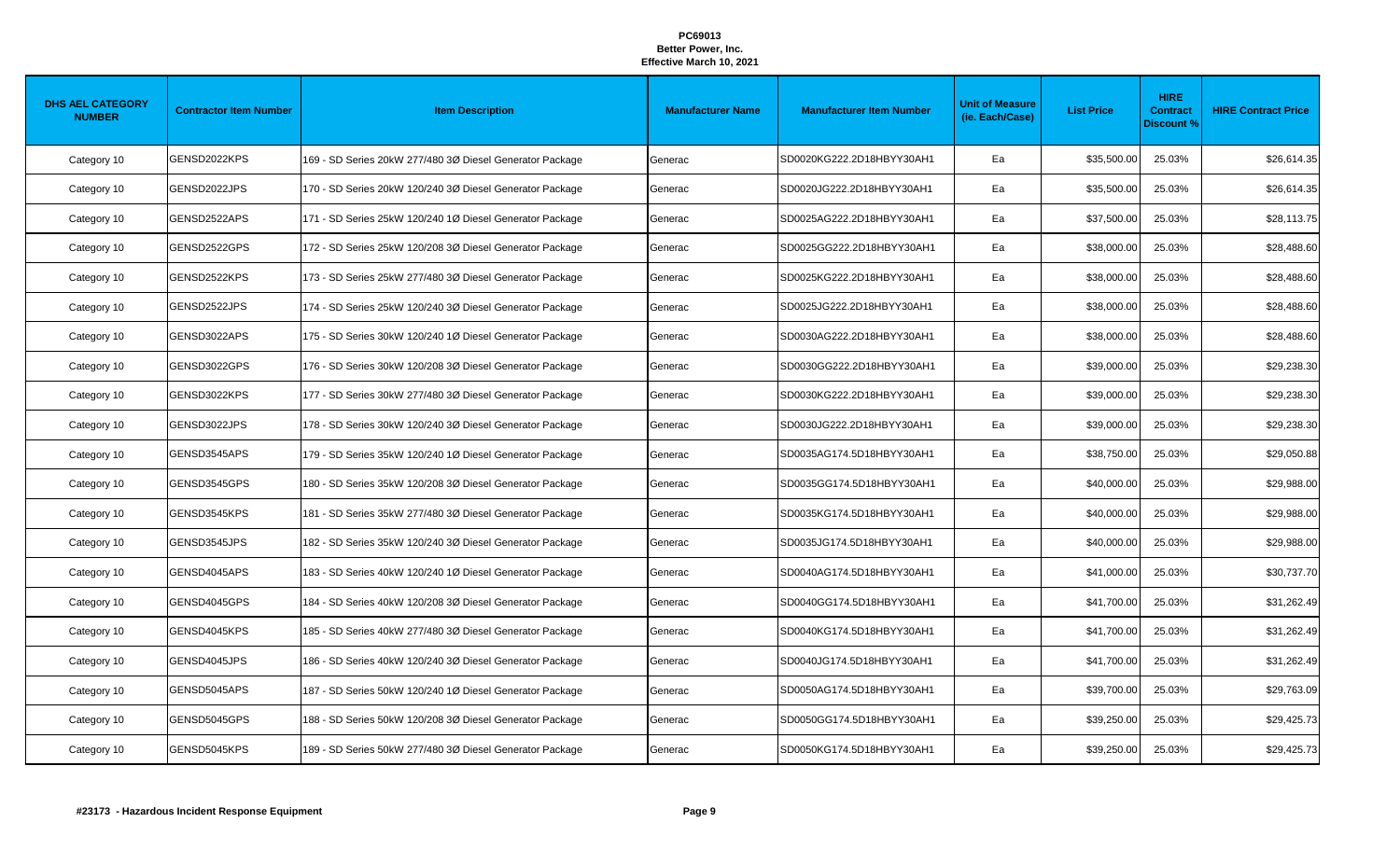| <b>DHS AEL CATEGORY</b><br><b>NUMBER</b> | <b>Contractor Item Number</b> | <b>Item Description</b>                                   | <b>Manufacturer Name</b> | <b>Manufacturer Item Number</b> | <b>Unit of Measure</b><br>(ie. Each/Case) | <b>List Price</b> | <b>HIRE</b><br><b>Contract</b><br><b>Discount %</b> | <b>HIRE Contract Price</b> |
|------------------------------------------|-------------------------------|-----------------------------------------------------------|--------------------------|---------------------------------|-------------------------------------------|-------------------|-----------------------------------------------------|----------------------------|
| Category 10                              | GENSD5045JPS                  | 190 - SD Series 50kW 120/240 3Ø Diesel Generator Package  | Generac                  | SD0050JG174.5D18HBYY30AH1       | Ea                                        | \$39,250.00       | 25.03%                                              | \$29,425.73                |
| Category 10                              | GENSD6045APS                  | 191 - SD Series 60kW 120/240 1Ø Diesel Generator Package  | Generac                  | SD0060AG174.5D18HPYY30AH1       | Ea                                        | \$40,400.00       | 25.03%                                              | \$30,287.88                |
| Category 10                              | GENSD6045GPS                  | 192 - SD Series 60kW 120/208 3Ø Diesel Generator Package  | Generac                  | SD0060GG174.5D18HPYY30AH1       | Ea                                        | \$40,400.00       | 25.03%                                              | \$30,287.88                |
| Category 10                              | GENSD6045KPS                  | 193 - SD Series 60kW 277/480 3Ø Diesel Generator Package  | Generac                  | SD0060KG174.5D18HPYY30AH1       | Ea                                        | \$40,400.00       | 25.03%                                              | \$30,287.88                |
| Category 10                              | GENSD6045JPS                  | 194 - SD Series 60kW 120/240 3Ø Diesel Generator Package  | Generac                  | SD0060JG174.5D18HPYY30AH1       | Ea                                        | \$40,400.00       | 25.03%                                              | \$30,287.88                |
| Category 10                              | GENSD8045APS                  | 195 - SD Series 80kW 120/240 1Ø Diesel Generator Package  | Generac                  | SD0080AG174.5D18HPYY30AH1       | Ea                                        | \$44,000.00       | 25.03%                                              | \$32,986.80                |
| Category 10                              | GENSD8045GPS                  | 196 - SD Series 80kW 120/208 3Ø Diesel Generator Package  | Generac                  | SD0080GG174.5D18HPYY30AH1       | Ea                                        | \$45,500.00       | 25.03%                                              | \$34,111.35                |
| Category 10                              | GENSD8045KPS                  | 197 - SD Series 80kW 277/480 3Ø Diesel Generator Package  | Generac                  | SD0080KG174.5D18HPYY30AH1       | Ea                                        | \$45,500.00       | 25.03%                                              | \$34,111.35                |
| Category 10                              | GENSD8045JPS                  | 198 - SD Series 80kW 120/240 3Ø Diesel Generator Package  | Generac                  | SD0080JG174.5D18HPYY30AH1       | Ea                                        | \$45,500.00       | 25.03%                                              | \$34,111.35                |
| Category 10                              | GENSD10067APS                 | 199 - SD Series 100kW 120/240 1Ø Diesel Generator Package | Generac                  | SD0100AG176.7D18HPYY30AH1       | Ea                                        | \$55,000.00       | 25.03%                                              | \$41,233.50                |
| Category 10                              | GENSD10067GPS                 | 200 - SD Series 100kW 120/208 3Ø Diesel Generator Package | Generac                  | SD0100GG176.7D18HPYY30AH1       | Ea                                        | \$55,000.00       | 25.03%                                              | \$41,233.50                |
| Category 10                              | GENSD10067KPS                 | 201 - SD Series 100kW 277/480 3Ø Diesel Generator Package | Generac                  | SD0100KG176.7D18HPYY30AH1       | Ea                                        | \$55,000.00       | 25.03%                                              | \$41,233.50                |
| Category 10                              | GENSD10067JPS                 | 202 - SD Series 100kW 120/240 3Ø Diesel Generator Package | Generac                  | SD0100JG176.7D18HPYY30AH1       | Ea                                        | \$55,000.00       | 25.03%                                              | \$41,233.50                |
| Category 10                              | GENSD13067APS                 | 203 - SD Series 130kW 120/240 1Ø Diesel Generator Package | Generac                  | SD0130AG176.7D18HPYY30AH1       | Ea                                        | \$65,000.00       | 25.03%                                              | \$48,730.50                |
| Category 10                              | GENSD13067GPS                 | 204 - SD Series 130kW 120/208 3Ø Diesel Generator Package | Generac                  | SD0130GG176.7D18HPYY31A         | Ea                                        | \$64,900.00       | 25.03%                                              | \$48,655.53                |
| Category 10                              | GENSD13067KPS                 | 205 - SD Series 130kW 277/480 3Ø Diesel Generator Package | Generac                  | SD0130KG176.7D18HPYY30AH1       | Ea                                        | \$64,900.00       | 25.03%                                              | \$48,655.53                |
| Category 10                              | GENSD13067JPS                 | 206 - SD Series 130kW 120/240 3Ø Diesel Generator Package | Generac                  | SD0130JG176.7D18HPYY30AH1       | Ea                                        | \$64,900.00       | 25.03%                                              | \$48,655.53                |
| Category 10                              | GENSD15067APS                 | 207 - SD Series 150kW 120/240 1Ø Diesel Generator Package | Generac                  | SD0150AG176.7D18HPYY30AH1       | Ea                                        | \$80,000.00       | 25.03%                                              | \$59,976.00                |
| Category 10                              | GENSD15067GPS                 | 208 - SD Series 150kW 120/208 3Ø Diesel Generator Package | Generac                  | SD0150GG176.7D18HPYY30AH1       | Ea                                        | \$80,000.00       | 25.03%                                              | \$59,976.00                |
| Category 10                              | GENSD15067KPS                 | 209 - SD Series 150kW 277/480 3Ø Diesel Generator Package | Generac                  | SD0150KG176.7D18HPYY30AH1       | Ea                                        | \$80,000.00       | 25.03%                                              | \$59,976.00                |
| Category 10                              | GENSD15067JPS                 | 210 - SD Series 150kW 120/240 3Ø Diesel Generator Package | Generac                  | SD0150JG176.7D18HPYY30AH1       | Ea                                        | \$80,000.00       | 25.03%                                              | \$59,976.00                |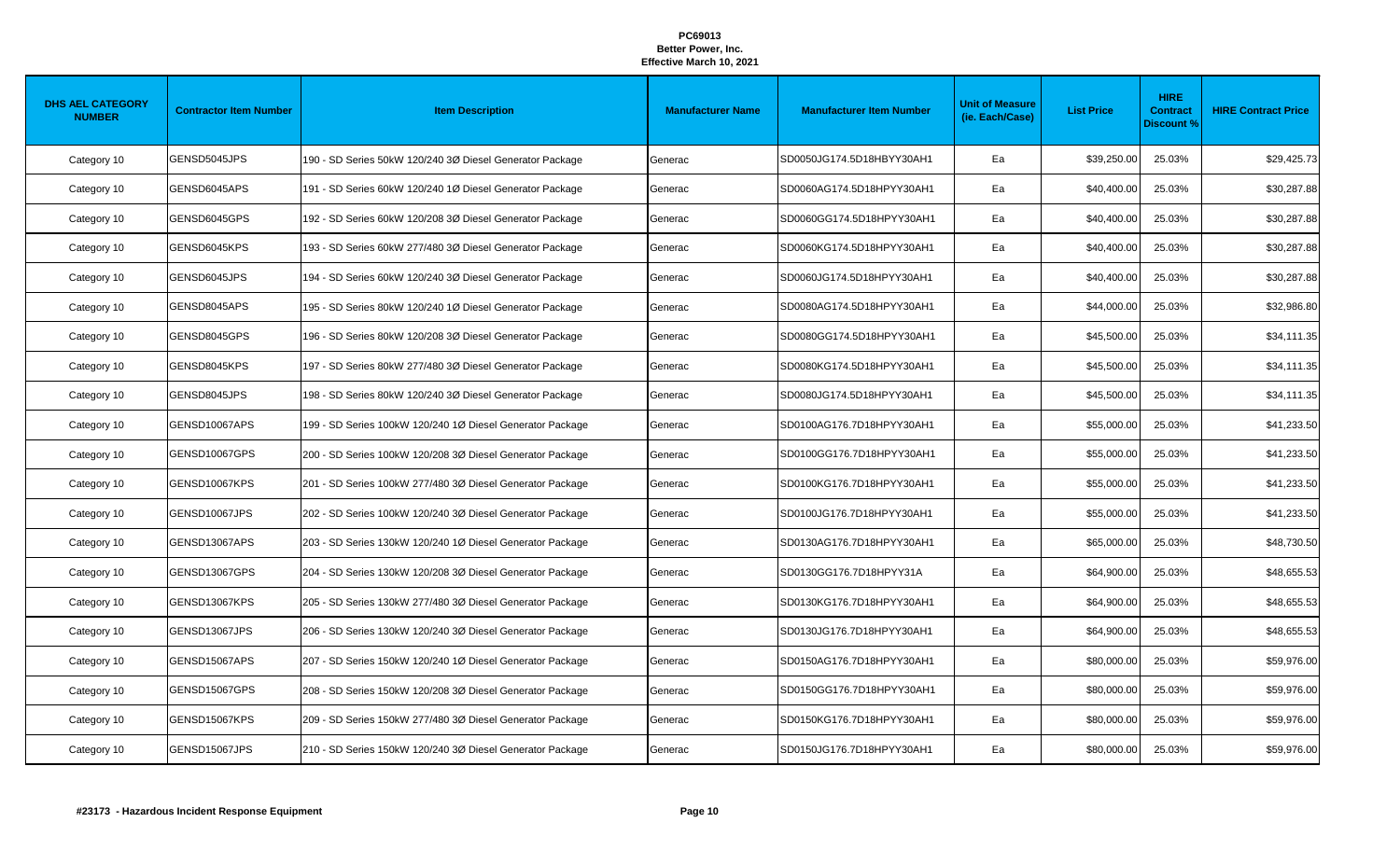| <b>DHS AEL CATEGORY</b><br><b>NUMBER</b> | <b>Contractor Item Number</b> | <b>Item Description</b>                                   | <b>Manufacturer Name</b> | <b>Manufacturer Item Number</b> | <b>Unit of Measure</b><br>(ie. Each/Case) | <b>List Price</b> | <b>HIRE</b><br><b>Contract</b><br><b>Discount %</b> | <b>HIRE Contract Price</b> |
|------------------------------------------|-------------------------------|-----------------------------------------------------------|--------------------------|---------------------------------|-------------------------------------------|-------------------|-----------------------------------------------------|----------------------------|
| Category 10                              | GENSD17567APS                 | 211 - SD Series 175kW 120/240 1Ø Diesel Generator Package | Generac                  | SD0175AG176.7D18HPYY30AH1       | Ea                                        | \$79,550.00       | 25.03%                                              | \$59,638.64                |
| Category 10                              | GENSD17567GPS                 | 212 - SD Series 175kW 120/208 3Ø Diesel Generator Package | Generac                  | SD0175GG176.7D18HPYY30AH1       | Ea                                        | \$79,550.00       | 25.03%                                              | \$59,638.64                |
| Category 10                              | GENSD17567KPS                 | 213 - SD Series 175kW 277/480 3Ø Diesel Generator Package | Generac                  | SD0175KG176.7D18HPYY30AH1       | Ea                                        | \$79,550.00       | 25.03%                                              | \$59,638.64                |
| Category 10                              | GENSD17567JPS                 | 214 - SD Series 175kW 120/240 3Ø Diesel Generator Package | Generac                  | SD0175JG176.7D18HPYY30AH1       | Ea                                        | \$79,550.00       | 25.03%                                              | \$59,638.64                |
| Category 10                              | GENSD20087APS                 | 215 - SD Series 200kW 120/240 1Ø Diesel Generator Package | Generac                  | SD0200AG178.7D18HPYY30AH1       | Ea                                        | \$82,200.00       | 25.03%                                              | \$61,625.34                |
| Category 10                              | GENSD20087GPS                 | 216 - SD Series 200kW 120/208 3Ø Diesel Generator Package | Generac                  | SD0200GG178.7D18HPYY30AH1       | Ea                                        | \$85,600.00       | 25.03%                                              | \$64,174.32                |
| Category 10                              | GENSD20087KPS                 | 217 - SD Series 200kW 277/480 3Ø Diesel Generator Package | Generac                  | SD0200KG178.7D18HPYY30AH1       | Ea                                        | \$85,600.00       | 25.03%                                              | \$64,174.32                |
| Category 10                              | GENSD20087JPS                 | 218 - SD Series 200kW 120/240 3Ø Diesel Generator Package | Generac                  | SD0200JG178.7D18HPYY30AH1       | Ea                                        | \$85,600.00       | 25.03%                                              | \$64,174.32                |
| Category 10                              | GENSD23087GPS                 | 219 - SD Series 230kW 120/208 3Ø Diesel Generator Package | Generac                  | SD0230GG178.7D18HPYY30AH1       | Ea                                        | \$94,000.00       | 25.03%                                              | \$70,471.80                |
| Category 10                              | GENSD23087KPS                 | 220 - SD Series 230kW 277/480 3Ø Diesel Generator Package | Generac                  | SD0230KG178.7D18HPYY30AH1       | Ea                                        | \$94,000.00       | 25.03%                                              | \$70,471.80                |
| Category 10                              | GENSD23087JPS                 | 221 - SD Series 230kW 120/240 3Ø Diesel Generator Package | Generac                  | SD0230JG178.7D18HPYY30AH1       | Ea                                        | \$94,000.00       | 25.03%                                              | \$70,471.80                |
| Category 10                              | GENSD25087GPS                 | 222 - SD Series 250kW 120/208 3Ø Diesel Generator Package | Generac                  | SD0250GG178.7D18HPYY30AH1       | Ea                                        | \$101,000.00      | 25.03%                                              | \$75,719.70                |
| Category 10                              | GENSD25087KPS                 | 223 - SD Series 250kW 277/480 3Ø Diesel Generator Package | Generac                  | SD0250KG178.7D18HPYY30AH1       | Ea                                        | \$101,000.00      | 25.03%                                              | \$75,719.70                |
| Category 10                              | GENSD25087JPS                 | 224 - SD Series 250kW 120/240 3Ø Diesel Generator Package | Generac                  | SD0250JG178.7D18HPYY30AH1       | Ea                                        | \$98,000.00       | 25.03%                                              | \$73,470.60                |
| Category 10                              | GENSD275103GPS                | 225 - SD Series 275kW 120/208 3Ø Diesel Generator Package | Generac                  | SD0275GG17103D18HPYY30AH1       | Ea                                        | \$102,500.00      | 25.03%                                              | \$76,844.25                |
| Category 10                              | GENSD275103KPS                | 226 - SD Series 275kW 277/480 3Ø Diesel Generator Package | Generac                  | SD0275KG17103D18HPYY30AH1       | Ea                                        | \$102,500.00      | 25.03%                                              | \$76,844.25                |
| Category 10                              | GENSD275103JPS                | 227 - SD Series 275kW 120/240 3Ø Diesel Generator Package | Generac                  | SD0275JG17103D18HPYY30AH1       | Ea                                        | \$102,500.00      | 25.03%                                              | \$76,844.25                |
| Category 10                              | GENSD300103GPS                | 228 - SD Series 300kW 120/208 3Ø Diesel Generator Package | Generac                  | SD0300GG17103D18HPYY30AH1       | Ea                                        | \$105,500.00      | 25.03%                                              | \$79,093.35                |
| Category 10                              | GENSD300103KPS                | 229 - SD Series 300kW 277/480 3Ø Diesel Generator Package | Generac                  | SD0300KG17103D18HPYY30AH1       | Ea                                        | \$105,500.00      | 25.03%                                              | \$79,093.35                |
| Category 10                              | GENSD300103JPS                | 230 - SD Series 300kW 120/240 3Ø Diesel Generator Package | Generac                  | SD0300JG17103D18HPYY30AH1       | Ea                                        | \$101,750.00      | 25.03%                                              | \$76,281.98                |
| Category 10                              | GENSD350129GPS                | 231 - SD Series 350kW 120/208 3Ø Diesel Generator Package | Generac                  | SD0350GG17129D18HPYY30AH1       | Ea                                        | \$122,800.00      | 25.03%                                              | \$92,063.16                |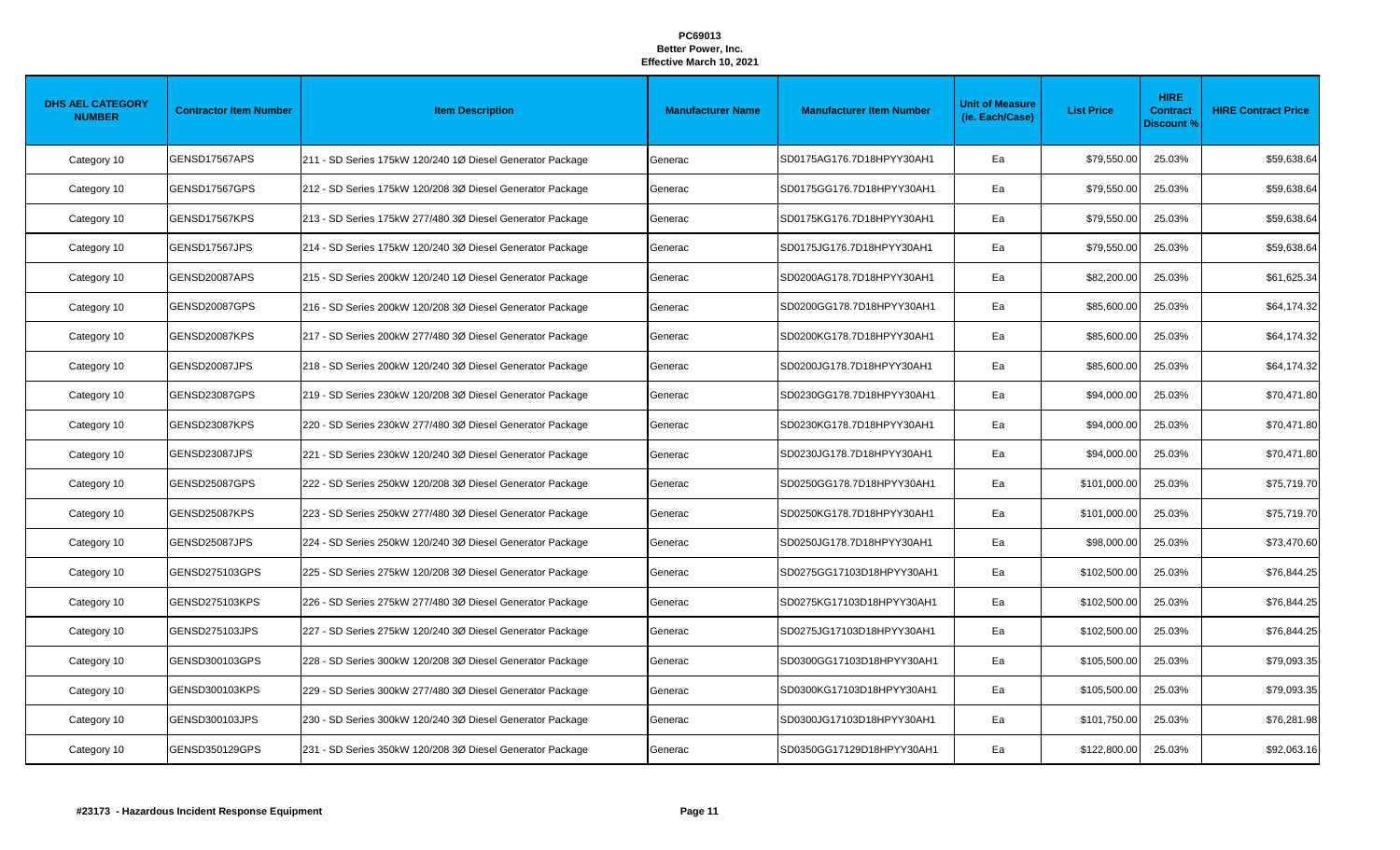| <b>DHS AEL CATEGORY</b><br><b>NUMBER</b> | <b>Contractor Item Number</b> | <b>Item Description</b>                                                     | <b>Manufacturer Name</b> | <b>Manufacturer Item Number</b> | <b>Unit of Measure</b><br>(ie. Each/Case) | <b>List Price</b> | <b>HIRE</b><br><b>Contract</b><br><b>Discount %</b> | <b>HIRE Contract Price</b> |
|------------------------------------------|-------------------------------|-----------------------------------------------------------------------------|--------------------------|---------------------------------|-------------------------------------------|-------------------|-----------------------------------------------------|----------------------------|
| Category 10                              | GENSD350129KPS                | 232 - SD Series 350kW 277/480 3Ø Diesel Generator Package                   | Generac                  | SD0350KG17129D18HPYY30AH1       | Ea                                        | \$122,800.00      | 25.03%                                              | \$92,063.16                |
| Category 10                              | GENSD350129JPS                | 233 - SD Series 350kW 120/240 3Ø Diesel Generator Package                   | Generac                  | SD0350JG17129D18HPYY30AH1       | Ea                                        | \$122,800.00      | 25.03%                                              | \$92,063.16                |
| Category 10                              | GENSD400125GPS                | 234 - SD Series 400kW 120/208 3Ø Diesel Generator Package                   | Generac                  | SD0400GG22125D18HPYY30AH1       | Ea                                        | \$136,000.00      | 25.03%                                              | \$101,959.20               |
| Category 10                              | GENSD400125KPS                | 235 - SD Series 400kW 277/480 3Ø Diesel Generator Package                   | Generac                  | SD0400KG22125D18HPYY30AH1       | Ea                                        | \$136,000.00      | 25.03%                                              | \$101,959.20               |
| Category 10                              | GENSD400152JPS                | 236 - SD Series 400kW 120/240 3Ø Diesel Generator Package                   | Generac                  | SD0400JG22125D18HPYY30AH1       | Ea                                        | \$140,000.00      | 25.03%                                              | \$104,958.00               |
| Category 10                              | GENSD500152GPS                | 237 - SD Series 500kW 120/208 3Ø Diesel Generator Package                   | Generac                  | SD0500GG22152D18HPYY20AH1       | Ea                                        | \$150,000.00      | 25.03%                                              | \$112,455.00               |
| Category 10                              | GENSD500152KPS                | 238 - SD Series 500kW 277/480 3Ø Diesel Generator Package                   | Generac                  | SD0500KG22152D18HPYY20AH1       | Ea                                        | \$150,000.00      | 25.03%                                              | \$112,455.00               |
| Category 10                              | GENSD500152JPS                | 239 - SD Series 500kW 120/240 3Ø Diesel Generator Package                   | Generac                  | SD0500JG22152D18HPYY20AH1       | Ea                                        | \$150,000.00      | 25.03%                                              | \$112,455.00               |
| Category 10                              | GENSD600181GPS                | 240 - SD Series 600kW 120/208 3Ø Diesel Generator Package                   | Generac                  | SD0600GG22181D18HPYY20AH1       | Ea                                        | \$226,000.00      | 25.03%                                              | \$169,432.20               |
| Category 10                              | GENSD600181KPS                | 241 - SD Series 600kW 277/480 3Ø Diesel Generator Package                   | Generac                  | SD0600KG22181D18HPYY20AH1       | Ea                                        | \$226,000.00      | 25.03%                                              | \$169,432.20               |
| Category 10                              | GENSD600181JPS                | 242 - SD Series 600kW 120/240 3Ø Diesel Generator Package                   | Generac                  | SD0600JG22181D18HPYY20AH1       | Ea                                        | \$226,000.00      | 25.03%                                              | \$169,432.20               |
| Category 10                              | GENSD750181GPS                | 243 - SD Series 750kW 18.1L 120/208 3Ø Diesel Generator Package             | Generac                  | SD0750GG22181D18PPYY20AH1       | Ea                                        | \$302,000.00      | 25.03%                                              | \$226,409.40               |
| Category 10                              | GENSD750181KPS                | 244 - SD Series 750kW 18.1L 277/480 3Ø Diesel Generator Package             | Generac                  | SD0750KG22181D18HPYY20AH1       | Ea                                        | \$302,000.00      | 25.03%                                              | \$226,409.40               |
| Category 10                              | GENSD750181JPS                | 245 - SD Series 750kW 18.1L 120/240 3Ø Diesel Generator Package             | Generac                  | SD0750JG22181D18HPYY20AH1       | Ea                                        | \$302,000.00      | 25.03%                                              | \$226,409.40               |
| Category 10                              | GENSD800339KPS                | 246 - SD Series 800kW 277/480 3Ø Diesel Generator Package                   | Generac                  | SD0800KG02339D18IPYY0AH1        | Ea                                        | \$352,000.00      | 25.03%                                              | \$263,894.40               |
| Category 10                              | <b>GENSD900371KPS</b>         | 247 - SD Series 900kW 277/480 3Ø Diesel Generator Package                   | Generac                  | SD0900KG02371D18IPYY0AH1        | Ea                                        | \$396,000.00      | 25.03%                                              | \$296,881.20               |
| Category 10                              | GENSD1000KPS                  | 248 - SD Series 1000kW 277/480 3Ø Diesel Generator Package                  | Generac                  | SD1000KG02371D18IPYY0AH1        | Ea                                        | \$400,000.00      | 25.03%                                              | \$299,880.00               |
| Category 10                              | GENSD1250KPS                  | 249 - SD Series 1250kW 277/480 3Ø Diesel Generator Package                  | Generac                  | SD1250KG02490D18IPYY0AH1        | Ea                                        | \$545,000.00      | 25.03%                                              | \$408,586.50               |
| Category 10                              | GENSD1500KPS                  | 250 - SD Series 1500kW 277/480 3Ø Diesel Generator Package                  | Generac                  | SD1500KG02654D18IPYY0AH1        | Ea                                        | \$623,000.00      | 25.03%                                              | \$467,063.10               |
| Category 10                              | GENSD2000KPS                  | 251 - SD Series 2000kW 277/480 3Ø Diesel Generator Package                  | Generac                  | SD2000KG02654D18IPYY0AH1        | Ea                                        | \$815,000.00      | 25.03%                                              | \$611,005.50               |
| Category 10                              | GENMG1509GBPS                 | 252 - MG Series 9.0L 150kW 120/208 3Ø Base Natural Gas Generator<br>Package | Generac                  | MG0150GG269.0S18GPYYE1A-b       | Ea                                        | \$87,000.00       | 25.03%                                              | \$65,223.90                |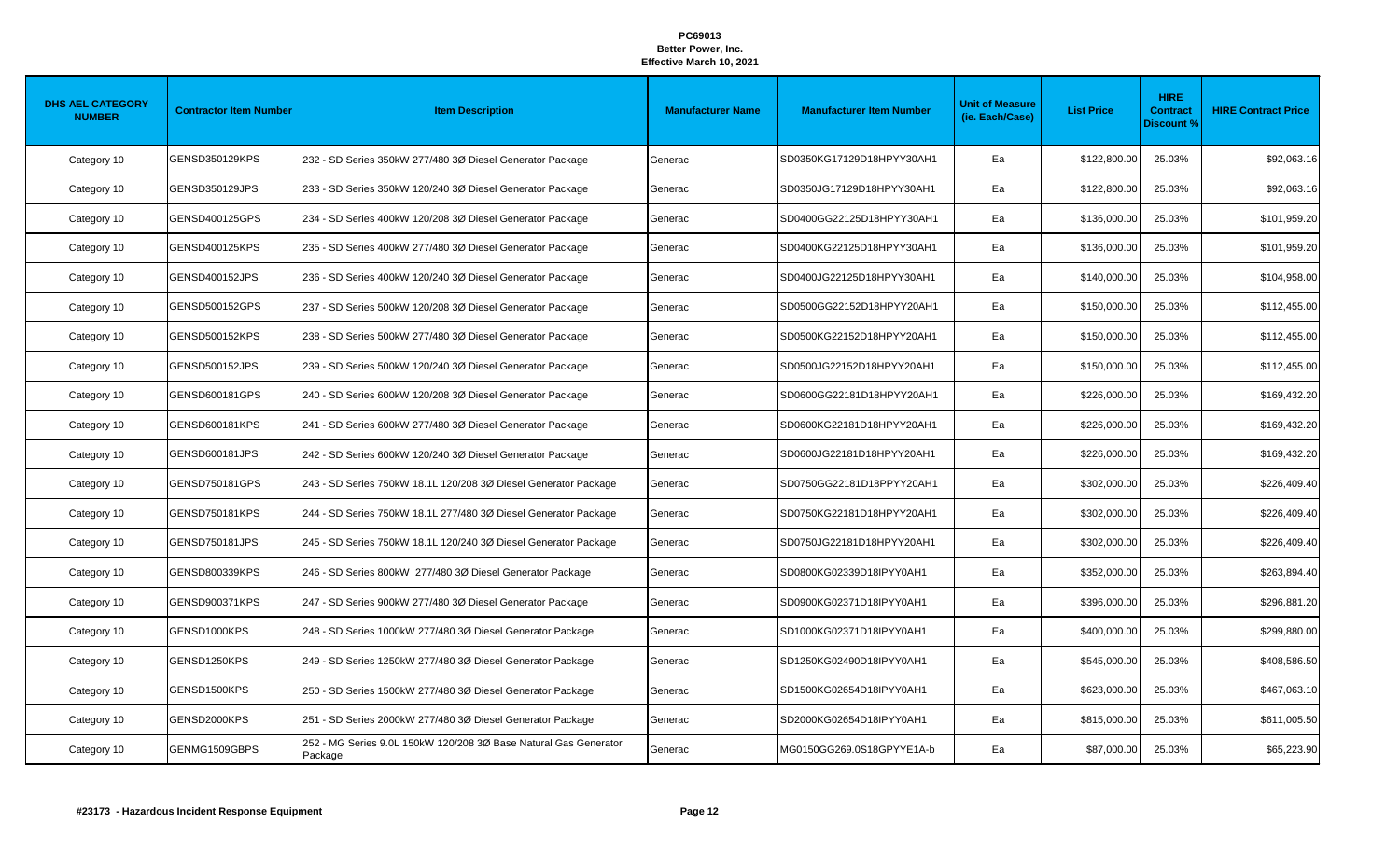| <b>DHS AEL CATEGORY</b><br><b>NUMBER</b> | <b>Contractor Item Number</b> | <b>Item Description</b>                                                           | <b>Manufacturer Name</b> | <b>Manufacturer Item Number</b> | <b>Unit of Measure</b><br>(ie. Each/Case) | <b>List Price</b> | <b>HIRE</b><br><b>Contract</b><br><b>Discount %</b> | <b>HIRE Contract Price</b> |
|------------------------------------------|-------------------------------|-----------------------------------------------------------------------------------|--------------------------|---------------------------------|-------------------------------------------|-------------------|-----------------------------------------------------|----------------------------|
| Category 10                              | GENMG1509GEPS                 | 253 - MG Series 9.0L 150kW 120/208 3Ø Expansion Natural Gas<br>Generator Package  | Generac                  | MG0150GG269.0S18GPYYE1A-e       | Ea                                        | \$81,000.00       | 25.03%                                              | \$60,725.70                |
| Category 10                              | GENMG1509KBPS                 | 254 - MG Series 9.0L 150kW 277/480 3Ø Base Natural Gas Generator<br>Package       | Generac                  | MG0150KG269.0S18GPYYE1A-b       | Ea                                        | \$87,000.00       | 25.03%                                              | \$65,223.90                |
| Category 10                              | GENMG1509KEPS                 | 255 - MG Series 9.0L 150kW 277/480 3Ø Expansion Natural Gas<br>Generator Package  | Generac                  | MG0150KG269.0S18GPYYE1A-e       | Ea                                        | \$81,000.00       | 25.03%                                              | \$60,725.70                |
| Category 10                              | GENMG1509JBPS                 | 256 - MG Series 9.0L 150kW 120/2403Ø Base Natural Gas Generator<br>Package        | Generac                  | MG0150JG269.0S18GPYYE1A-b       | Ea                                        | \$87,000.00       | 25.03%                                              | \$65,223.90                |
| Category 10                              | GENMG1509JEPS                 | 257 - MG Series 9.0L 150kW 120/240 3Ø Expansion Natural Gas<br>Generator Package  | Generac                  | MG0150JG269.0S18GPYYE1A-e       | Ea                                        | \$81,000.00       | 25.03%                                              | \$60,725.70                |
| Category 10                              | GENMG150GBPS                  | 258 - MG Series 14.2L 150kW 120/208 3Ø Base Natural Gas Generator<br>Package      | Generac                  | MG150GG20142S18GPYYEMH1-b       | Ea                                        | \$123,300.00      | 25.03%                                              | \$92,438.01                |
| Category 10                              | GENMG150GEPS                  | 259 - MG Series 14.2L 150kW 120/208 3Ø Expansion Natural Gas<br>Generator Package | Generac                  | MG150GG20142S18GPYYEMH1-e       | Ea                                        | \$118,000.00      | 25.03%                                              | \$88,464.60                |
| Category 10                              | GENMG150KBPS                  | 260 - MG Series 14.2L 150kW 277/480 3Ø Base Natural Gas Generator<br>Package      | Generac                  | MG150KG20142S18GPYYEMH1-b       | Ea                                        | \$123,300.00      | 25.03%                                              | \$92,438.01                |
| Category 10                              | GENMG150KEPS                  | 261 - MG Series 14.2L 150kW 277/480 3Ø Expansion Natural Gas<br>Generator Package | Generac                  | MG150KG20142S18GPYYEMH1-e       | Ea                                        | \$118,000.00      | 25.03%                                              | \$88,464.60                |
| Category 10                              | GENMG200GBPS                  | 262 - MG Series 200kW 120/208 3Ø Base Natural Gas Generator Package               | Generac                  | MG200GG20142S18GPYYEMH1-b       | Ea                                        | \$149,400.00      | 25.03%                                              | \$112,005.18               |
| Category 10                              | GENMG200GEPS                  | 263 - MG Series 200kW 120/208 3Ø Expansion Natural Gas Generator<br>Package       | Generac                  | MG200GG20142S18GPYYEMH1-e       | Ea                                        | \$142,000.00      | 25.03%                                              | \$106,457.40               |
| Category 10                              | GENMG200KBPS                  | 264 - MG Series 200kW 277/480 3Ø Base Natural Gas Generator Package               | Generac                  | MG200KG20142S18GPYYEMH1-b       | Ea                                        | \$149,400.00      | 25.03%                                              | \$112,005.18               |
| Category 10                              | GENMG200KEPS                  | 265 - MG Series 200kW 277/480 3Ø Expansion Natural Gas Generator<br>Package       | Generac                  | MG200KG20142S18GPYYEMH1-e       | Ea                                        | \$142,000.00      | 25.03%                                              | \$106,457.40               |
| Category 10                              | GENMG250GBPS                  | 266 - MG Series 250kW 120/208 3Ø Base Natural Gas Generator Package               | Generac                  | MG250GG20142S18GPYYEMH1-b       | Ea                                        | \$199,500.00      | 25.03%                                              | \$149,565.15               |
| Category 10                              | GENMG250GEPS                  | 267 - MG Series 250kW 120/208 3Ø Expansion Natural Gas Generator<br>Package       | Generac                  | MG250GG20142S18GPYYEMH1-e       | Ea                                        | \$193,500.00      | 25.03%                                              | \$145,066.95               |
| Category 10                              | GENMG250KBPS                  | 268 - MG Series 250kW 277/480 3Ø Base Natural Gas Generator Package               | Generac                  | MG250KG20142S18GPYYEMH1-b       | Ea                                        | \$199,500.00      | 25.03%                                              | \$149,565.15               |
| Category 10                              | GENMG250KEPS                  | 269 - MG Series 250kW 277/480 3Ø Expansion Natural Gas Generator<br>Package       | Generac                  | MG250KG20142S18GPYYEMH1-e       | Ea                                        | \$193,500.00      | 25.03%                                              | \$145,066.95               |
| Category 10                              | GENMG300GBPS                  | 270 - MG Series 300kW 120/208 3Ø Base Natural Gas Generator Package               | Generac                  | MG288GG20142S18GPYYEMH1-b       | Ea                                        | \$215,000.00      | 25.03%                                              | \$161,185.50               |
| Category 10                              | GENMG300GEPS                  | 271 - MG Series 300kW 120/208 3Ø Expansion Natural Gas Generator<br>Package       | Generac                  | MG288GG20142S18GPYYEMH1-e       | Ea                                        | \$208,900.00      | 25.03%                                              | \$156,612.33               |
| Category 10                              | GENMG300KBPS                  | 272 - MG Series 300kW 277/480 3Ø Base Natural Gas Generator Package               | Generac                  | MG300KG20142S18GPYYEMH1-b       | Ea                                        | \$215,000.00      | 25.03%                                              | \$161,185.50               |
| Category 10                              | GENMG300KEPS                  | 273 - MG Series 300kW 277/480 3Ø Expansion Natural Gas Generator<br>Package       | Generac                  | MG300KG20142S18GPYYEMH1-e       | Ea                                        | \$208,900.00      | 25.03%                                              | \$156,612.33               |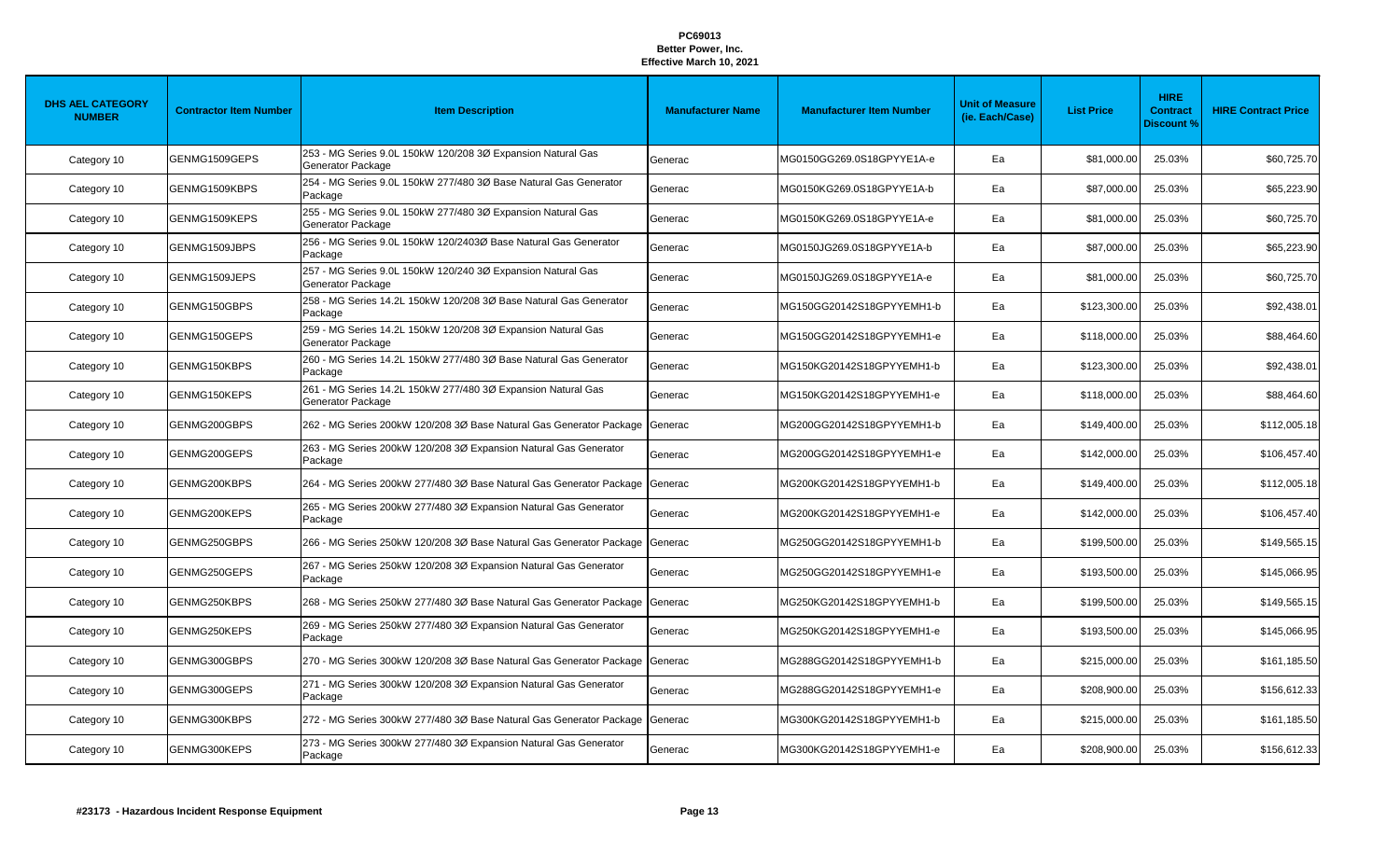| <b>DHS AEL CATEGORY</b><br><b>NUMBER</b> | <b>Contractor Item Number</b> | <b>Item Description</b>                                                     | <b>Manufacturer Name</b> | <b>Manufacturer Item Number</b> | <b>Unit of Measure</b><br>(ie. Each/Case) | <b>List Price</b> | <b>HIRE</b><br><b>Contract</b><br><b>Discount %</b> | <b>HIRE Contract Price</b> |
|------------------------------------------|-------------------------------|-----------------------------------------------------------------------------|--------------------------|---------------------------------|-------------------------------------------|-------------------|-----------------------------------------------------|----------------------------|
| Category 10                              | GENMG350KBPS                  | 274 - MG Series 350kW 277/480 3Ø Base Natural Gas Generator Package         | Generac                  | MG350KG30219N18GPYYEMH1-b       | Ea                                        | \$255,000.00      | 25.03%                                              | \$191,173.50               |
| Category 10                              | GENMG350KEPS                  | 275 - MG Series 350kW 277/480 3Ø Expansion Natural Gas Generator<br>Package | Generac                  | MG350KG30219N18GPYYEMH1-e       | Ea                                        | \$252,500.00      | 25.03%                                              | \$189,299.25               |
| Category 10                              | GENMG400KBPS                  | 276 - MG Series 400kW 277/480 3Ø Base Natural Gas Generator Package         | Generac                  | MG400KG30219N18GPYYEMH1-b       | Ea                                        | \$309,000.00      | 25.03%                                              | \$231,657.30               |
| Category 10                              | GENMG400KEPS                  | 277 - MG Series 400kW 277/480 3Ø Expansion Natural Gas Generator<br>Package | Generac                  | MG400KG30219N18GPYYEMH1-e       | Ea                                        | \$303,000.00      | 25.03%                                              | \$227,159.10               |
| Category 10                              | GENMG450KBPS                  | 278 - MG Series 450kW 277/480 3Ø Base Natural Gas Generator Package         | Generac                  | MG450KG30219N18GPYYEMH1-b       | Ea                                        | \$335,000.00      | 25.03%                                              | \$251,149.50               |
| Category 10                              | GENMG450KEPS                  | 279 - MG Series 450kW 277/480 3Ø Expansion Natural Gas Generator<br>Package | Generac                  | MG450KG30219N18GPYYEMH1-e       | Ea                                        | \$329,000.00      | 25.03%                                              | \$246,651.30               |
| Category 10                              | GENMG500GBPS                  | 280 - MG Series 500kW 120/208 3Ø Base Natural Gas Generator Package         | Generac                  | MG500GG30258N18GPYYEMH1-b       | Ea                                        | \$395,000.00      | 25.03%                                              | \$296,131.50               |
| Category 10                              | GENMG500GEPS                  | 281 - MG Series 500kW 120/208 3Ø Expansion Natural Gas Generator<br>Package | Generac                  | MG500GG30258N18GPYYEMH1-e       | Ea                                        | \$387,000.00      | 25.03%                                              | \$290,133.90               |
| Category 10                              | GENMG500KBPS                  | 282 - MG Series 500kW 277/480 3Ø Base Natural Gas Generator Package         | Generac                  | MG500KG30258N18GPYYEMH1-b       | Ea                                        | \$394,500.00      | 25.03%                                              | \$295,756.65               |
| Category 10                              | GENMG500KEPS                  | 283 - MG Series 500kW 277/480 3Ø Expansion Natural Gas Generator<br>Package | Generac                  | MG500KG30258N18GPYYEMH1-e       | Ea                                        | \$386,500.00      | 25.03%                                              | \$289,759.05               |
| Category 10                              | GENMG500JBPS                  | 284 - MG Series 500kW 120/240 3Ø Base Natural Gas Generator Package         | Generac                  | MG500JG30258N18GPYYEMH1-b       | Ea                                        | \$394,500.00      | 25.03%                                              | \$295,756.65               |
| Category 10                              | GENMG500JEPS                  | 285 - MG Series 500kW 120/240 3Ø Expansion Natural Gas Generator<br>Package | Generac                  | MG500JG30258N18GPYYEMH1-e       | Ea                                        | \$386,500.00      | 25.03%                                              | \$289,759.05               |
| Category 10                              | GENMG625GBPS                  | 286 - MG Series 625kW 120/208 3Ø Base Natural Gas Generator Package         | Generac                  | MG625GG30339N18GPYYEMH1-b       | Ea                                        | \$485,000.00      | 25.03%                                              | \$363,604.50               |
| Category 10                              | GENMG625GEPS                  | 287 - MG Series 625kW 120/208 3Ø Expansion Natural Gas Generator<br>Package | Generac                  | MG625GG30339N18GPYYEMH1-e       | Ea                                        | \$481,700.00      | 25.03%                                              | \$361,130.49               |
| Category 10                              | GENMG625KBPS                  | 288 - MG Series 625kW 277/480 3Ø Base Natural Gas Generator Package         | Generac                  | MG625KG30339N18GPYYEMH1-b       | Ea                                        | \$485,000.00      | 25.03%                                              | \$363,604.50               |
| Category 10                              | GENMG625KEPS                  | 289 - MG Series 625kW 277/480 3Ø Expansion Natural Gas Generator<br>Package | Generac                  | MG625KG30339N18GPYYEMH1-e       | Ea                                        | \$481,700.00      | 25.03%                                              | \$361,130.49               |
| Category 10                              | GENMG625JBPS                  | 290 - MG Series 625kW 120/240 3Ø Base Natural Gas Generator Package         | Generac                  | MG625JG30339N18GPYYEMH1-b       | Ea                                        | \$485,000.00      | 25.03%                                              | \$363,604.50               |
| Category 10                              | GENMG625JEPS                  | 291 - MG Series 625kW 120/240 3Ø Expansion Natural Gas Generator<br>Package | Generac                  | MG625JG30339N18GPYYEMH1-e       | Ea                                        | \$481,700.00      | 25.03%                                              | \$361,130.49               |
| Category 10                              | GENMG750GBPS                  | 292 - MG Series 750kW 120/208 3Ø Base Natural Gas Generator Package         | Generac                  | MG0750GG02339N18PPYYEH1-b       | Ea                                        | \$575,000.00      | 25.03%                                              | \$431,077.50               |
| Category 10                              | GENMG750GEPS                  | 293 - MG Series 750kW 120/208 3Ø Expansion Natural Gas Generator<br>Package | Generac                  | MG0750GG02339N18PPYYEH1-e       | Ea                                        | \$568,500.00      | 25.03%                                              | \$426,204.45               |
| Category 10                              | GENMG750KBPS                  | 294 - MG Series 750kW 277/480 3Ø Base Natural Gas Generator Package         | Generac                  | MG0750KG02339N18PPYYEH1-b       | Ea                                        | \$575,000.00      | 25.03%                                              | \$431,077.50               |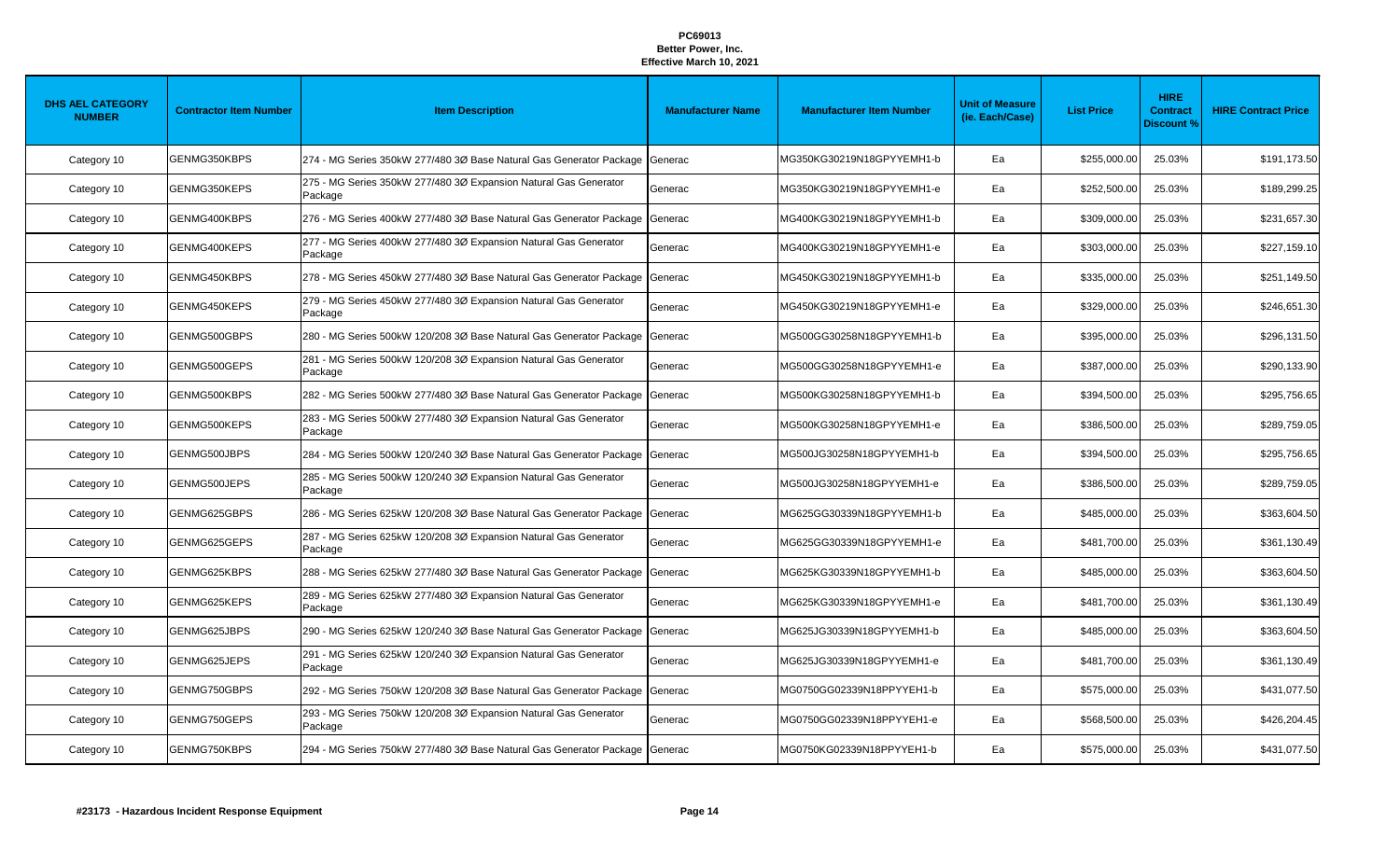| <b>DHS AEL CATEGORY</b><br><b>NUMBER</b> | <b>Contractor Item Number</b> | <b>Item Description</b>                                                      | <b>Manufacturer Name</b> | <b>Manufacturer Item Number</b> | <b>Unit of Measure</b><br>(ie. Each/Case) | <b>List Price</b> | <b>HIRE</b><br><b>Contract</b><br><b>Discount %</b> | <b>HIRE Contract Price</b> |
|------------------------------------------|-------------------------------|------------------------------------------------------------------------------|--------------------------|---------------------------------|-------------------------------------------|-------------------|-----------------------------------------------------|----------------------------|
| Category 10                              | GENMG750KEPS                  | 295 - MG Series 750kW 277/480 3Ø Expansion Natural Gas Generator<br>Package  | Generac                  | MG0750KG02339N18PPYYEH1-e       | Ea                                        | \$568,500.00      | 25.03%                                              | \$426,204.45               |
| Category 10                              | GENMG750JBPS                  | 296 - MG Series 750kW 120/240 3Ø Base Natural Gas Generator Package          | Generac                  | MG0750JG02339N18PPYYEH1-b       | Ea                                        | \$575,000.00      | 25.03%                                              | \$431,077.50               |
| Category 10                              | GENMG750JEPS                  | 297 - MG Series 750kW 120/240 3Ø Expansion Natural Gas Generator<br>Package  | Generac                  | MG0750JG02339N18PPYYEH1-e       | Ea                                        | \$568,500.00      | 25.03%                                              | \$426,204.45               |
| Category 10                              | GENMG1000KBPS                 | 298 - MG Series 1000kW 277/480 3Ø Base Natural Gas Generator<br>Package      | Generac                  | MG1000KG02490N18PPYYE1A-b       | Ea                                        | \$790,000.00      | 25.03%                                              | \$592,263.00               |
| Category 10                              | GENMG1000KEPS                 | 299 - MG Series 1000kW 277/480 3Ø Expansion Natural Gas Generator<br>Package | Generac                  | MG1000KG02490N18PPYYE1A-e       | Ea                                        | \$780,000.00      | 25.03%                                              | \$584,766.00               |
| Category 10                              | GENMD300GBPS                  | 300 - MD Series 300kW 120/208 3Ø Base Diesel Generator Package               | Generac                  | MD288GG17103D18GPYY3MH1-b       | Ea                                        | \$135,000.00      | 25.03%                                              | \$101,209.50               |
| Category 10                              | GENMD300GEPS                  | 301 - MD Series 300kW 120/208 3Ø Expansion Diesel Generator Package          | Generac                  | MD288GG17103D18GPYY3MH1-e       | Ea                                        | \$130,000.00      | 25.03%                                              | \$97,461.00                |
| Category 10                              | GENMD300KBPS                  | 302 - MD Series 300kW 277/480 3Ø Base Diesel Generator Package               | Generac                  | MD300KG17103D18GPYY3MH1-b       | Ea                                        | \$135,000.00      | 25.03%                                              | \$101,209.50               |
| Category 10                              | GENMD300KEPS                  | 303 - MD Series 300kW 277/480 3Ø Expansion Diesel Generator Package          | Generac                  | MD300KG17103D18GPYY3MH1-e       | Ea                                        | \$130,000.00      | 25.03%                                              | \$97,461.00                |
| Category 10                              | GENMD350KBPS                  | 304 - MD Series 350kW 277/480 3Ø Base Diesel Generator Package               | Generac                  | MD350KG17129D18GPYY3MH1-b       | Ea                                        | \$145,000.00      | 25.03%                                              | \$108,706.50               |
| Category 10                              | GENMD350KEPS                  | 305 - MD Series 350kW 277/480 3Ø Expansion Diesel Generator Package          | Generac                  | MD350KG17129D18GPYY3MH1-e       | Ea                                        | \$140,000.00      | 25.03%                                              | \$104,958.00               |
| Category 10                              | GENMD400KBPS                  | 306 - MD Series 400kW 277/480 3Ø Base Diesel Generator Package               | Generac                  | MD400KG22125D18GPYY3MH1-b       | Ea                                        | \$155,000.00      | 25.03%                                              | \$116,203.50               |
| Category 10                              | GENMD400KEPS                  | 307 - MD Series 400kW 277/480 3Ø Expansion Diesel Generator Package          | Generac                  | MD400KG22125D18GPYY3MH1-e       | Ea                                        | \$150,000.00      | 25.03%                                              | \$112,455.00               |
| Category 10                              | GENMD500KBPS                  | 308 - MD Series 500kW 277/480 3Ø Base Diesel Generator Package               | Generac                  | MD500KG22152D18GPYL2MH1-b       | Ea                                        | \$165,000.00      | 25.03%                                              | \$123,700.50               |
| Category 10                              | GENMD500KEPS                  | 309 - MD Series 500kW 277/480 3Ø Expansion Diesel Generator Package          | Generac                  | MD500KG22152D18GPYL2MH1-e       | Ea                                        | \$160,000.00      | 25.03%                                              | \$119,952.00               |
| Category 10                              | GENMD600KBPS                  | 310 - MD Series 600kW 277/480 3Ø Base Diesel Generator Package               | Generac                  | MD600KG22181D18GPYL2MH1-b       | Ea                                        | \$225,000.00      | 25.03%                                              | \$168,682.50               |
| Category 10                              | GENMD600KEPS                  | 311 - MD Series 600kW 277/480 3Ø Expansion Diesel Generator Package          | Generac                  | MD600KG22181D18GPYL2MH1-e       | Ea                                        | \$220,000.00      | 25.03%                                              | \$164,934.00               |
| Category 10                              | GENMD750KPS                   | 312 - MD Series 750kW 277/480 3Ø Modular Diesel Generator Package            | Generac                  | MD0750KG22181D18PPYY21A         | Ea                                        | \$300,000.00      | 25.03%                                              | \$224,910.00               |
| Category 10                              | GENGEM1000KPS                 | 313 - Gemini Twin Pack Series 1000kW 277/480 3Ø Diesel Generator<br>Package  | Generac                  | MD1000KG12160D18GPSY2H1         | Ea                                        | \$380,000.00      | 25.03%                                              | \$284,886.00               |
| Category 10                              | GENMB500KBPS                  | 314 - MB Series Bi-Fuel 500kW 277/480 3Ø Base Generator Package              | Generac                  | MB500KG22152B18GPYL2MH1-b       | Ea                                        | \$215,000.00      | 25.03%                                              | \$161,185.50               |
| Category 10                              | GENMB500KEPS                  | 315 - MB Series Bi-Fuel 500kW 277/480 30 Expansion Generator Package Generac |                          | MB500KG22152B18GPYL2MH1-e       | Ea                                        | \$210,000.00      | 25.03%                                              | \$157,437.00               |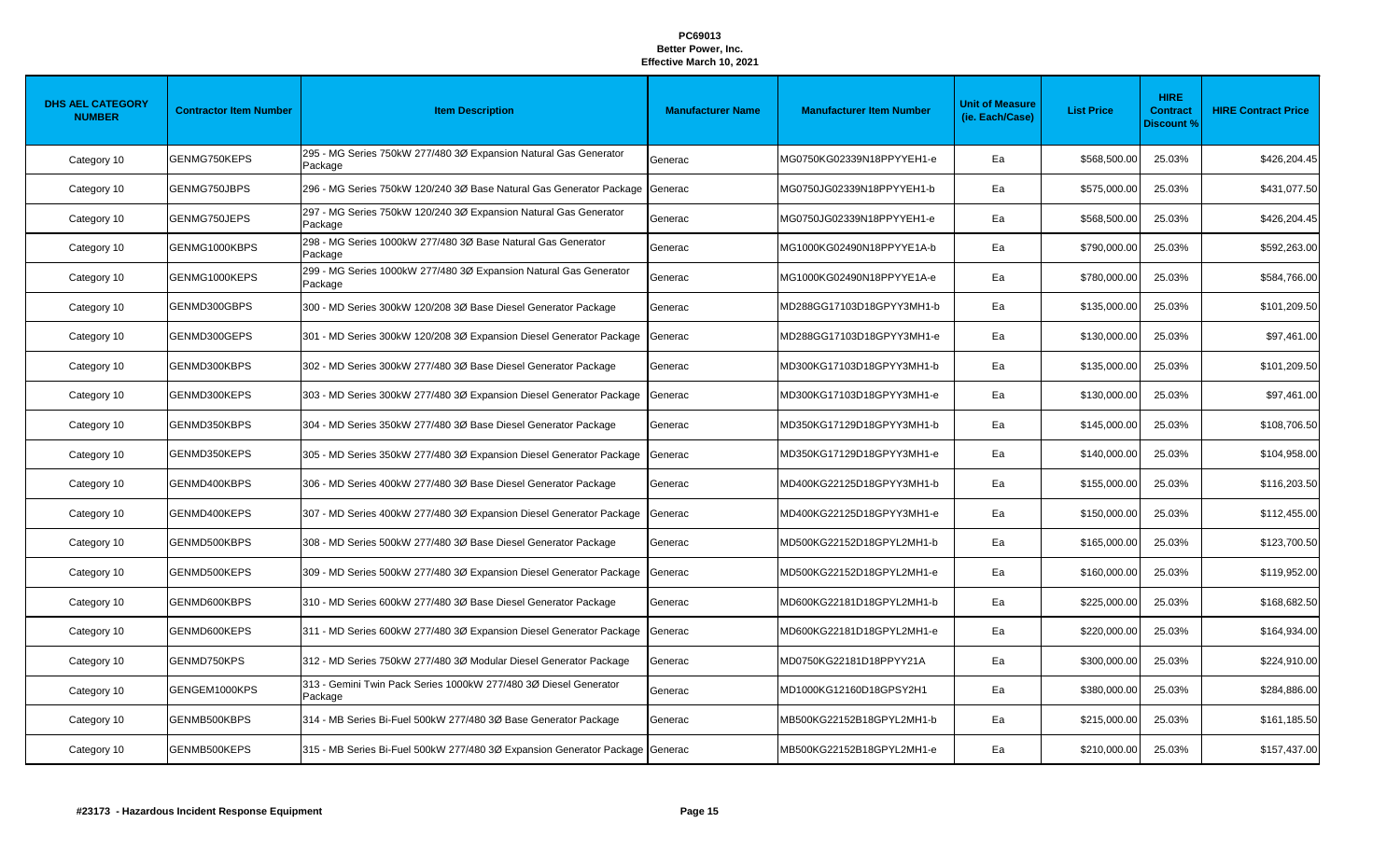| <b>DHS AEL CATEGORY</b><br><b>NUMBER</b> | <b>Contractor Item Number</b> | <b>Item Description</b>                                                      | <b>Manufacturer Name</b> | <b>Manufacturer Item Number</b> | <b>Unit of Measure</b><br>(ie. Each/Case) | <b>List Price</b> | <b>HIRE</b><br><b>Contract</b><br><b>Discount %</b> | <b>HIRE Contract Price</b> |
|------------------------------------------|-------------------------------|------------------------------------------------------------------------------|--------------------------|---------------------------------|-------------------------------------------|-------------------|-----------------------------------------------------|----------------------------|
| Category 10                              | GENMB600KBPS                  | 316 - MB Series Bi-Fuel 600kW 277/480 3Ø Base Generator Package              | Generac                  | MB600KG22181B18GPYL2MH1-b       | Ea                                        | \$285,000.00      | 25.03%                                              | \$213,664.50               |
| Category 10                              | GENMB600KEPS                  | 317 - MB Series Bi-Fuel 600kW 277/480 3Ø Expansion Generator Package Generac |                          | MB600KG22181B18GPYL2MH1-e       | Ea                                        | \$280,000.00      | 25.03%                                              | \$209,916.00               |
| Category 10                              | GENL1SD10-30S                 | 318 - Level 1 Steel Enclosure Adder for SD10-30                              | Generac                  | L1SD10-300AF1                   | Ea                                        | \$2,765.64        | 25.03%                                              | \$2,073.40                 |
| Category 10                              | GENL1SD35-80S                 | 319 - Level 1 Steel Enclosure Adder for SD35-80                              | Generac                  | L1SD35-800AF1                   | Ea                                        | \$4,300.00        | 25.03%                                              | \$3,223.71                 |
| Category 10                              | GENL1SD100-175S               | 320 - Level 1 Steel Enclosure Adder for SD100-175                            | Generac                  | L1SD100-1750AF1                 | Ea                                        | \$4,900.00        | 25.03%                                              | \$3,673.53                 |
| Category 10                              | GENL1SD200-250S               | 321 - Level 1 Steel Enclosure Adder for SD200-250                            | Generac                  | L1SD200-2500AF1                 | Ea                                        | \$7,000.00        | 25.03%                                              | \$5,247.90                 |
| Category 10                              | GENL1SD275300S                | 322 - Level 1 Steel Enclosure Adder for SD275-300                            | Generac                  | L1SD2753001A                    | Ea                                        | \$10,500.00       | 25.03%                                              | \$7,871.85                 |
| Category 10                              | GENLV1SD350S                  | 323 - Level 1 Steel Enclosure Adder for SD350                                | Generac                  | LV1SD3501A                      | Ea                                        | \$11,000.00       | 25.03%                                              | \$8,246.70                 |
| Category 10                              | GENL1SD400S                   | 324 - Level 1 Steel Enclosure Adder for SD400                                | Generac                  | L1SD4000AF1                     | Ea                                        | \$11,343.74       | 25.03%                                              | \$8,504.40                 |
| Category 10                              | GENL1SD500S                   | 325 - Level 1 Steel Enclosure Adder for SD500                                | Generac                  | L1SD5000AF1                     | Ea                                        | \$10,500.00       | 25.03%                                              | \$7,871.85                 |
| Category 10                              | GENL1SD600-750S               | 326 - Level 1 Steel Enclosure Adder for SD600-750 18.1L                      | Generac                  | L1SD600-7501A                   | Ea                                        | \$10,500.00       | 25.03%                                              | \$7,871.85                 |
| Category 10                              | GENL1SD750-800S               | 327 - Level 1 Steel Enclosure Adder for SD750-800                            | Generac                  | L1SD750-8000AF1                 | Ea                                        | \$14,600.00       | 25.03%                                              | \$10,945.62                |
| Category 10                              | GENL1SD900-1KS                | 328 - Level 1 Steel Enclosure Adder for SD900-1000                           | Generac                  | L1SD900-1K0AF1                  | Ea                                        | \$21,000.00       | 25.03%                                              | \$15,743.70                |
| Category 10                              | GENL1SD1250S                  | 329 - Level 1 Steel Enclosure Adder for SD1250                               | Generac                  | L1SD12501A                      | Ea                                        | \$19,000.00       | 25.03%                                              | \$14,244.30                |
| Category 10                              | GENL1SD1500-2KS               | 330 - Level 1 Steel Enclosure Adder for SD1500-2000                          | Generac                  | L1SD1500-2K1A                   | Ea                                        | \$32,000.00       | 25.03%                                              | \$23,990.40                |
| Category 10                              | GENL2SD10-30S                 | 331 - Level 2 Steel Enclosure Adder for SD10-30                              | Generac                  | L2SD10-300AF1                   | Ea                                        | \$3,500.00        | 25.03%                                              | \$2,623.95                 |
| Category 10                              | GENL2SD35-80S                 | 332 - Level 2 Steel Enclosure Adder for SD35-80                              | Generac                  | L2SD35-800AF1                   | Ea                                        | \$5,000.00        | 25.03%                                              | \$3,748.50                 |
| Category 10                              | GENL2SD100-175S               | 333 - Level 2 Steel Enclosure Adder for SD100-175                            | Generac                  | L2SD100-1750AF1                 | Ea                                        | \$5,500.00        | 25.03%                                              | \$4,123.35                 |
| Category 10                              | GENL2SD200-250S               | 334 - Level 2 Steel Enclosure Adder for SD200-250                            | Generac                  | L2SD200-2500AF1                 | Ea                                        | \$8,734.34        | 25.03%                                              | \$6,548.13                 |
| Category 10                              | GENL2SD275300S                | 335 - Level 2 Steel Enclosure Adder for SD275-300                            | Generac                  | L2SD2753001A                    | Ea                                        | \$12,500.00       | 25.03%                                              | \$9,371.25                 |
| Category 10                              | GENLV2SD350S                  | 336 - Level 2 Steel Enclosure Adder for SD350                                | Generac                  | LV2SD3501A                      | Ea                                        | \$16,000.00       | 25.03%                                              | \$11,995.20                |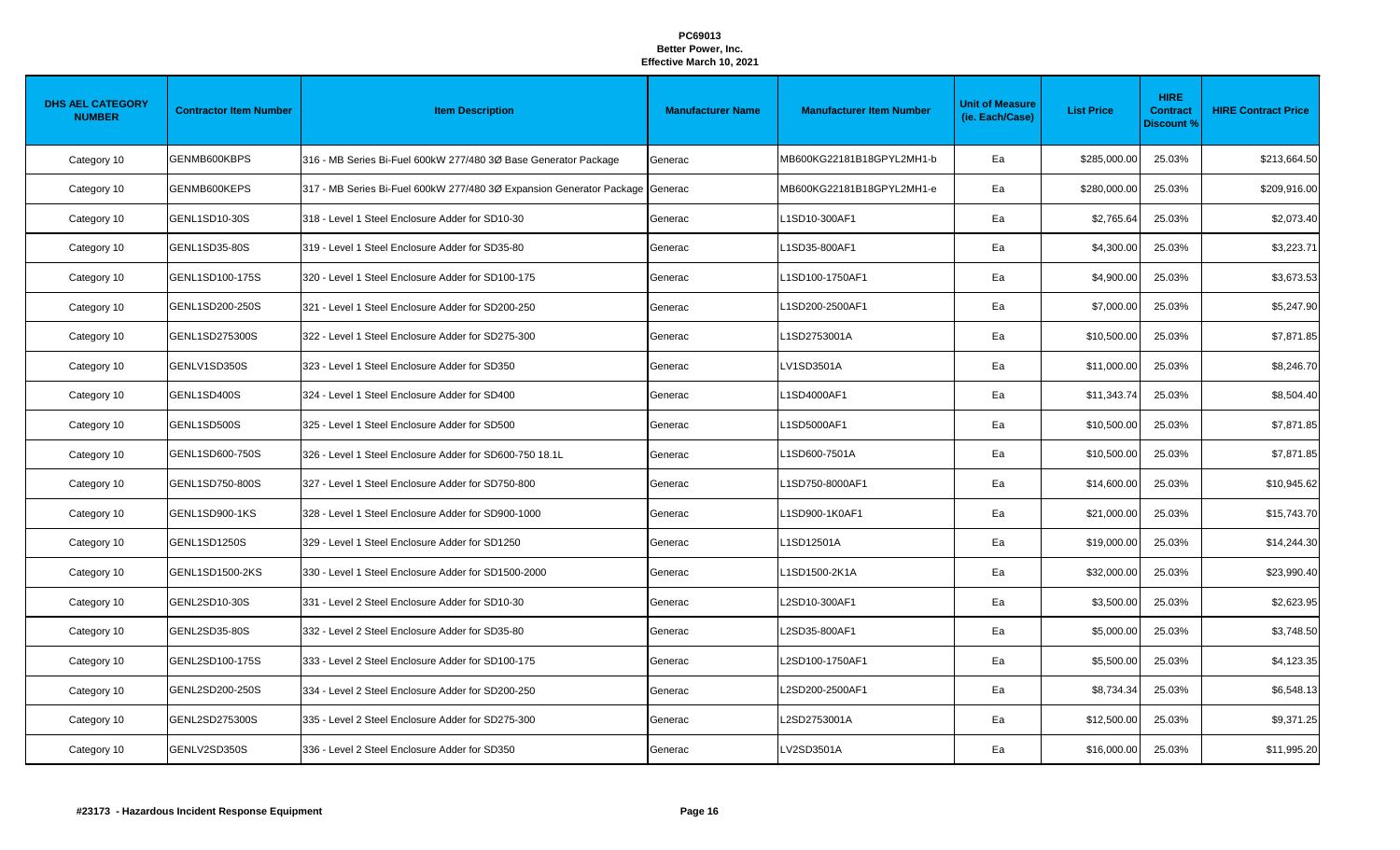| <b>DHS AEL CATEGORY</b><br><b>NUMBER</b> | <b>Contractor Item Number</b> | <b>Item Description</b>                                    | <b>Manufacturer Name</b> | <b>Manufacturer Item Number</b> | <b>Unit of Measure</b><br>(ie. Each/Case) | <b>List Price</b> | <b>HIRE</b><br><b>Contract</b><br><b>Discount %</b> | <b>HIRE Contract Price</b> |
|------------------------------------------|-------------------------------|------------------------------------------------------------|--------------------------|---------------------------------|-------------------------------------------|-------------------|-----------------------------------------------------|----------------------------|
| Category 10                              | GENL2SD400S                   | 337 - Level 2 Steel Enclosure Adder for SD400              | Generac                  | L2SD4000AF1                     | Ea                                        | \$12,500.00       | 25.03%                                              | \$9,371.25                 |
| Category 10                              | GENL2SD500S                   | 338 - Level 2 Steel Enclosure Adder for SD500              | Generac                  | L2SD5000AF1                     | Ea                                        | \$11,600.00       | 25.03%                                              | \$8,696.52                 |
| Category 10                              | GENL2SD600-750S               | 339 - Level 2 Steel Enclosure Adder for SD600-750 18.1L    | Generac                  | L2SD600-7501A                   | Ea                                        | \$12,300.00       | 25.03%                                              | \$9,221.31                 |
| Category 10                              | GENL2SD750-800S               | 340 - Level 2 Steel Enclosure Adder for SD750-800          | Generac                  | L2SD750-8000AF1                 | Ea                                        | \$19,200.00       | 25.03%                                              | \$14,394.24                |
| Category 10                              | GENL2SD900-1KS                | 341 - Level 2 Steel Enclosure Adder for SD900-1000         | Generac                  | L2SD900-1K0AF1                  | Ea                                        | \$25,000.00       | 25.03%                                              | \$18,742.50                |
| Category 10                              | GENL2SD1250S                  | 342 - Level 2 Steel Enclosure Adder for SD1250             | Generac                  | L2SD12501A                      | Ea                                        | \$22,800.00       | 25.03%                                              | \$17,093.16                |
| Category 10                              | GENL2SD1500-2KS               | 343 - Level 2 Steel Enclosure Adder for SD1500-2000        | Generac                  | L2SD1500-2K1A                   | Ea                                        | \$37,000.00       | 25.03%                                              | \$27,738.90                |
| Category 10                              | GENALSD10-30S                 | 344 - Level 2 Aluminum Enclosure Adder for SD10-30         | Generac                  | ALSD10-300AF1                   | Ea                                        | \$4,800.00        | 25.03%                                              | \$3,598.56                 |
| Category 10                              | GENALSD35-80S                 | 345 - Level 2 Aluminum Enclosure Adder for SD35-80         | Generac                  | ALSD35-800AF1                   | Ea                                        | \$5,857.67        | 25.03%                                              | \$4,391.50                 |
| Category 10                              | GENALSD100-175S               | 346 - Level 2 Aluminum Enclosure Adder for SD100-175       | Generac                  | ALSD100-1750AF1                 | Ea                                        | \$8,500.00        | 25.03%                                              | \$6,372.45                 |
| Category 10                              | GENALSD200-250S               | 347 - Level 2 Aluminum Enclosure Adder for SD200-250       | Generac                  | ALSD200-2500AF1                 | Ea                                        | \$10,338.85       | 25.03%                                              | \$7,751.04                 |
| Category 10                              | GENALSD275300S                | 348 - Level 2 Aluminum Enclosure Adder for SD275-300       | Generac                  | ALSD2753001A                    | Ea                                        | \$15,000.00       | 25.03%                                              | \$11,245.50                |
| Category 10                              | GENALVSD350S                  | 349 - Level 2 Aluminum Enclosure Adder for SD350           | Generac                  | ALVSD3501A                      | Ea                                        | \$11,000.00       | 25.03%                                              | \$8,246.70                 |
| Category 10                              | GENALSD400S                   | 350 - Level 2 Aluminum Enclosure Adder for SD400           | Generac                  | ALSD4000AF1                     | Ea                                        | \$15,335.64       | 25.03%                                              | \$11,497.13                |
| Category 10                              | GENALSD500-750S               | 351 - Level 2 Aluminum Enclosure Adder for SD500           | Generac                  | ALSD500-7500AF1                 | Ea                                        | \$15,335.64       | 25.03%                                              | \$11,497.13                |
| Category 10                              | GENALSD600-750S               | 352 - Level 2 Aluminum Enclosure Adder for SD600-750 18.1L | Generac                  | ALSD600-7501A                   | Ea                                        | \$16,000.00       | 25.03%                                              | \$11,995.20                |
| Category 10                              | GENALSD750-800S               | 353 - Level 2 Aluminum Enclosure Adder for SD750-800       | Generac                  | ALSD750-8000AF1                 | Ea                                        | \$29,800.00       | 25.03%                                              | \$22,341.06                |
| Category 10                              | GENALSD900-1KS                | 354 - Level 2 Aluminum Enclosure Adder for SD900-1000      | Generac                  | ALSD900-1K0AF1                  | Ea                                        | \$49,749.83       | 25.03%                                              | \$37,297.45                |
| Category 10                              | GENALSD1250S                  | 355 - Level 2 Aluminum Enclosure Adder for SD1250          | Generac                  | ALSD12501A                      | Ea                                        | \$47,000.00       | 25.03%                                              | \$35,235.90                |
| Category 10                              | GENALSD1500-2KS               | 356 - Level 2 Aluminum Enclosure Adder for SD1500-2000     | Generac                  | ALSD1500-2K1A                   | Ea                                        | \$70,200.00       | 25.03%                                              | \$52,628.94                |
| Category 10                              | GENL1SG35-80S                 | 357 - Level 1 Steel Enclosure Adder for SG35-80 4.5L       | Generac                  | L1SG35-801A                     | Ea                                        | \$3,500.00        | 25.03%                                              | \$2,623.95                 |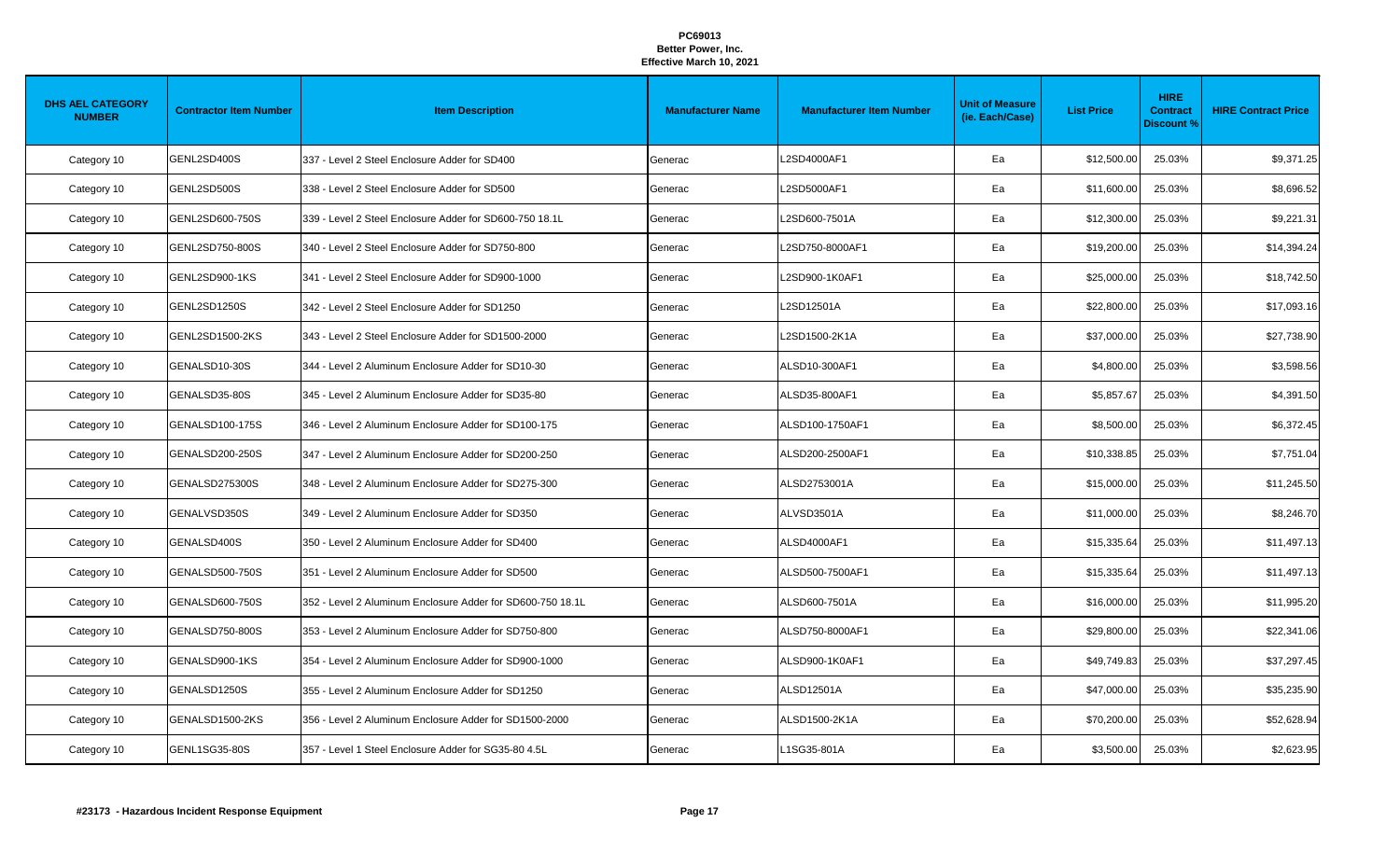| <b>DHS AEL CATEGORY</b><br><b>NUMBER</b> | <b>Contractor Item Number</b> | <b>Item Description</b>                                  | <b>Manufacturer Name</b> | <b>Manufacturer Item Number</b> | <b>Unit of Measure</b><br>(ie. Each/Case) | <b>List Price</b> | <b>HIRE</b><br><b>Contract</b><br><b>Discount %</b> | <b>HIRE Contract Price</b> |
|------------------------------------------|-------------------------------|----------------------------------------------------------|--------------------------|---------------------------------|-------------------------------------------|-------------------|-----------------------------------------------------|----------------------------|
| Category 10                              | GENL1SG80-150S                | 358 - Level 1 Steel Enclosure Adder for SG80-150 9.0L    | Generac                  | 1SG80-1501A                     | Ea                                        | \$3,800.00        | 25.03%                                              | \$2,848.86                 |
| Category 10                              | GENL1SG150-300S               | 359 - Level 1 Steel Enclosure Adder for SG150-300        | Generac                  | L1SG150-3001A                   | Ea                                        | \$4,900.00        | 25.03%                                              | \$3,673.53                 |
| Category 10                              | GENL1SG350-450S               | 360 - Level 1 Steel Enclosure Adder for SG350-450        | Generac                  | L1SG350-4500AF1                 | Ea                                        | \$9,000.00        | 25.03%                                              | \$6,747.30                 |
| Category 10                              | GENL1SG500S                   | 361 - Level 1 Steel Enclosure Adder for SG500            | Generac                  | L1SG5000AF1                     | Ea                                        | \$9,000.00        | 25.03%                                              | \$6,747.30                 |
| Category 10                              | GENL1SG625-750S               | 362 - Level 1 Steel Enclosure Adder for SG625-750        | Generac                  | L1SG625-7500AF1                 | Ea                                        | \$21,000.00       | 25.03%                                              | \$15,743.70                |
| Category 10                              | <b>GENL1SG1000S</b>           | 363 - Level 1 Steel Enclosure Adder for SG1000           | Generac                  | L1SG10000AF1                    | Ea                                        | \$19,000.00       | 25.03%                                              | \$14,244.30                |
| Category 10                              | GENL2SG35-80S                 | 364 - Level 2 Steel Enclosure Adder for SG35-80 4.5L     | Generac                  | L2SG35-801A                     | Ea                                        | \$3,700.00        | 25.03%                                              | \$2,773.89                 |
| Category 10                              | GENL2SG80-150S                | 365 - Level 2 Steel Enclosure Adder for SG80-150 9.0L    | Generac                  | L2SG80-1501A                    | Ea                                        | \$4,600.00        | 25.03%                                              | \$3,448.62                 |
| Category 10                              | GENL2SG150-300S               | 366 - Level 2 Steel Enclosure Adder for SG150-300        | Generac                  | L2SG150-3001A                   | Ea                                        | \$8,000.00        | 25.03%                                              | \$5,997.60                 |
| Category 10                              | GENL2SG350-450S               | 367 - Level 2 Steel Enclosure Adder for SG350-450        | Generac                  | L2SG350-4500AF1                 | Ea                                        | \$13,000.00       | 25.03%                                              | \$9,746.10                 |
| Category 10                              | GENL2SG500S                   | 368 - Level 2 Steel Enclosure Adder for SG500            | Generac                  | L2SG5000AF1                     | Ea                                        | \$13,000.00       | 25.03%                                              | \$9,746.10                 |
| Category 10                              | GENL2SG625-750S               | 369 - Level 2 Steel Enclosure Adder for SG625-750        | Generac                  | L2SG625-7500AF1                 | Ea                                        | \$24,565.95       | 25.03%                                              | \$18,417.09                |
| Category 10                              | GENL2SG1000S                  | 370 - Level 2 Steel Enclosure Adder for SG1000           | Generac                  | L2SG10000AF1                    | Ea                                        | \$25,500.00       | 25.03%                                              | \$19,117.35                |
| Category 10                              | GENALSG35-80S                 | 371 - Level 2 Aluminum Enclosure Adder for SG35-80 4.5L  | Generac                  | ALSG35-801A                     | Ea                                        | \$5,100.00        | 25.03%                                              | \$3,823.47                 |
| Category 10                              | GENALSG80-150S                | 372 - Level 2 Aluminum Enclosure Adder for SG80-150 9.0L | Generac                  | ALSG80-1501A                    | Ea                                        | \$6,500.00        | 25.03%                                              | \$4,873.05                 |
| Category 10                              | GENALSG150-300S               | 373 - Level 2 Aluminum Enclosure Adder for SG150-300     | Generac                  | ALSG150-3001A                   | Ea                                        | \$12,000.00       | 25.03%                                              | \$8,996.40                 |
| Category 10                              | GENALSG350-450S               | 374 - Level 2 Aluminum Enclosure Adder for SG350-450     | Generac                  | ALSG350-4500AF1                 | Ea                                        | \$21,000.00       | 25.03%                                              | \$15,743.70                |
| Category 10                              | GENALSG500S                   | 375 - Level 2 Aluminum Enclosure Adder for SG500         | Generac                  | ALSG5000AF1                     | Ea                                        | \$21,000.00       | 25.03%                                              | \$15,743.70                |
| Category 10                              | GENALSG625-750S               | 376 - Level 2 Aluminum Enclosure Adder for SG625-750     | Generac                  | ALSG625-7500AF1                 | Ea                                        | \$34,000.00       | 25.03%                                              | \$25,489.80                |
| Category 10                              | GENALSG1000S                  | 377 - Level 2 Aluminum Enclosure Adder for SG1000        | Generac                  | ALSG10000AF1                    | Ea                                        | \$34,000.00       | 25.03%                                              | \$25,489.80                |
| Category 10                              | GENSDTK10-30S                 | 378 - 1 x Fuel Tank Upsize For SD Generators 10-30kW     | Generac                  | TANK10-300AF1                   | Ea                                        | \$1,400.00        | 25.03%                                              | \$1,049.58                 |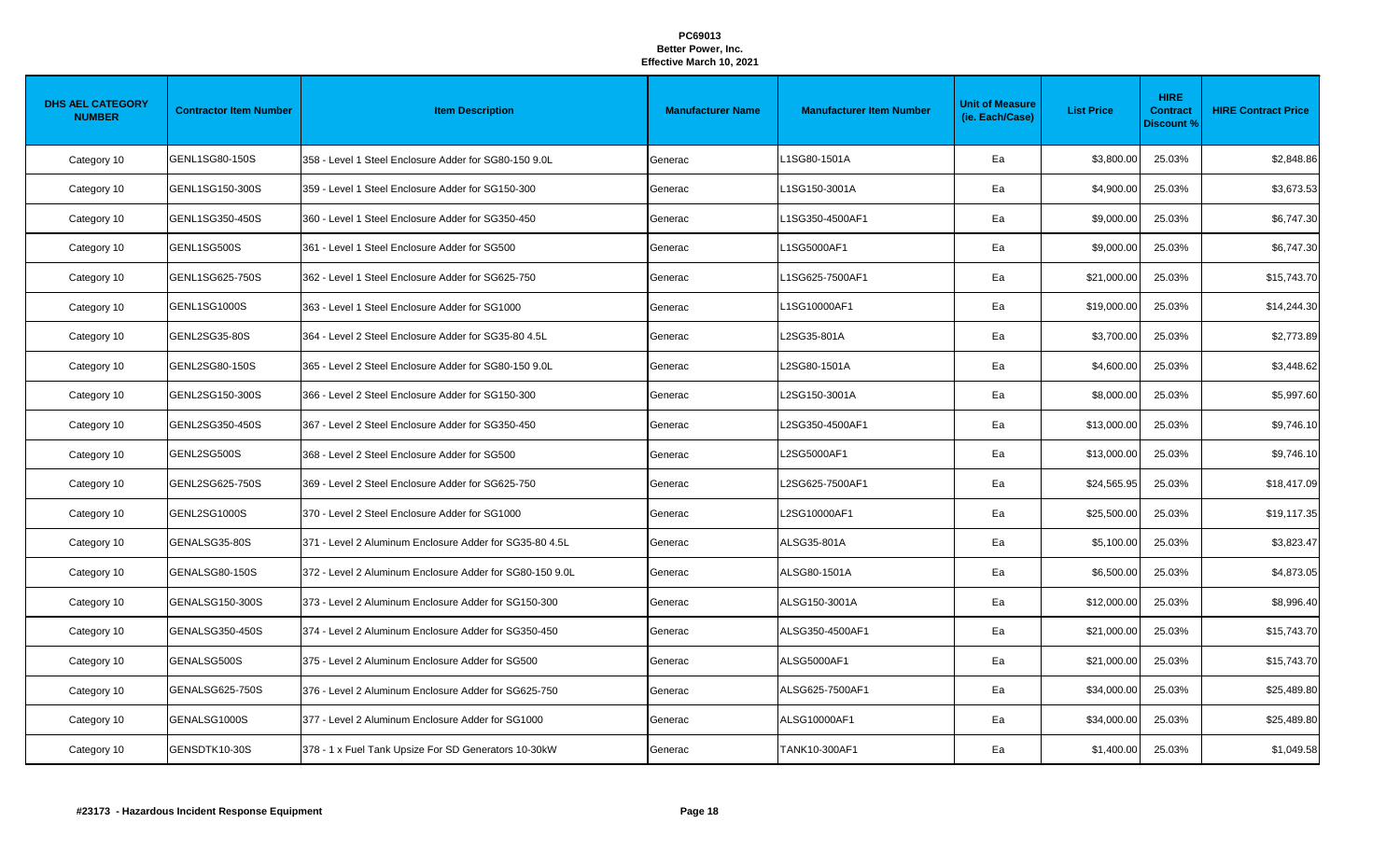| <b>DHS AEL CATEGORY</b><br><b>NUMBER</b> | <b>Contractor Item Number</b> | <b>Item Description</b>                                   | <b>Manufacturer Name</b> | <b>Manufacturer Item Number</b> | <b>Unit of Measure</b><br>(ie. Each/Case) | <b>List Price</b> | <b>HIRE</b><br><b>Contract</b><br><b>Discount %</b> | <b>HIRE Contract Price</b> |
|------------------------------------------|-------------------------------|-----------------------------------------------------------|--------------------------|---------------------------------|-------------------------------------------|-------------------|-----------------------------------------------------|----------------------------|
| Category 10                              | GENSDTK35-80S                 | 379 - 1 x Fuel Tank Upsize For SD Generators 35-80kW      | Generac                  | TANK35-801A                     | Ea                                        | \$1,800.00        | 25.03%                                              | \$1,349.46                 |
| Category 10                              | GENSDTK100-175S               | 380 - 1 x Fuel Tank Upsize For SD Generators 100-175kW    | Generac                  | TANK100-1751A                   | Ea                                        | \$4,200.00        | 25.03%                                              | \$3,148.74                 |
| Category 10                              | GENSDTNK200-250S              | 381 - 1 x Fuel Tank Upsize For SD Generators 200-250kW    | Generac                  | TANKD200-2501A                  | Ea                                        | \$6,300.00        | 25.03%                                              | \$4,723.11                 |
| Category 10                              | GENSDTK275-300S               | 382 - 1 x Fuel Tank Upsize For SD Generators 275-300kW    | Generac                  | TANK275-3000AF1                 | Ea                                        | \$20,633.72       | 25.03%                                              | \$15,469.10                |
| Category 10                              | GENSDTK350-400S               | 383 - 1 x Fuel Tank Upsize For SD Generators 350-400kW    | Generac                  | TANK350-4000AF1                 | Ea                                        | \$23,697.77       | 25.03%                                              | \$17,766.22                |
| Category 10                              | GENSDTNK500S                  | 384 - 1 x Fuel Tank Upsize For SD Generators 500kW        | Generac                  | TANKD5001A                      | Ea                                        | \$13,500.00       | 25.03%                                              | \$10,120.95                |
| Category 10                              | GENDFSD500S                   | 385 - Dual Fuel Adder for SD500                           | Generac                  | DFSD5000AF1                     | Ea                                        | \$19,600.00       | 25.03%                                              | \$14,694.12                |
| Category 10                              | GENDFSD600S                   | 386 - Dual Fuel Adder for SD600                           | Generac                  | <b>DFSD6001A</b>                | Ea                                        | \$21,200.00       | 25.03%                                              | \$15,893.64                |
| Category 10                              | <b>RDXRUNTANKS</b>            | 387 - Extended Run Tank For all RD Protector Diesel Units | Generac                  | RDXRUNTANK1A                    | Ea                                        | \$750.00          | 25.03%                                              | \$562.28                   |
| Category 10                              | <b>GEN7203S</b>               | 388 - TP-Link N300 WiFi Range Extender                    | Generac                  | 7203F1                          | Ea                                        | \$42.00           | 25.03%                                              | \$31.49                    |
| Category 10                              | GEN7005S                      | 389 - WiFi Propane Tank Monitor                           | Generac                  | 7005F1                          | Ea                                        | \$295.00          | 25.03%                                              | \$221.16                   |
| Category 10                              | GENPAD22-30S                  | 390 - GenPad Base for RG22-30kW                           | Generac                  | PADLC20AF1                      | Ea                                        | \$1,090.00        | 25.03%                                              | \$817.17                   |
| Category 10                              | GENPAD32-60S                  | 391 - GenPad Base for RG32-60kW                           | Generac                  | <b>GENPADLC</b>                 | Ea                                        | \$1,070.00        | 25.03%                                              | \$802.18                   |
| Category 10                              | <b>GENMLCELLPS</b>            | 392 - Generac Mobile Link Cellular Package                | Generac                  | MLCELL0AH1                      | Ea                                        | \$494.84          | 25.03%                                              | \$370.98                   |
| Category 10                              | <b>GENMLWIFIPS</b>            | 393 - Generac Mobile Link WIFI Package                    | Generac                  | MLWIFI0AH1                      | Ea                                        | \$361.45          | 25.03%                                              | \$270.98                   |
| Category 10                              | LBTNFPA001S                   | 394 - 6-35kW 4hr NFPA Test Portable Load Bank             | Generac                  | LBTNFPA001                      | Ea                                        | \$2,500.00        | 25.03%                                              | \$1,874.25                 |
| Category 10                              | LBTNFPA002S                   | 395 - 36-70kW 4hr NFPA Test Portable Load Bank            | Generac                  | LBTNFPA002                      | Ea                                        | \$2,500.00        | 25.03%                                              | \$1,874.25                 |
| Category 10                              | LBTNFPA003S                   | 396 - 71-140kW 4hr NFPA Trailerized Load Bank             | Generac                  | LBTNFPA003                      | Ea                                        | \$2,900.00        | 25.03%                                              | \$2,174.13                 |
| Category 10                              | LBTNFPA004S                   | 397 - 141-195kW 4hr NFPA Trailerized Load Bank            | Generac                  | LBTNFPA004                      | Ea                                        | \$3,700.00        | 25.03%                                              | \$2,773.89                 |
| Category 10                              | LBTNFPA005S                   | 398 - 196-300kW 4hr NFPA Trailerized Load Bank            | Generac                  | LBTNFPA005                      | Ea                                        | \$4,200.00        | 25.03%                                              | \$3,148.74                 |
| Category 10                              | LBTNFPA006S                   | 399 - 301-500kW 4hr NFPA Trailerized Load Bank            | Generac                  | LBTNFPA006                      | Ea                                        | \$4,500.00        | 25.03%                                              | \$3,373.65                 |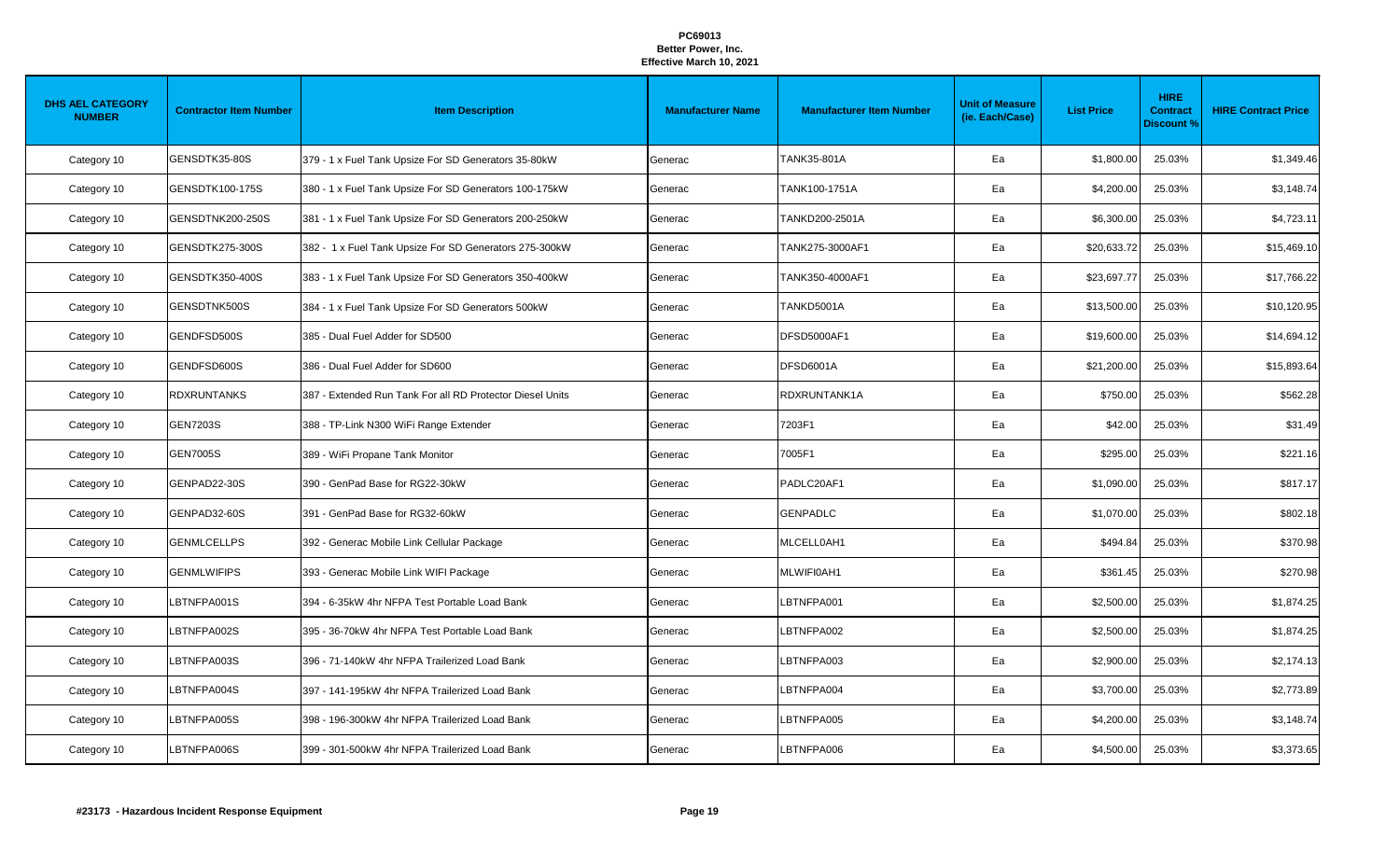| <b>DHS AEL CATEGORY</b><br><b>NUMBER</b> | <b>Contractor Item Number</b> | <b>Item Description</b>                              | <b>Manufacturer Name</b> | <b>Manufacturer Item Number</b> | <b>Unit of Measure</b><br>(ie. Each/Case) | <b>List Price</b> | <b>HIRE</b><br><b>Contract</b><br><b>Discount %</b> | <b>HIRE Contract Price</b> |
|------------------------------------------|-------------------------------|------------------------------------------------------|--------------------------|---------------------------------|-------------------------------------------|-------------------|-----------------------------------------------------|----------------------------|
| Category 10                              | LBTNFPA007S                   | 400 - 501-750kW 4hr NFPA Trailerized Load Bank       | Generac                  | LBTNFPA007                      | Ea                                        | \$4,900.00        | 25.03%                                              | \$3,673.53                 |
| Category 10                              | LBTNFPA008S                   | 401 - 751-900kW 4hr NFPA Trailerized Load Bank       | Generac                  | LBTNFPA008                      | Ea                                        | \$5,500.00        | 25.03%                                              | \$4,123.35                 |
| Category 10                              | GENW5ACS                      | 402 - 5 Year Air-cooled Extended Warranty 8-24kW     | Generac                  | DEW-EXWAR100001                 | Ea                                        | \$700.00          | 25.03%                                              | \$524.79                   |
| Category 10                              | GENW5RG15-60S                 | 403 - 5 Year Extended Warranty RG/RD Series 15-60kW  | Generac                  | DEW-EXWAR200001                 | Ea                                        | \$1,000.00        | 25.03%                                              | \$749.70                   |
| Category 10                              | GENW5QT80S                    | 404 - 5 Year Extended Warranty RG Series 80kW        | Generac                  | DEW-EXWAR2000141A               | Ea                                        | \$1,400.00        | 25.03%                                              | \$1,049.58                 |
| Category 10                              | <b>GENW7ACS</b>               | 405 - 7 Year Air-cooled Extended Warranty 8-24kW     | Generac                  | DEW-EXWAR100002                 | Ea                                        | \$1,000.00        | 25.03%                                              | \$749.70                   |
| Category 10                              | GENW7RG15-60S                 | 406 - 7 Year Extended Warranty RG/RD Series 15-60kW  | Generac                  | DEW-EXWAR200002                 | Ea                                        | \$1,400.00        | 25.03%                                              | \$1,049.58                 |
| Category 10                              | GENW7QT80S                    | 407 - 7 Year Extended Warranty RG Series 80kW        | Generac                  | DEW-EXWAR2000151A               | Ea                                        | \$2,100.00        | 25.03%                                              | \$1,574.37                 |
| Category 10                              | <b>GENWXACS</b>               | 408 - 10 Year Air-cooled Extended Warranty 8-24kW    | Generac                  | DEW-EXWAR100003                 | Ea                                        | \$1,400.00        | 25.03%                                              | \$1,049.58                 |
| Category 10                              | GENWXRG15-60S                 | 409 - 10 Year Extended Warranty RG/RD Series 15-60kW | Generac                  | DEW-EXWAR200003                 | Ea                                        | \$2,000.00        | 25.03%                                              | \$1,499.40                 |
| Category 10                              | GENWXQT80S                    | 410 - 10 Year Extended Warranty RG Series 80kW       | Generac                  | DEW-EXWAR2000161A               | Ea                                        | \$2,900.00        | 25.03%                                              | \$2,174.13                 |
| Category 10                              | GENW5QTAS                     | 411 - 5 Year Extended Warranty QTA 25kW              | Generac                  | QTA-COMP5-25                    | Ea                                        | \$2,125.67        | 25.03%                                              | \$1,593.61                 |
| Category 10                              | GENW5SG35-150S                | 412 - 5 Year Extended Warranty For SG35-150          | Generac                  | W5SG35-1500AF1                  | Ea                                        | \$1,585.96        | 25.03%                                              | \$1,188.99                 |
| Category 10                              | GENW5SG150-450S               | 413 - 5 Year Extended Warranty For SG150-450         | Generac                  | W5SG150-4500AF1                 | Ea                                        | \$2,455.62        | 25.03%                                              | \$1,840.98                 |
| Category 10                              | GENW5SG500-1KS                | 414 - 5 Year Extended Warranty For SG500-1000        | Generac                  | W5SG500-7500AF1                 | Ea                                        | \$2,992.38        | 25.03%                                              | \$2,243.39                 |
| Category 10                              | GENW7SG35-150S                | 415 - 7 Year Extended Warranty For SG35-150          | Generac                  | W7SG35-1500AF1                  | Ea                                        | \$3,092.62        | 25.03%                                              | \$2,318.54                 |
| Category 10                              | GENW7SG150-450S               | 416 - 7 Year Extended Warranty For SG150-450         | Generac                  | W7SG150-4500AF1                 | Ea                                        | \$4,788.45        | 25.03%                                              | \$3,589.90                 |
| Category 10                              | GENW7SG500-1KS                | 417 - 7 Year Extended Warranty For SG500-1000        | Generac                  | W7SG500-7500AF1                 | Ea                                        | \$5,835.14        | 25.03%                                              | \$4,374.60                 |
| Category 10                              | GENWXSG35-150S                | 418 - 10 Year Extended Warranty For SG35-150         | Generac                  | WXSG35-1500AF1                  | Ea                                        | \$5,084.60        | 25.03%                                              | \$3,811.92                 |
| Category 10                              | GENWXSG150-450S               | 419 - 10 Year Extended Warranty For SG150-450        | Generac                  | WXSG150-4500AF1                 | Ea                                        | \$7,872.72        | 25.03%                                              | \$5,902.18                 |
| Category 10                              | GENWXSG500-1KS                | 420 - 10 Year Extended Warranty For SG500-1000       | Generac                  | WXSG500-7500AF1                 | Ea                                        | \$9,593.57        | 25.03%                                              | \$7,192.30                 |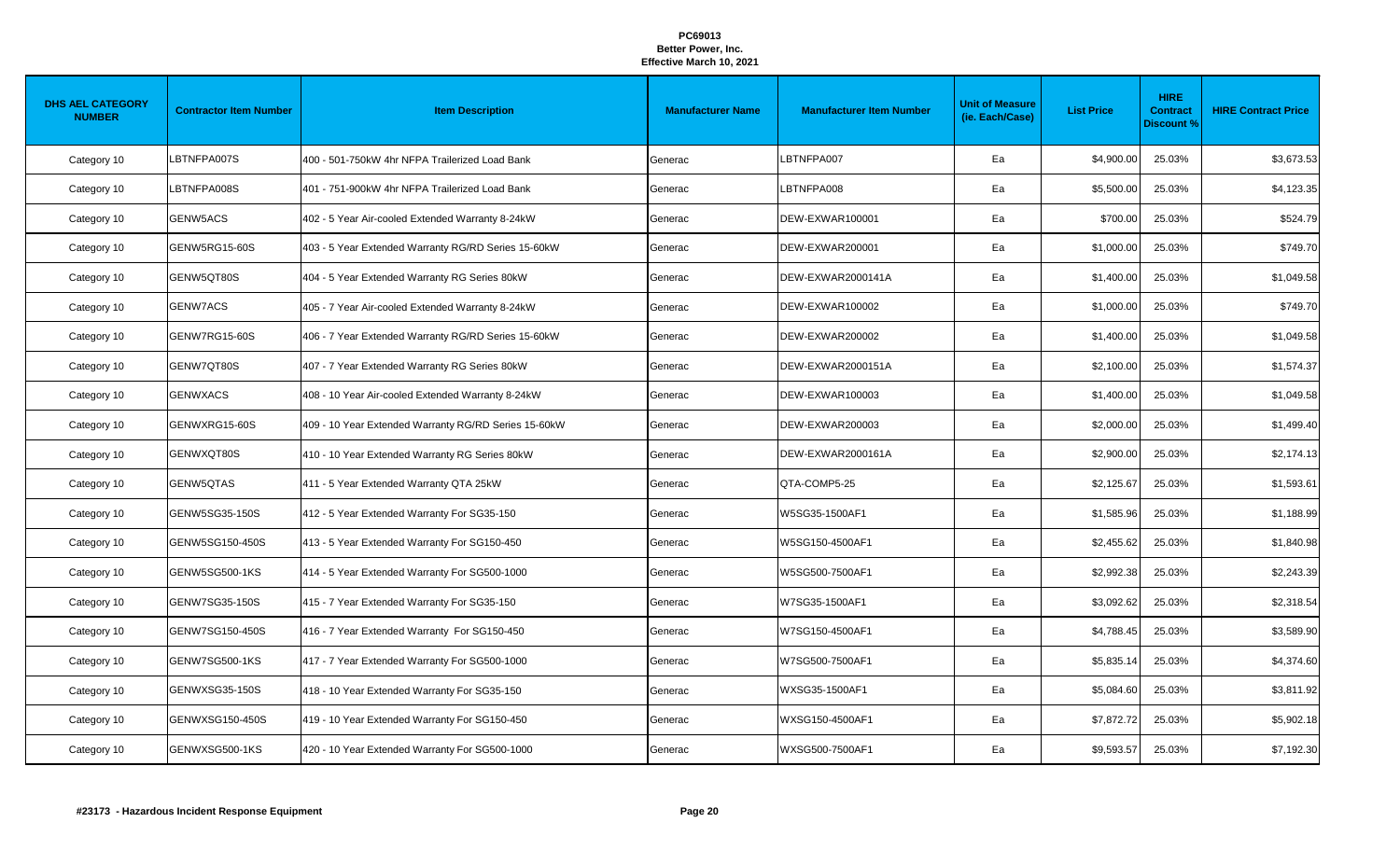| <b>DHS AEL CATEGORY</b><br><b>NUMBER</b> | <b>Contractor Item Number</b> | <b>Item Description</b>                        | <b>Manufacturer Name</b> | <b>Manufacturer Item Number</b> | <b>Unit of Measure</b><br>(ie. Each/Case) | <b>List Price</b> | <b>HIRE</b><br><b>Contract</b><br><b>Discount %</b> | <b>HIRE Contract Price</b> |
|------------------------------------------|-------------------------------|------------------------------------------------|--------------------------|---------------------------------|-------------------------------------------|-------------------|-----------------------------------------------------|----------------------------|
| Category 10                              | GENW5SD10-30S                 | 421 - 5 Year Extended Warranty For SD10-30     | Generac                  | W5SD10-300AF1                   | Ea                                        | \$757.45          | 25.03%                                              | \$567.86                   |
| Category 10                              | GENW5SD35-175S                | 422 - 5 Year Extended Warranty For SD35-175    | Generac                  | W5SD35-1750AF1                  | Ea                                        | \$888.37          | 25.03%                                              | \$666.01                   |
| Category 10                              | GENW5SD200-300S               | 423 - 5 Year Extended Warranty For SD200-300   | Generac                  | W5SD200-3000AF1                 | Ea                                        | \$2,163.87        | 25.03%                                              | \$1,622.25                 |
| Category 10                              | GENW5SD350-400S               | 424 - 5 Year Extended Warranty For SD350-400   | Generac                  | W5350-4000AF1                   | Ea                                        | \$2,455.62        | 25.03%                                              | \$1,840.98                 |
| Category 10                              | GENW5SD500-750S               | 425 - 5 Year Extended Warranty For SD500-750   | Generac                  | W5500-7500AF1                   | Ea                                        | \$3,347.73        | 25.03%                                              | \$2,509.79                 |
| Category 10                              | GENW5SD750-800S               | 426 - 5 Year Extended Warranty For SD750-800   | Generac                  | W5SD750-8000AF1                 | Ea                                        | \$10,056.25       | 25.03%                                              | \$7,539.17                 |
| Category 10                              | GENW5SD900-1KS                | 427 - 5 Year Extended Warranty For SD900-1000  | Generac                  | W5SD900-1K0AF1                  | Ea                                        | \$10,239.54       | 25.03%                                              | \$7,676.58                 |
| Category 10                              | GENW5SD1250S                  | 428 - 5 Year Extended Warranty For SD1250      | Generac                  | W5SD12500AF1                    | Ea                                        | \$11,686.18       | 25.03%                                              | \$8,761.13                 |
| Category 10                              | GENW5SD1500-2KS               | 429 - 5 Year Extended Warranty For SD1500-2000 | Generac                  | W5SD1500-2K0AF1                 | Ea                                        | \$15,082.53       | 25.03%                                              | \$11,307.37                |
| Category 10                              | GENW7SD10-30S                 | 430 - 7 Year Extended Warranty For SD10-30     | Generac                  | W7SD10-300AF1                   | Ea                                        | \$1,477.02        | 25.03%                                              | \$1,107.32                 |
| Category 10                              | GENW7SD35-175S                | 431 - 7 Year Extended Warranty For SD35-175    | Generac                  | W7SD35-1750AF1                  | Ea                                        | \$1,732.31        | 25.03%                                              | \$1,298.71                 |
| Category 10                              | GENW7SD200-300S               | 432 - 7 Year Extended Warranty For SD200-300   | Generac                  | W7SD200-3000AF1                 | Ea                                        | \$4,219.53        | 25.03%                                              | \$3,163.38                 |
| Category 10                              | GENW7SD350-400S               | 433 - 7 Year Extended Warranty For SD350-400   | Generac                  | W7350-4000AF1                   | Ea                                        | \$4,788.45        | 25.03%                                              | \$3,589.90                 |
| Category 10                              | GENW7SD500-750S               | 434 - 7 Year Extended Warranty For SD500-750   | Generac                  | W7500-7500AF1                   | Ea                                        | \$6,528.06        | 25.03%                                              | \$4,894.09                 |
| Category 10                              | GENW7SD750-800S               | 435 - 7 Year Extended Warranty For SD750-800   | Generac                  | W7SD750-8000AF1                 | Ea                                        | \$13,850.97       | 25.03%                                              | \$10,384.07                |
| Category 10                              | GENW7SD900-1KS                | 436 - 7 Year Extended Warranty For SD900-1000  | Generac                  | W7SD900-1K0AF1                  | Ea                                        | \$14,335.37       | 25.03%                                              | \$10,747.23                |
| Category 10                              | GENW7SD1250S                  | 437 - 7 Year Extended Warranty For SD1250      | Generac                  | W7SD12500AF1                    | Ea                                        | \$21,582.53       | 25.03%                                              | \$16,180.42                |
| Category 10                              | GENW7SD1500-2KS               | 438 - 7 Year Extended Warranty For SD1500-2000 | Generac                  | W7SD1500-2K0AF1                 | Ea                                        | \$38,573.64       | 25.03%                                              | \$28,918.66                |
| Category 10                              | GENWXSD10-30S                 | 439 - 10 Year Extended Warranty For SD10-30    | Generac                  | WXSD10-300AF1                   | Ea                                        | \$2,428.37        | 25.03%                                              | \$1,820.55                 |
| Category 10                              | GENWXSD35-175S                | 440 - 10 Year Extended Warranty For SD35-175   | Generac                  | WXSD35-1750AF1                  | Ea                                        | \$2,848.10        | 25.03%                                              | \$2,135.22                 |
| Category 10                              | GENWXSD200-300S               | 441 - 10 Year Extended Warranty For SD200-300  | Generac                  | WXSD200-3000AF1                 | Ea                                        | \$6,937.35        | 25.03%                                              | \$5,200.93                 |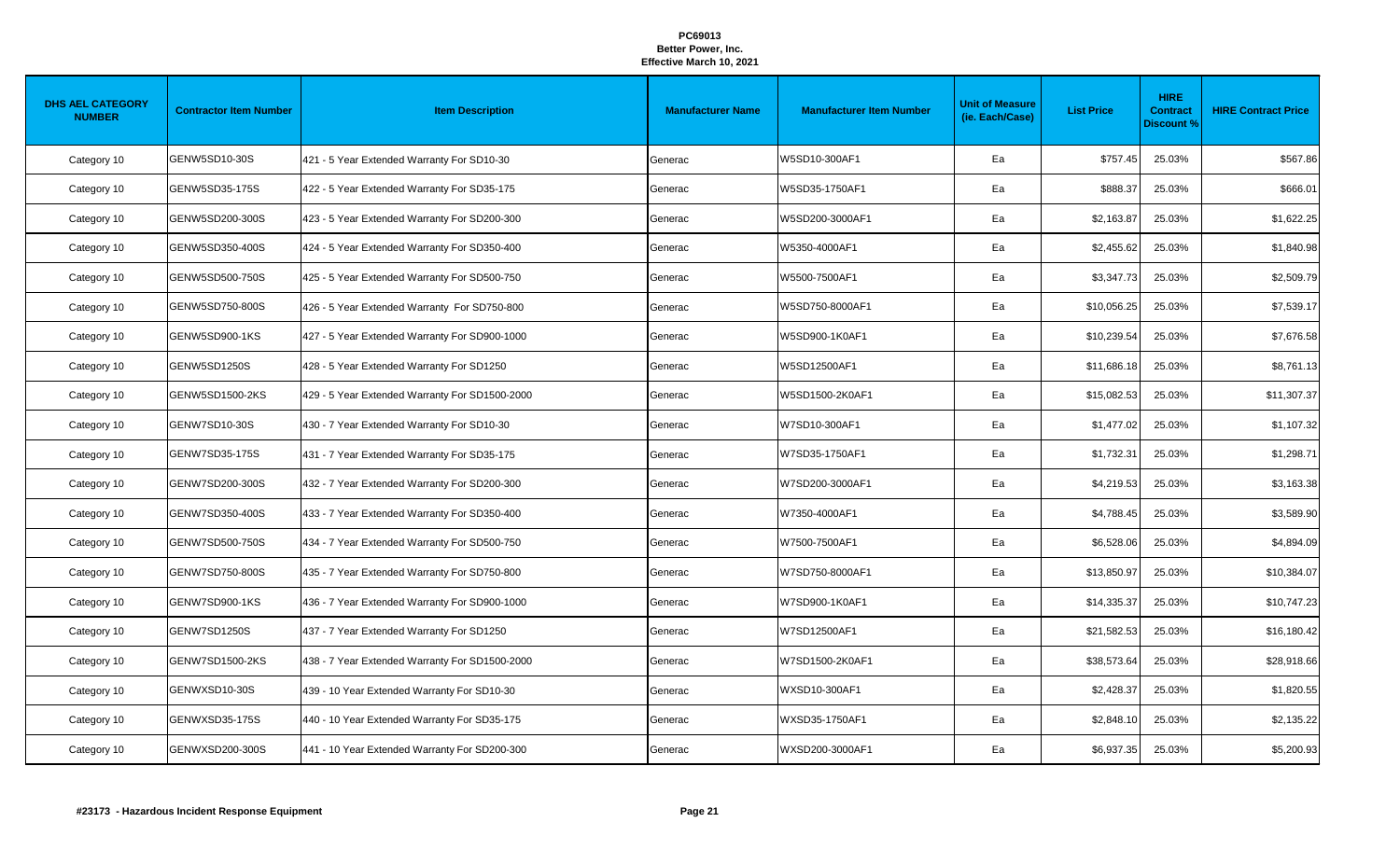| <b>DHS AEL CATEGORY</b><br><b>NUMBER</b> | <b>Contractor Item Number</b> | <b>Item Description</b>                                                  | <b>Manufacturer Name</b> | <b>Manufacturer Item Number</b> | <b>Unit of Measure</b><br>(ie. Each/Case) | <b>List Price</b> | <b>HIRE</b><br><b>Contract</b><br><b>Discount %</b> | <b>HIRE Contract Price</b> |
|------------------------------------------|-------------------------------|--------------------------------------------------------------------------|--------------------------|---------------------------------|-------------------------------------------|-------------------|-----------------------------------------------------|----------------------------|
| Category 10                              | GENWXSD350-400S               | 442 - 10 Year Extended Warranty For SD350-400                            | Generac                  | WX350-4000AF1                   | Ea                                        | \$7.872.72        | 25.03%                                              | \$5,902.18                 |
| Category 10                              | GENWXSD500-750S               | 443 - 10 Year Extended Warranty For SD500-750                            | Generac                  | WX500-7500AF1                   | Ea                                        | \$10,732.8        | 25.03%                                              | \$8,046.39                 |
| Category 10                              | GENWXSD750-800S               | 444 - 10 Year Extended Warranty For SD750-800                            | Generac                  | WXSD750-8000AF1                 | Ea                                        | \$19,802.06       | 25.03%                                              | \$14,845.60                |
| Category 10                              | GENWXSD900-1KS                | 445 - 10 Year Extended Warranty For SD900-1000                           | Generac                  | WXSD900-1K0AF1                  | Ea                                        | \$20,090.09       | 25.03%                                              | \$15,061.54                |
| Category 10                              | GENWXSD1250S                  | 446 - 10 Year Extended Warranty For SD1250                               | Generac                  | <b>WXSD12500AF1</b>             | Ea                                        | \$30,830.86       | 25.03%                                              | \$23,113.90                |
| Category 10                              | GENWXSD1500-2KS               | 447 - 10 Year Extended Warranty For SD1500-2000                          | Generac                  | WXSD1500-2K0AF1                 | Ea                                        | \$55,106.52       | 25.03%                                              | \$41,313.36                |
| Category 10                              | GENRXS100AS                   | 448 - RTS/RXS 100A Transfer Switch 120/240 1Ø NSE NEMA-3R w/ Smart<br>AC | Generac                  | RXSC100A3F1                     | Ea                                        | \$525.00          | 25.03%                                              | \$393.59                   |
| Category 10                              | GENRXS100ASES                 | 449 - RTS/RXS 100A Transfer Switch 120/240 1Ø SE NEMA-3R w/ Smart<br>AC  | Generac                  | <b>RXSW100A3F1</b>              | Ea                                        | \$750.00          | 25.03%                                              | \$562.28                   |
| Category 10                              | GENRTS100GS                   | 450 - RTS/RXS 100A Transfer Switch 120/208 3Ø NSE NEMA-3R                | Generac                  | RTSN100G3F1                     | Ea                                        | \$1,130.00        | 25.03%                                              | \$847.16                   |
| Category 10                              | GENRTS100GSES                 | 451 - RTS/RXS 100A Transfer Switch 120/208 3Ø SE NEMA-3R w/ Smart<br>AC  | Generac                  | RTSW100G3F1                     | Ea                                        | \$2,200.00        | 25.03%                                              | \$1,649.34                 |
| Category 10                              | GENRTS100KS                   | 452 - RTS/RXS 100A Transfer Switch 277/480 3Ø NSE NEMA-3R                | Generac                  | RTSN100K3F1                     | Ea                                        | \$1,400.00        | 25.03%                                              | \$1,049.58                 |
| Category 10                              | GENRTS100KSES                 | 453 - RTS/RXS 100A Transfer Switch 277/480 3Ø SE NEMA-3R w/ Smart<br>AC  | Generac                  | RTSW100K3F1                     | Ea                                        | \$2,300.00        | 25.03%                                              | \$1,724.31                 |
| Category 10                              | GENRTS100JS                   | 454 - RTS/RXS 100A Transfer Switch 120/240 3Ø NSE NEMA-3R                | Generac                  | RTSN100J3F1                     | Ea                                        | \$1,130.00        | 25.03%                                              | \$847.16                   |
| Category 10                              | GENRTS100JSES                 | 455 - RTS/RXS 100A Transfer Switch 120/240 3Ø SE NEMA-3R w/ Smart<br>AC  | Generac                  | RTSW100J3F1                     | Ea                                        | \$2,200.00        | 25.03%                                              | \$1,649.34                 |
| Category 10                              | GENRXS150ASES                 | 456 - RTS/RXS 150A Transfer Switch 120/240 1Ø SE NEMA-3R w/ Smart<br>AC  | Generac                  | <b>RXSW150A3F1</b>              | Ea                                        | \$1,070.00        | 25.03%                                              | \$802.18                   |
| Category 10                              | GENRXS200AS                   | 457 - RTS/RXS 200A Transfer Switch 120/240 1Ø NSE NEMA-3R w/ Smart<br>AC | Generac                  | RXSC200A3F1                     | Ea                                        | \$900.00          | 25.03%                                              | \$674.73                   |
| Category 10                              | GENRXS200ASES                 | 458 - RTS/RXS 200A Transfer Switch 120/240 1Ø SE NEMA-3R w/ Smart<br>AC  | Generac                  | RXSW200A3F1                     | Ea                                        | \$1,070.00        | 25.03%                                              | \$802.18                   |
| Category 10                              | GENRTS200GS                   | 459 - RTS/RXS 200A Transfer Switch 120/208 3Ø NSE NEMA-3R                | Generac                  | RTSN200G3F1                     | Ea                                        | \$1,700.00        | 25.03%                                              | \$1,274.49                 |
| Category 10                              | GENRTS200GSES                 | 460 - RTS/RXS 200A Transfer Switch 120/208 3Ø SE NEMA-3R w/ Smart<br>AC  | Generac                  | RTSW200G3F1                     | Ea                                        | \$3,000.00        | 25.03%                                              | \$2,249.10                 |
| Category 10                              | GENRTS200KS                   | 461 - RTS/RXS 200A Transfer Switch 277/480 3Ø NSE NEMA-3R                | Generac                  | RTSN200K3F1                     | Ea                                        | \$1,850.00        | 25.03%                                              | \$1,386.95                 |
| Category 10                              | GENRTS200KSES                 | 462 - RTS/RXS 200A Transfer Switch 277/480 3Ø SE NEMA-3R w/ Smart<br>AC  | Generac                  | RTSW200K3F1                     | Ea                                        | \$3,100.00        | 25.03%                                              | \$2,324.07                 |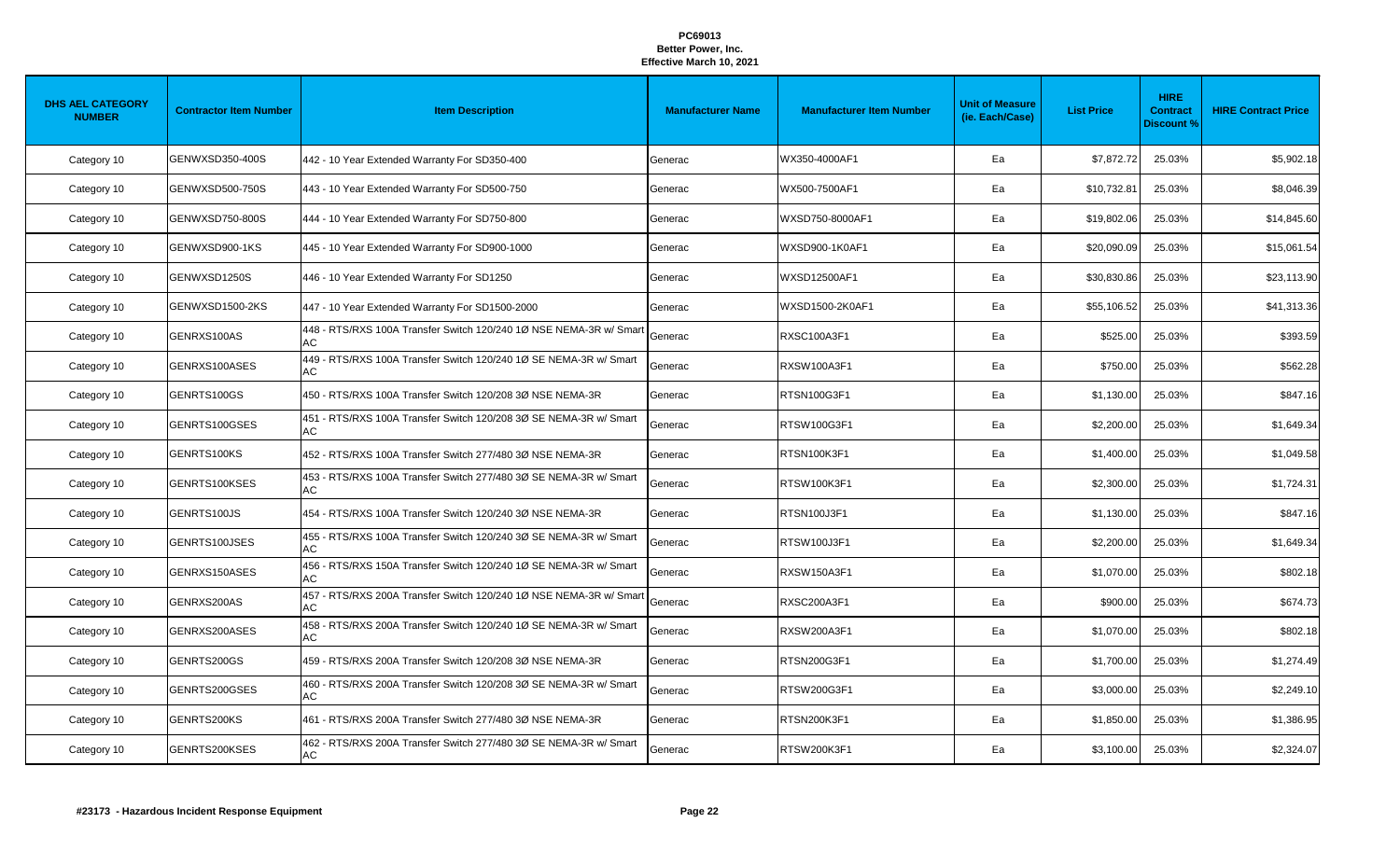| <b>DHS AEL CATEGORY</b><br><b>NUMBER</b> | <b>Contractor Item Number</b> | <b>Item Description</b>                                                  | <b>Manufacturer Name</b> | <b>Manufacturer Item Number</b> | <b>Unit of Measure</b><br>(ie. Each/Case) | <b>List Price</b> | <b>HIRE</b><br><b>Contract</b><br><b>Discount %</b> | <b>HIRE Contract Price</b> |
|------------------------------------------|-------------------------------|--------------------------------------------------------------------------|--------------------------|---------------------------------|-------------------------------------------|-------------------|-----------------------------------------------------|----------------------------|
| Category 10                              | GENRTS200JS                   | 463 - RTS/RXS 200A Transfer Switch 120/240 3Ø NSE NEMA-3R                | Generac                  | RTSN200J3F1                     | Ea                                        | \$1,700.00        | 25.03%                                              | \$1,274.49                 |
| Category 10                              | GENRTS200JSES                 | 464 - RTS/RXS 200A Transfer Switch 120/240 3Ø SE NEMA-3R w/ Smart<br>AC  | Generac                  | RTSW200J3F1                     | Ea                                        | \$3,000.00        | 25.03%                                              | \$2,249.10                 |
| Category 10                              | GENRTS300ASES                 | 465 - RTS/RXS 300A Transfer Switch 120/240 1Ø SE NEMA-3R w/ Smart<br>AC  | Generac                  | RTSW300A3F1                     | Ea                                        | \$4,050.00        | 25.03%                                              | \$3,036.29                 |
| Category 10                              | GENRTS400AS                   | 466 - RTS/RXS 400A Transfer Switch 120/240 1Ø NSE NEMA-3R w/ Smart<br>AC | Generac                  | RTSC400A3F1                     | Ea                                        | \$2,750.00        | 25.03%                                              | \$2,061.68                 |
| Category 10                              | GENRTS400ASES                 | 467 - RTS/RXS 400A Transfer Switch 120/240 1Ø SE NEMA-3R w/ Smart<br>AC  | Generac                  | RTSW400A3F1                     | Ea                                        | \$4,050.00        | 25.03%                                              | \$3,036.29                 |
| Category 10                              | GENRTS400GS                   | 468 - RTS/RXS 400A Transfer Switch 120/208 3Ø NSE NEMA-3R                | Generac                  | RTSN400G3F1                     | Ea                                        | \$2,950.00        | 25.03%                                              | \$2,211.62                 |
| Category 10                              | GENRTS400KS                   | 469 - RTS/RXS 400A Transfer Switch 277/480 3Ø NSE NEMA-3R                | Generac                  | RTSN400K3F1                     | Ea                                        | \$3,300.00        | 25.03%                                              | \$2,474.01                 |
| Category 10                              | GENRTS400JS                   | 470 - RTS/RXS 400A Transfer Switch 120/240 3Ø NSE NEMA-3R                | Generac                  | RTSN400J3F1                     | Ea                                        | \$2,950.00        | 25.03%                                              | \$2,211.62                 |
| Category 10                              | GENRTS600AS                   | 471 - RTS/RXS 600A Transfer Switch 120/240 1Ø NSE NEMA-3R w/Smart<br>AC  | Generac                  | RTSC600A3F1                     | Ea                                        | \$7,500.00        | 25.03%                                              | \$5,622.75                 |
| Category 10                              | GENRTS600GS                   | 472 - RTS/RXS 600A Transfer Switch 120/208 3Ø NSE NEMA-3R                | Generac                  | RTSN600G3F1                     | Ea                                        | \$7,700.00        | 25.03%                                              | \$5,772.69                 |
| Category 10                              | GENRTS600KS                   | 473 - RTS/RXS 600A Transfer Switch 277/480 3Ø NSE NEMA-3R                | Generac                  | RTSN600K3F1                     | Ea                                        | \$7,800.00        | 25.03%                                              | \$5,847.66                 |
| Category 10                              | GENRTS600JS                   | 474 - RTS/RXS 600A Transfer Switch 120/240 3Ø NSE NEMA-3R                | Generac                  | RTSN600J3F1                     | Ea                                        | \$7,700.00        | 25.03%                                              | \$5,772.69                 |
| Category 10                              | GENRTS800AS                   | 475 - RTS/RXS 800A Transfer Switch 120/240 1Ø NSE NEMA-3R w/ Smart<br>AC | Generac                  | RTSC800A3F1                     | Ea                                        | \$7,970.00        | 25.03%                                              | \$5,975.1                  |
| Category 10                              | GENRTS800GS                   | 476 - RTS/RXS 800A Transfer Switch 120/208 3Ø NSE NEMA-3R                | Generac                  | RTSN800G3F1                     | Ea                                        | \$8,000.00        | 25.03%                                              | \$5,997.60                 |
| Category 10                              | GENRTS800KS                   | 477 - RTS/RXS 800A Transfer Switch 277/480 3Ø NSE NEMA-3R                | Generac                  | RTSN800K3F1                     | Ea                                        | \$8,100.00        | 25.03%                                              | \$6,072.57                 |
| Category 10                              | GENRTS800JS                   | 478 - RTS/RXS 800A Transfer Switch 120/240 3Ø NSE NEMA-3R                | Generac                  | RTSN800J3F1                     | Ea                                        | \$8,000.00        | 25.03%                                              | \$5,997.60                 |
| Category 10                              | GENGTS600AS                   | 479 - GTS 600A Transfer Switch 120/240 1Ø NSE NEMA-12                    | Generac                  | GTS060N-2A2LDNBNF1              | Ea                                        | \$9,000.00        | 25.03%                                              | \$6,747.30                 |
| Category 10                              | GENGTS600GS                   | 480 - GTS 600A Transfer Switch 120/208 3Ø NSE NEMA-12                    | Generac                  | GTS060N-3G2LDNBNF1              | Ea                                        | \$9,400.00        | 25.03%                                              | \$7,047.18                 |
| Category 10                              | GENGTS600KS                   | 481 - GTS 600A Transfer Switch 277/480 3Ø NSE NEMA-12                    | Generac                  | GTS060N-3K2LDNBNF1              | Ea                                        | \$9,400.00        | 25.03%                                              | \$7,047.18                 |
| Category 10                              | GENGTS600JS                   | 482 - GTS 600A Transfer Switch 120/240 3Ø NSE NEMA-12                    | Generac                  | GTS060N-3J2LDNBNF1              | Ea                                        | \$9,400.00        | 25.03%                                              | \$7,047.18                 |
| Category 10                              | GENGTS800AS                   | 483 - GTS 800A Transfer Switch 120/240 1Ø NSE NEMA-12                    | Generac                  | GTS080N-2A2LDNBNF1              | Ea                                        | \$9,800.00        | 25.03%                                              | \$7,347.06                 |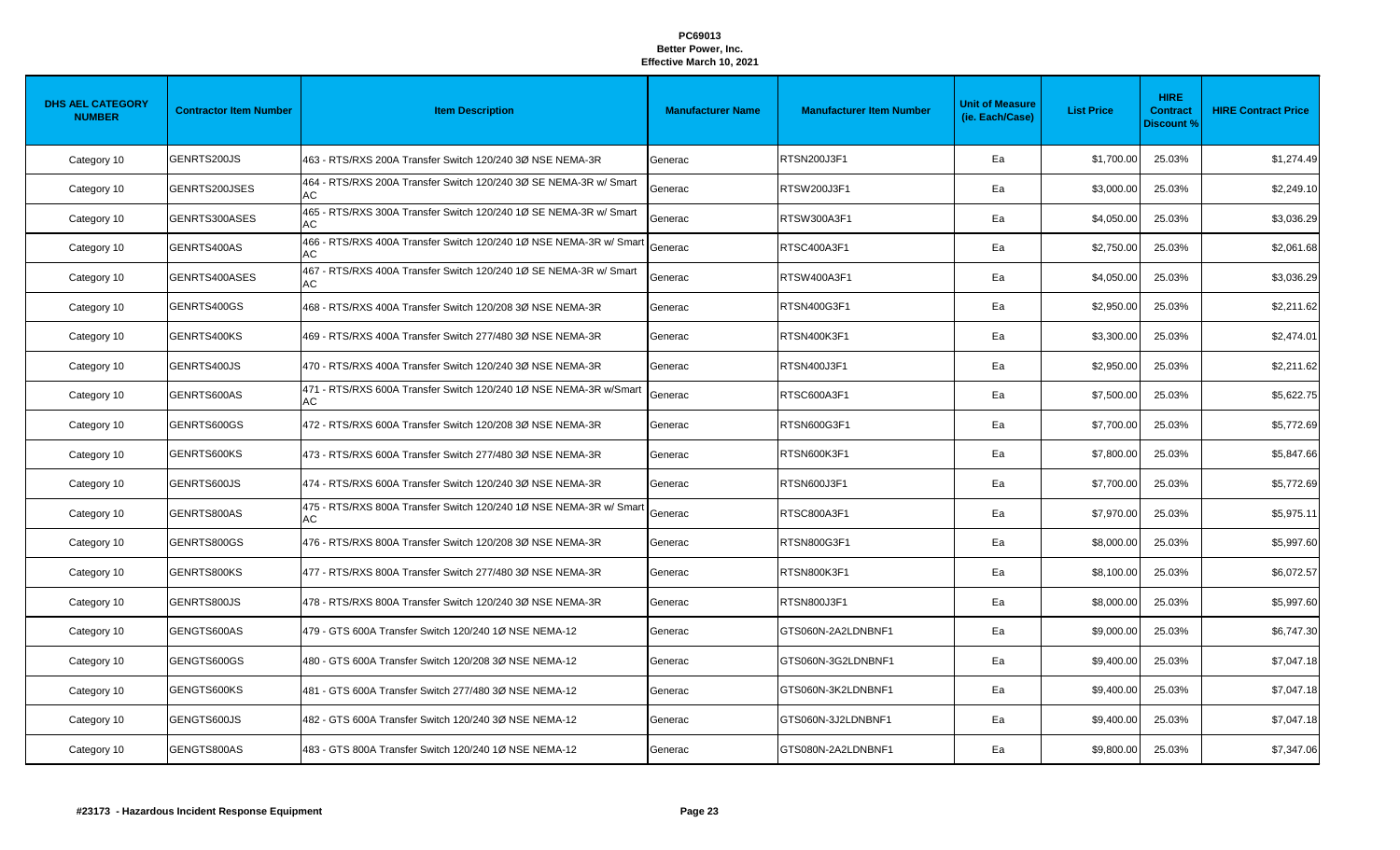| <b>DHS AEL CATEGORY</b><br><b>NUMBER</b> | <b>Contractor Item Number</b> | <b>Item Description</b>                                | <b>Manufacturer Name</b> | <b>Manufacturer Item Number</b> | <b>Unit of Measure</b><br>(ie. Each/Case) | <b>List Price</b> | <b>HIRE</b><br><b>Contract</b><br><b>Discount %</b> | <b>HIRE Contract Price</b> |
|------------------------------------------|-------------------------------|--------------------------------------------------------|--------------------------|---------------------------------|-------------------------------------------|-------------------|-----------------------------------------------------|----------------------------|
| Category 10                              | GENGTS800GS                   | 484 - GTS 800A Transfer Switch 120/208 3Ø NSE NEMA-12  | Generac                  | GTS080N-3G2LDNBNF1              | Ea                                        | \$10,500.00       | 25.03%                                              | \$7,871.85                 |
| Category 10                              | GENGTS800KS                   | 485 - GTS 800A Transfer Switch 277/480 3Ø NSE NEMA-12  | Generac                  | GTS080N-3K2LDNBNF1              | Ea                                        | \$10,500.00       | 25.03%                                              | \$7,871.85                 |
| Category 10                              | GENGTS800JS                   | 486 - GTS 800A Transfer Switch 120/240 3Ø NSE NEMA-12  | Generac                  | GTS080N-3J2LDNBNF1              | Ea                                        | \$10,500.00       | 25.03%                                              | \$7,871.85                 |
| Category 10                              | GENGTS1000AS                  | 487 - GTS 1000A Transfer Switch 120/240 1Ø NSE NEMA-12 | Generac                  | GTS100N-2A2LDNBNF1              | Ea                                        | \$13,300.00       | 25.03%                                              | \$9,971.01                 |
| Category 10                              | GENGTS1000GS                  | 488 - GTS 1000A Transfer Switch 120/208 3Ø NSE NEMA-12 | Generac                  | GTS100N-3G2LDNBNF1              | Ea                                        | \$14,250.00       | 25.03%                                              | \$10,683.23                |
| Category 10                              | GENGTS1000KS                  | 489 - GTS 1000A Transfer Switch 277/480 3Ø NSE NEMA-12 | Generac                  | GTS100N-3K2LDNBNF1              | Ea                                        | \$14,250.00       | 25.03%                                              | \$10,683.23                |
| Category 10                              | GENGTS1000JS                  | 490 - GTS 1000A Transfer Switch 120/240 3Ø NSE NEMA-12 | Generac                  | GTS100N-3J2LDNBNF1              | Ea                                        | \$14,250.00       | 25.03%                                              | \$10,683.23                |
| Category 10                              | GENGTS1200AS                  | 491 - GTS 1200A Transfer Switch 120/240 1Ø NSE NEMA-12 | Generac                  | GTS120N-2A2LDNBYF1              | Ea                                        | \$17,400.00       | 25.03%                                              | \$13,044.78                |
| Category 10                              | GENGTS1200GS                  | 492 - GTS 1200A Transfer Switch 120/208 3Ø NSE NEMA-12 | Generac                  | GTS120N-3G2LDNBNF1              | Ea                                        | \$18,700.00       | 25.03%                                              | \$14,019.39                |
| Category 10                              | GENGTS1200KS                  | 493 - GTS 1200A Transfer Switch 277/480 3Ø NSE NEMA-12 | Generac                  | GTS120N-3K2LDNBNF1              | Ea                                        | \$18,700.00       | 25.03%                                              | \$14,019.39                |
| Category 10                              | GENGTS1200JS                  | 494 - GTS 1200A Transfer Switch 120/240 3Ø NSE NEMA-12 | Generac                  | GTS120N-3J2LDNBNF1              | Ea                                        | \$18,700.00       | 25.03%                                              | \$14,019.39                |
| Category 10                              | GENGTS1600GS                  | 495 - GTS 1600A Transfer Switch 120/208 3Ø NSE NEMA-12 | Generac                  | GTS160N-3G2LDNBNF1              | Ea                                        | \$23,500.00       | 25.03%                                              | \$17,617.95                |
| Category 10                              | GENGTS1600KS                  | 496 - GTS 1600A Transfer Switch 277/480 3Ø NSE NEMA-12 | Generac                  | GTS160N-3K2LDNBNF1              | Ea                                        | \$23,500.00       | 25.03%                                              | \$17,617.95                |
| Category 10                              | GENGTS1600JS                  | 497 - GTS 1600A Transfer Switch 120/240 3Ø NSE NEMA-12 | Generac                  | GTS160N-3J2LDNBNF1              | Ea                                        | \$23,500.00       | 25.03%                                              | \$17,617.95                |
| Category 10                              | GENGTS2000GS                  | 498 - GTS 2000A Transfer Switch 120/208 3Ø NSE NEMA-12 | Generac                  | GTS200N-3G2LDNBNF1              | Ea                                        | \$24,700.00       | 25.03%                                              | \$18,517.59                |
| Category 10                              | GENGTS2000KS                  | 499 - GTS 2000A Transfer Switch 277/480 3Ø NSE NEMA-12 | Generac                  | GTS200N-3K2LDNBNF1              | Ea                                        | \$24,700.00       | 25.03%                                              | \$18,517.59                |
| Category 10                              | GENGTS2000JS                  | 500 - GTS 2000A Transfer Switch 120/240 3Ø NSE NEMA-12 | Generac                  | GTS200N-3J2LDNBNF1              | Ea                                        | \$24,700.00       | 25.03%                                              | \$18,517.59                |
| Category 10                              | GENGTS2600GS                  | 501 - GTS 2600A Transfer Switch 120/208 3Ø NSE NEMA-12 | Generac                  | GTS260N-3G2LDNBNF1              | Ea                                        | \$32,700.00       | 25.03%                                              | \$24,515.19                |
| Category 10                              | GENGTS2600KS                  | 502 - GTS 2600A Transfer Switch 277/480 3Ø NSE NEMA-12 | Generac                  | GTS260N-3K2LDNBNF1              | Ea                                        | \$32,700.00       | 25.03%                                              | \$24,515.19                |
| Category 10                              | GENGTS2600JS                  | 503 - GTS 2600A Transfer Switch 120/240 3Ø NSE NEMA-12 | Generac                  | GTS260N-3J2LDNBNF1              | Ea                                        | \$32,700.00       | 25.03%                                              | \$24,515.19                |
| Category 10                              | GENTX100AS                    | 504 - TX 100A Transfer Switch 120/240 1Ø NSE NEMA-1    | Generac                  | TX611DN0100A2AM0AF1             | Ea                                        | \$5,350.00        | 25.03%                                              | \$4,010.90                 |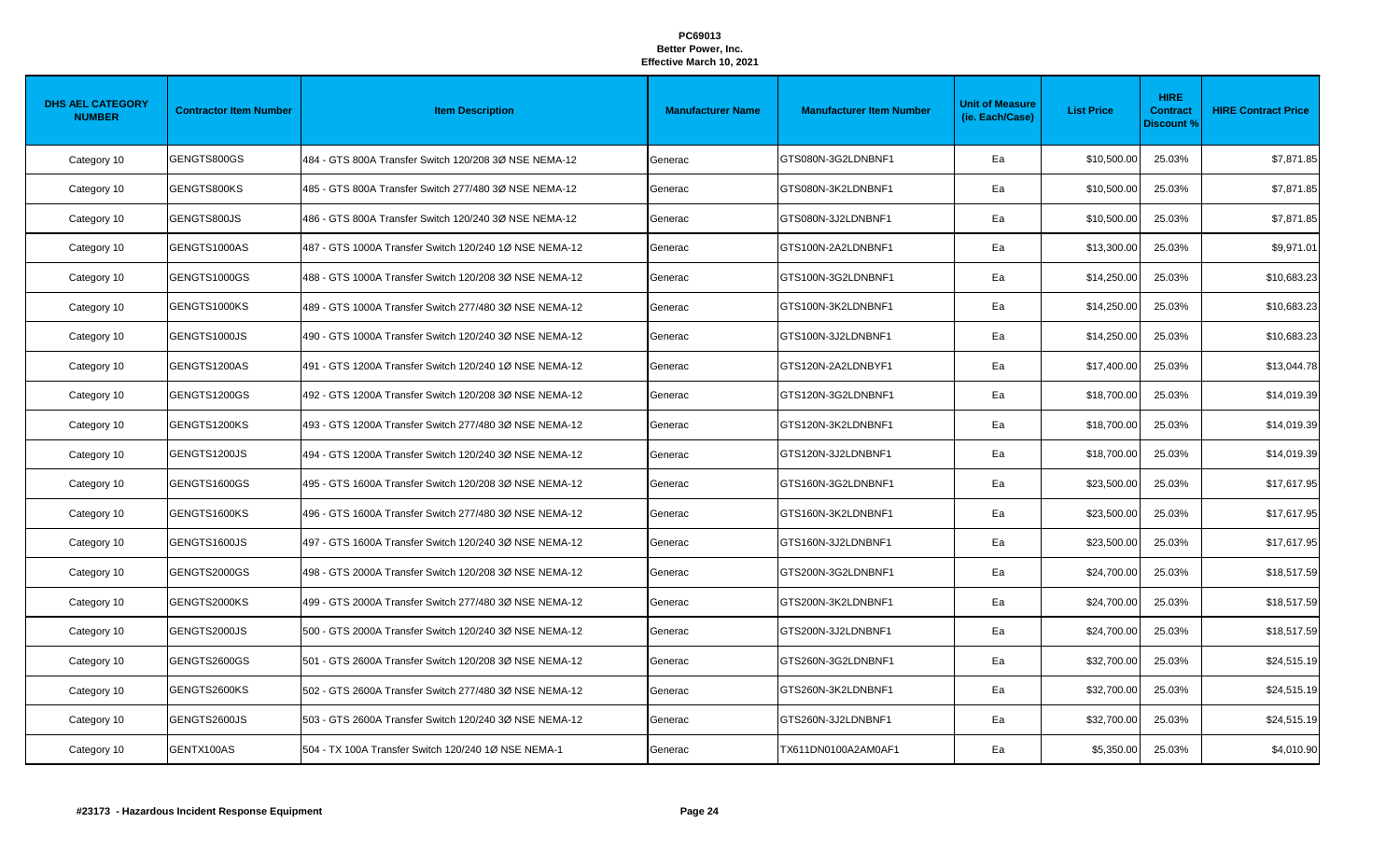| <b>DHS AEL CATEGORY</b><br><b>NUMBER</b> | <b>Contractor Item Number</b> | <b>Item Description</b>                             | <b>Manufacturer Name</b> | <b>Manufacturer Item Number</b> | <b>Unit of Measure</b><br>(ie. Each/Case) | <b>List Price</b> | <b>HIRE</b><br><b>Contract</b><br><b>Discount %</b> | <b>HIRE Contract Price</b> |
|------------------------------------------|-------------------------------|-----------------------------------------------------|--------------------------|---------------------------------|-------------------------------------------|-------------------|-----------------------------------------------------|----------------------------|
| Category 10                              | GENTX100GS                    | 505 - TX 100A Transfer Switch 120/208 3Ø NSE NEMA-1 | Generac                  | TX611DN0100G2AM0AF1             | Ea                                        | \$5,450.00        | 25.03%                                              | \$4,085.87                 |
| Category 10                              | GENTX100KS                    | 506 - TX 100A Transfer Switch 277/480 3Ø NSE NEMA-1 | Generac                  | TX611DN0100K2AM0AF1             | Ea                                        | \$5,450.00        | 25.03%                                              | \$4,085.87                 |
| Category 10                              | GENTX100JS                    | 507 - TX 100A Transfer Switch 120/240 3Ø NSE NEMA-1 | Generac                  | TX611DN0100J2AM0AF1             | Ea                                        | \$5,450.00        | 25.03%                                              | \$4,085.87                 |
| Category 10                              | GENTX150AS                    | 508 - TX 150A Transfer Switch 120/240 1Ø NSE NEMA-1 | Generac                  | TX611DN0150A3AM0AF1             | Ea                                        | \$5,690.00        | 25.03%                                              | \$4,265.79                 |
| Category 10                              | GENTX150GS                    | 509 - TX 150A Transfer Switch 120/208 3Ø NSE NEMA-1 | Generac                  | TX611DN0150G3AM0AF1             | Ea                                        | \$5,750.00        | 25.03%                                              | \$4,310.78                 |
| Category 10                              | GENTX150KS                    | 510 - TX 150A Transfer Switch 277/480 3Ø NSE NEMA-1 | Generac                  | TX611DN0150K3AM0AF1             | Ea                                        | \$5,750.00        | 25.03%                                              | \$4,310.78                 |
| Category 10                              | GENTX150JS                    | 511 - TX 150A Transfer Switch 120/240 3Ø NSE NEMA-1 | Generac                  | TX611DN0150J3AM0AF1             | Ea                                        | \$5,750.00        | 25.03%                                              | \$4,310.78                 |
| Category 10                              | GENTX200AS                    | 512 - TX 200A Transfer Switch 120/240 1Ø NSE NEMA-1 | Generac                  | TX611DN0200A2AM0AF1             | Ea                                        | \$5,900.00        | 25.03%                                              | \$4,423.23                 |
| Category 10                              | GENTX200GS                    | 513 - TX 200A Transfer Switch 120/208 3Ø NSE NEMA-1 | Generac                  | TX611DN0200G2AM0AF1             | Ea                                        | \$5,970.00        | 25.03%                                              | \$4,475.71                 |
| Category 10                              | GENTX200KS                    | 514 - TX 200A Transfer Switch 277/480 3Ø NSE NEMA-1 | Generac                  | TX611DN0200K2AM0AF1             | Ea                                        | \$5,970.00        | 25.03%                                              | \$4,475.71                 |
| Category 10                              | GENTX200JS                    | 515 - TX 200A Transfer Switch 120/240 3Ø NSE NEMA-1 | Generac                  | TX611DN0200J3AM0AF1             | Ea                                        | \$5,970.00        | 25.03%                                              | \$4,475.71                 |
| Category 10                              | GENTX300AS                    | 516 - TX 300A Transfer Switch 120/240 1Ø NSE NEMA-1 | Generac                  | TX611DN0300A2AM0AF1             | Ea                                        | \$6,370.00        | 25.03%                                              | \$4,775.59                 |
| Category 10                              | GENTX300GS                    | 517 - TX 300A Transfer Switch 120/208 3Ø NSE NEMA-1 | Generac                  | TX611DN0300G2AM0AF1             | Ea                                        | \$6,450.00        | 25.03%                                              | \$4,835.57                 |
| Category 10                              | GENTX300KS                    | 518 - TX 300A Transfer Switch 277/480 3Ø NSE NEMA-1 | Generac                  | TX611DN0300K2AM0AF1             | Ea                                        | \$6,450.00        | 25.03%                                              | \$4,835.57                 |
| Category 10                              | GENTX300JS                    | 519 - TX 300A Transfer Switch 120/240 3Ø NSE NEMA-1 | Generac                  | TX611DN0300J2AM0AF1             | Ea                                        | \$6,450.00        | 25.03%                                              | \$4,835.57                 |
| Category 10                              | GENTX400AS                    | 520 - TX 400A Transfer Switch 120/240 1Ø NSE NEMA-1 | Generac                  | TX611DN0400A2AM0AF1             | Ea                                        | \$6,385.00        | 25.03%                                              | \$4,786.83                 |
| Category 10                              | GENTX400GS                    | 521 - TX 400A Transfer Switch 120/208 3Ø NSE NEMA-1 | Generac                  | TX611DN0400G2AM0AF1             | Ea                                        | \$6,600.00        | 25.03%                                              | \$4,948.02                 |
| Category 10                              | GENTX400KS                    | 522 - TX 400A Transfer Switch 277/480 3Ø NSE NEMA-1 | Generac                  | TX611DN0400K2AM0AF1             | Ea                                        | \$6,600.00        | 25.03%                                              | \$4,948.02                 |
| Category 10                              | GENTX400JS                    | 523 - TX 400A Transfer Switch 120/240 3Ø NSE NEMA-1 | Generac                  | TX611DN0400J2AM0AF1             | Ea                                        | \$6,600.00        | 25.03%                                              | \$4,948.02                 |
| Category 10                              | GENPST100AS                   | 524 - PST 100A Transfer Switch 120/240 1Ø SE NEMA-1 | Generac                  | ATH3FDC20100WSU0AF1             | Ea                                        | \$5,500.00        | 25.03%                                              | \$4,123.35                 |
| Category 10                              | GENPST100GS                   | 525 - PST 100A Transfer Switch 120/208 3Ø SE NEMA-1 | Generac                  | ATH3FDC30100BSU0AF1             | Ea                                        | \$5,700.00        | 25.03%                                              | \$4,273.29                 |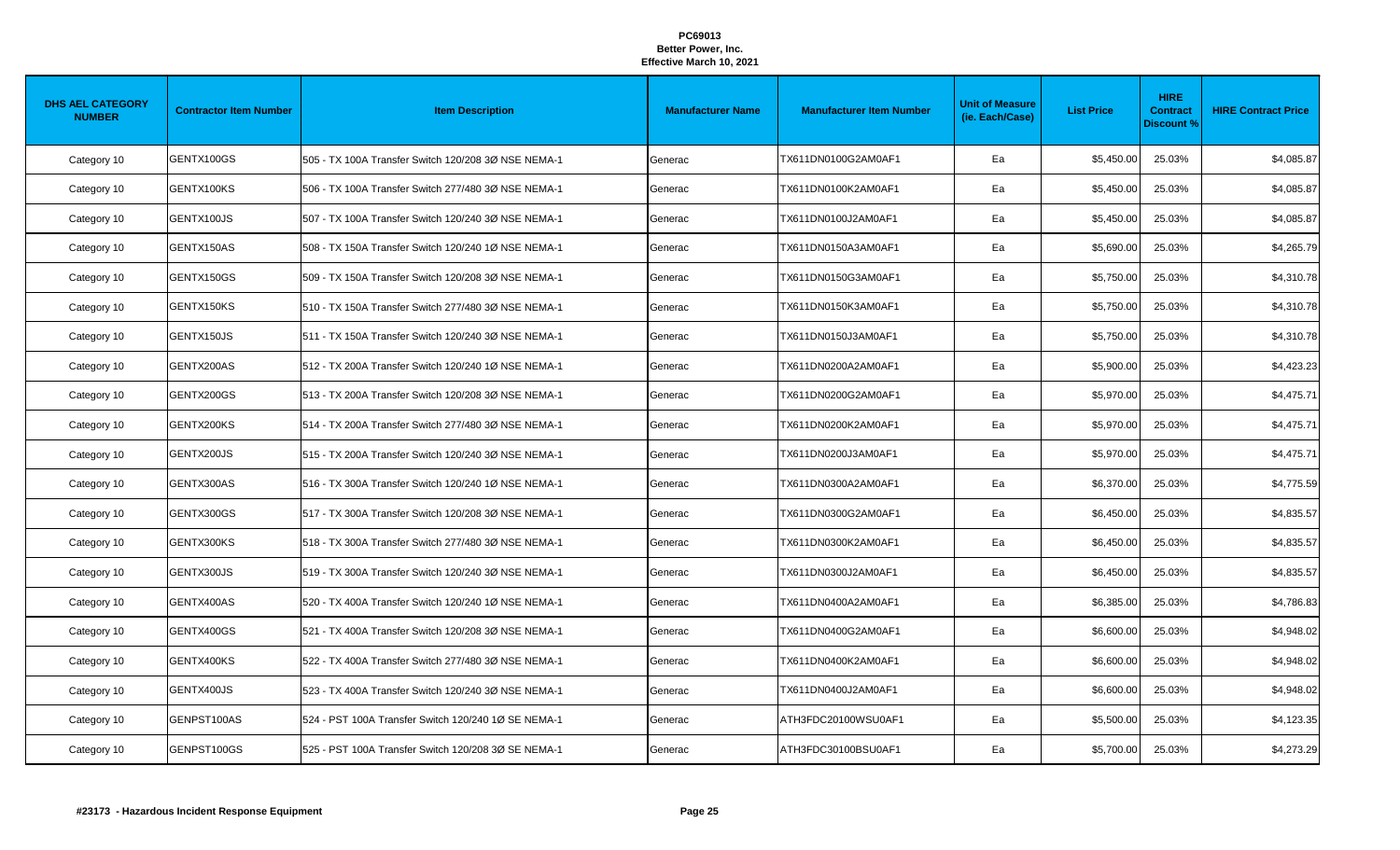| <b>DHS AEL CATEGORY</b><br><b>NUMBER</b> | <b>Contractor Item Number</b> | <b>Item Description</b>                             | <b>Manufacturer Name</b> | <b>Manufacturer Item Number</b> | <b>Unit of Measure</b><br>(ie. Each/Case) | <b>List Price</b> | <b>HIRE</b><br><b>Contract</b><br><b>Discount %</b> | <b>HIRE Contract Price</b> |
|------------------------------------------|-------------------------------|-----------------------------------------------------|--------------------------|---------------------------------|-------------------------------------------|-------------------|-----------------------------------------------------|----------------------------|
| Category 10                              | GENPST100KS                   | 526 - PST 100A Transfer Switch 277/480 3Ø SE NEMA-1 | Generac                  | ATH3FDC30100XSU0AF1             | Ea                                        | \$5,700.00        | 25.03%                                              | \$4,273.29                 |
| Category 10                              | GENPST100JS                   | 527 - PST 100A Transfer Switch 120/240 3Ø SE NEMA-1 | Generac                  | ATH3FDC30100WSU0AF1             | Ea                                        | \$5,700.00        | 25.03%                                              | \$4,273.29                 |
| Category 10                              | GENPST200AS                   | 528 - PST 200A Transfer Switch 120/240 1Ø SE NEMA-1 | Generac                  | ATV3FDC20200WSU0AF1             | Ea                                        | \$6,600.00        | 25.03%                                              | \$4,948.02                 |
| Category 10                              | GENPST200GS                   | 529 - PST 200A Transfer Switch 120/208 3Ø SE NEMA-1 | Generac                  | ATV3FDC30200BSU0AF1             | Ea                                        | \$6,800.00        | 25.03%                                              | \$5,097.96                 |
| Category 10                              | GENPST200KS                   | 530 - PST 200A Transfer Switch 277/480 3Ø SE NEMA-1 | Generac                  | ATV3KDC30200XSU0AF1             | Ea                                        | \$6,800.00        | 25.03%                                              | \$5,097.96                 |
| Category 10                              | GENPST200JS                   | 531 - PST 200A Transfer Switch 120/240 3Ø SE NEMA-1 | Generac                  | ATV3KDC30200WSU0AF1             | Ea                                        | \$6,800.00        | 25.03%                                              | \$5,097.96                 |
| Category 10                              | GENPST225AS                   | 532 - PST 225A Transfer Switch 120/240 1Ø SE NEMA-1 | Generac                  | ATV3FDC20225WSU0AF1             | Ea                                        | \$6,600.00        | 25.03%                                              | \$4,948.02                 |
| Category 10                              | GENPST225GS                   | 533 - PST 225A Transfer Switch 120/208 3Ø SE NEMA-1 | Generac                  | ATV3FDC30225BSU0AF1             | Ea                                        | \$6,800.00        | 25.03%                                              | \$5,097.96                 |
| Category 10                              | GENPST225KS                   | 534 - PST 225A Transfer Switch 277/480 3Ø SE NEMA-1 | Generac                  | ATV3KDC30225XSU0AF1             | Ea                                        | \$6,800.00        | 25.03%                                              | \$5,097.96                 |
| Category 10                              | GENPST225JS                   | 535 - PST 225A Transfer Switch 120/240 3Ø SE NEMA-1 | Generac                  | ATV3KDC30225WSU0AF1             | Ea                                        | \$6,800.00        | 25.03%                                              | \$5,097.96                 |
| Category 10                              | GENPST300AS                   | 536 - PST 300A Transfer Switch 120/240 1Ø SE NEMA-1 | Generac                  | ATV3KDC20300WSU0AF1             | Ea                                        | \$7,000.00        | 25.03%                                              | \$5,247.90                 |
| Category 10                              | GENPST300GS                   | 537 - PST 300A Transfer Switch 120/208 3Ø SE NEMA-1 | Generac                  | ATV3KDC30300BSU0AF1             | Ea                                        | \$7,900.00        | 25.03%                                              | \$5,922.63                 |
| Category 10                              | GENPST300KS                   | 538 - PST 300A Transfer Switch 277/480 3Ø SE NEMA-1 | Generac                  | ATV3KDC30300XSU0AF1             | Ea                                        | \$7,900.00        | 25.03%                                              | \$5,922.63                 |
| Category 10                              | GENPST300JS                   | 539 - PST 300A Transfer Switch 120/240 3Ø SE NEMA-1 | Generac                  | ATV3KDC30300WSU0AF1             | Ea                                        | \$7,900.00        | 25.03%                                              | \$5,922.63                 |
| Category 10                              | GENPST400AS                   | 540 - PST 400A Transfer Switch 120/240 1Ø SE NEMA-1 | Generac                  | ATV3LDC20400WSU0AF1             | Ea                                        | \$8,500.00        | 25.03%                                              | \$6,372.45                 |
| Category 10                              | GENPST400GS                   | 541 - PST 400A Transfer Switch 120/208 3Ø SE NEMA-1 | Generac                  | ATV3LDC30400BSU0AF1             | Ea                                        | \$9,200.00        | 25.03%                                              | \$6,897.24                 |
| Category 10                              | GENPST400KS                   | 542 - PST 400A Transfer Switch 277/480 3Ø SE NEMA-1 | Generac                  | ATV3LDC30400XSU0AF1             | Ea                                        | \$9,200.00        | 25.03%                                              | \$6,897.24                 |
| Category 10                              | GENPST400JS                   | 543 - PST 400A Transfer Switch 120/240 3Ø SE NEMA-1 | Generac                  | ATV3LDC30400WSU0AF1             | Ea                                        | \$9,200.00        | 25.03%                                              | \$6,897.24                 |
| Category 10                              | GENPST600AS                   | 544 - PST 600A Transfer Switch 120/240 1Ø SE NEMA-1 | Generac                  | ATV3LDC20600WSU0AF1             | Ea                                        | \$11,300.00       | 25.03%                                              | \$8,471.61                 |
| Category 10                              | GENPST600GS                   | 545 - PST 600A Transfer Switch 120/208 3Ø SE NEMA-1 | Generac                  | ATV3LDC30600BSU0AF1             | Ea                                        | \$12,750.00       | 25.03%                                              | \$9,558.68                 |
| Category 10                              | GENPST600KS                   | 546 - PST 600A Transfer Switch 277/480 3Ø SE NEMA-1 | Generac                  | ATV3MDC30600XSU0AF1             | Ea                                        | \$12,750.00       | 25.03%                                              | \$9,558.68                 |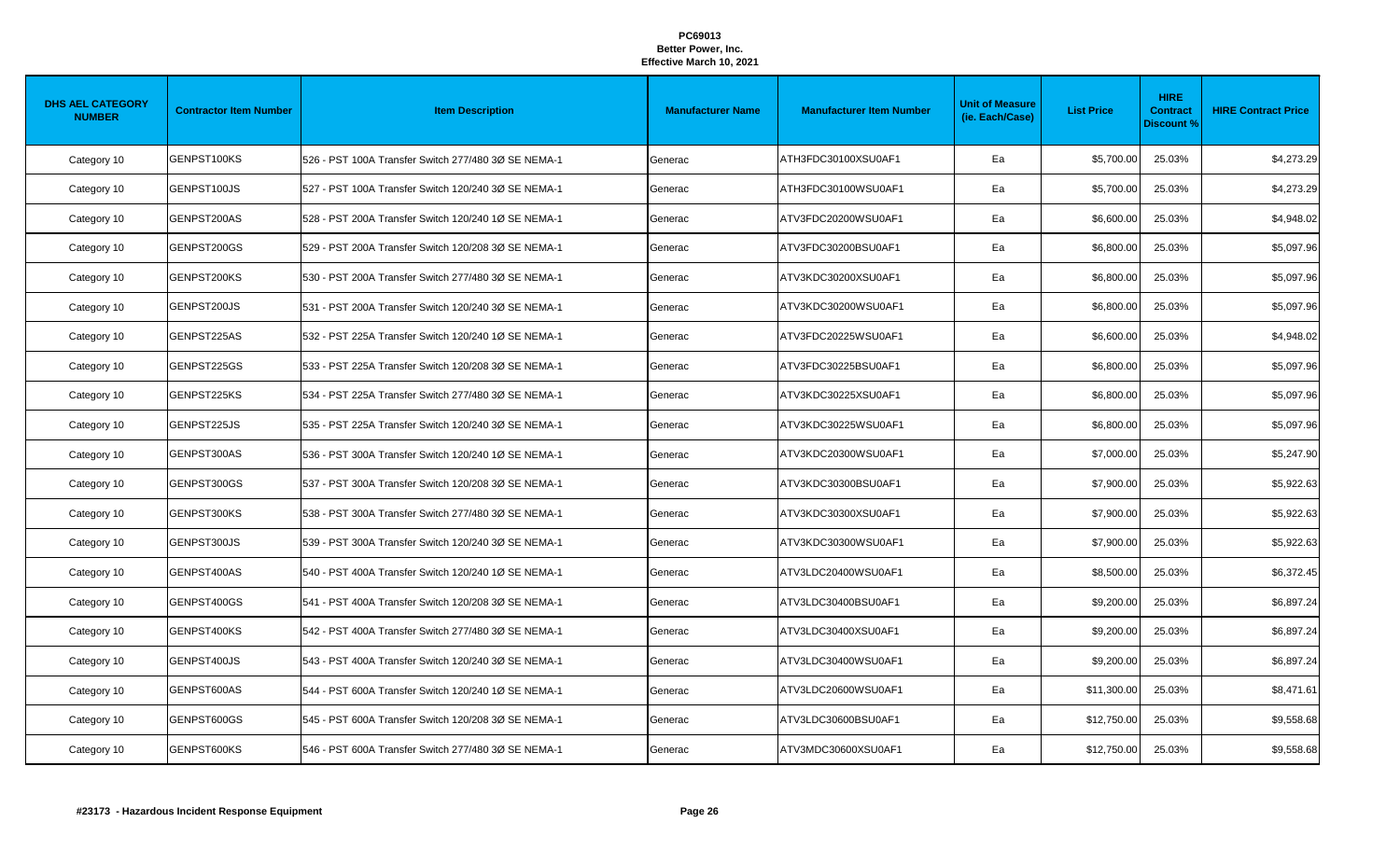| <b>DHS AEL CATEGORY</b><br><b>NUMBER</b> | <b>Contractor Item Number</b> | <b>Item Description</b>                              | <b>Manufacturer Name</b> | <b>Manufacturer Item Number</b> | <b>Unit of Measure</b><br>(ie. Each/Case) | <b>List Price</b> | <b>HIRE</b><br><b>Contract</b><br><b>Discount %</b> | <b>HIRE Contract Price</b> |
|------------------------------------------|-------------------------------|------------------------------------------------------|--------------------------|---------------------------------|-------------------------------------------|-------------------|-----------------------------------------------------|----------------------------|
| Category 10                              | GENPST600JS                   | 547 - PST 600A Transfer Switch 120/240 3Ø SE NEMA-1  | Generac                  | ATV3MDC30600WSU0AF1             | Ea                                        | \$12,750.00       | 25.03%                                              | \$9,558.68                 |
| Category 10                              | GENPST800AS                   | 548 - PST 800A Transfer Switch 120/240 1Ø SE NEMA-1  | Generac                  | ATV3MDC20800WSU0AF1             | Ea                                        | \$12,500.00       | 25.03%                                              | \$9,371.25                 |
| Category 10                              | GENPST800GS                   | 549 - PST 800A Transfer Switch 120/208 3Ø SE NEMA-1  | Generac                  | ATV3MDC30800BSU0AF1             | Ea                                        | \$14,250.00       | 25.03%                                              | \$10,683.23                |
| Category 10                              | GENPST800KS                   | 550 - PST 800A Transfer Switch 277/480 3Ø SE NEMA-1  | Generac                  | ATV3NBC30800XSU0AF1             | Ea                                        | \$14,250.00       | 25.03%                                              | \$10,683.23                |
| Category 10                              | GENPST800JS                   | 551 - PST 800A Transfer Switch 120/240 3Ø SE NEMA-1  | Generac                  | ATV3MDC30800WSU0AF1             | Ea                                        | \$14,250.00       | 25.03%                                              | \$10,683.23                |
| Category 10                              | GENPST1000AS                  | 552 - PST 1000A Transfer Switch 120/240 1Ø SE NEMA-1 | Generac                  | ATV3NBC201000WSU0AF1            | Ea                                        | \$16,900.00       | 25.03%                                              | \$12,669.93                |
| Category 10                              | GENPST1000GS                  | 553 - PST 1000A Transfer Switch 120/208 3Ø SE NEMA-1 | Generac                  | ATV3NBC31000BSU0AF1             | Ea                                        | \$22,650.00       | 25.03%                                              | \$16,980.71                |
| Category 10                              | GENPST1000KS                  | 554 - PST 1000A Transfer Switch 277/480 3Ø SE NEMA-1 | Generac                  | ATV3NBC31000XSU0AF1             | Ea                                        | \$22,650.00       | 25.03%                                              | \$16,980.71                |
| Category 10                              | GENPST1000JS                  | 555 - PST 1000A Transfer Switch 120/240 3Ø SE NEMA-1 | Generac                  | ATV3NBC31000WSU0AF1             | Ea                                        | \$22,650.00       | 25.03%                                              | \$16,980.71                |
| Category 10                              | GENPST1200GS                  | 556 - PST 1200A Transfer Switch 120/208 3Ø SE NEMA-1 | Generac                  | ATV9MGC31200BSU0AF1             | Ea                                        | \$27,200.00       | 25.03%                                              | \$20,391.84                |
| Category 10                              | GENPST1200KS                  | 557 - PST 1200A Transfer Switch 277/480 3Ø SE NEMA-1 | Generac                  | ATV9MGC31200XSU0AF1             | Ea                                        | \$27,200.00       | 25.03%                                              | \$20,391.84                |
| Category 10                              | GENPST1200JS                  | 558 - PST 1200A Transfer Switch 120/240 3Ø SE NEMA-1 | Generac                  | ATC3C5C31200WSU0AF1             | Ea                                        | \$27,200.00       | 25.03%                                              | \$20,391.84                |
| Category 10                              | GENPST1600GS                  | 559 - PST 1600A Transfer Switch 120/208 3Ø SE NEMA-1 | Generac                  | ATV9MGC31600BSU0AF1             | Ea                                        | \$35,900.00       | 25.03%                                              | \$26,914.23                |
| Category 10                              | GENPST1600KS                  | 560 - PST 1600A Transfer Switch 277/480 3Ø SE NEMA-1 | Generac                  | ATV9MGC31600XSU0AF1             | Ea                                        | \$35,900.00       | 25.03%                                              | \$26,914.23                |
| Category 10                              | GENPST1600JS                  | 561 - PST 1600A Transfer Switch 120/240 3Ø SE NEMA-1 | Generac                  | ATC3C5C31600WSU0AF1             | Ea                                        | \$35,900.00       | 25.03%                                              | \$26,914.23                |
| Category 10                              | GENPST2000GS                  | 562 - PST 2000A Transfer Switch 120/208 3Ø SE NEMA-1 | Generac                  | ATV9MGG32000BSU0AF1             | Ea                                        | \$44,600.00       | 25.03%                                              | \$33,436.62                |
| Category 10                              | GENPST2000KS                  | 563 - PST 2000A Transfer Switch 277/480 3Ø SE NEMA-1 | Generac                  | ATV9MGC32000XSU0AF1             | Ea                                        | \$44,600.00       | 25.03%                                              | \$33,436.62                |
| Category 10                              | GENPST2000JS                  | 564 - PST 2000A Transfer Switch 120/240 3Ø SE NEMA-1 | Generac                  | ATV9MGC32000WSU0AF1             | Ea                                        | \$44,600.00       | 25.03%                                              | \$33,436.62                |
| Category 10                              | GENPST2500GS                  | 565 - PST 2500A Transfer Switch 120/208 3Ø SE NEMA-1 | Generac                  | ATV9MGC32500BSU0AF1             | Ea                                        | \$60,000.00       | 25.03%                                              | \$44,982.00                |
| Category 10                              | GENPST2500KS                  | 566 - PST 2500A Transfer Switch 277/480 3Ø SE NEMA-1 | Generac                  | ATV9MGC32500XSU0AF1             | Ea                                        | \$60,000.00       | 25.03%                                              | \$44,982.00                |
| Category 10                              | GENPST2500JS                  | 567 - PST 2500A Transfer Switch 120/240 3Ø SE NEMA-1 | Generac                  | ATV9MGC32500WSU0AF1             | Ea                                        | \$60,000.00       | 25.03%                                              | \$44,982.00                |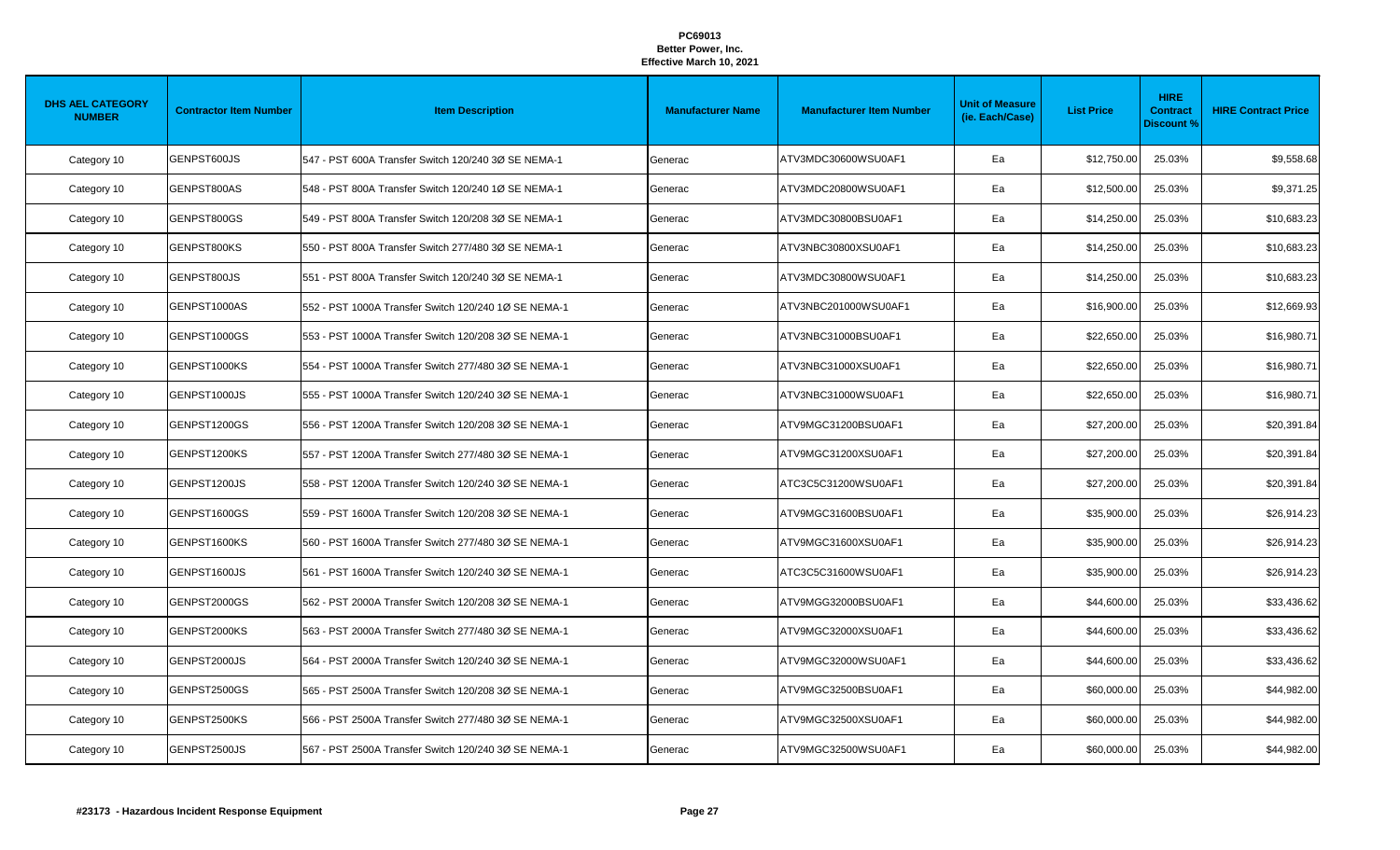| <b>DHS AEL CATEGORY</b><br><b>NUMBER</b> | <b>Contractor Item Number</b> | <b>Item Description</b>                                 | <b>Manufacturer Name</b> | <b>Manufacturer Item Number</b> | <b>Unit of Measure</b><br>(ie. Each/Case) | <b>List Price</b> | <b>HIRE</b><br><b>Contract</b><br><b>Discount %</b> | <b>HIRE Contract Price</b> |
|------------------------------------------|-------------------------------|---------------------------------------------------------|--------------------------|---------------------------------|-------------------------------------------|-------------------|-----------------------------------------------------|----------------------------|
| Category 10                              | GENPST3000GS                  | 568 - PST 3000A Transfer Switch 120/208 3Ø SE NEMA-1    | Generac                  | ATV9MGG33000BSU0AF1             | Ea                                        | \$63,500.00       | 25.03%                                              | \$47,605.95                |
| Category 10                              | GENPST3000KS                  | 569 - PST 3000A Transfer Switch 277/480 3Ø SE NEMA-1    | Generac                  | ATV9MGC33000XSU0AF1             | Ea                                        | \$63,500.00       | 25.03%                                              | \$47,605.95                |
| Category 10                              | GENPST3000JS                  | 570 - PST 3000A Transfer Switch 120/240 3Ø SE NEMA-1    | Generac                  | ATV9MGC33000WSU0AF1             | Ea                                        | \$63,500.00       | 25.03%                                              | \$47,605.95                |
| Category 10                              | GENPST3200GS                  | 571 - PST 3200A Transfer Switch 120/208 3Ø SE NEMA-1    | Generac                  | ATV9MGG33200BSU0AF1             | Ea                                        | \$64,800.00       | 25.03%                                              | \$48,580.56                |
| Category 10                              | GENPST3200KS                  | 572 - PST 3200A Transfer Switch 277/480 3Ø SE NEMA-1    | Generac                  | ATV9MGG33200XSU0AF1             | Ea                                        | \$64,800.00       | 25.03%                                              | \$48,580.56                |
| Category 10                              | GENPST3200JS                  | 573 - PST 3200A Transfer Switch 120/240 3Ø SE NEMA-1    | Generac                  | ATV9MGC33200WSU0AF1             | Ea                                        | \$64,800.00       | 25.03%                                              | \$48,580.56                |
| Category 10                              | GENPST4000GS                  | 574 - PST 4000A Transfer Switch 120/208 3Ø SE NEMA-1    | Generac                  | ATV9MGG34000BSU0AF1             | Ea                                        | \$114,700.00      | 25.03%                                              | \$85,990.59                |
| Category 10                              | GENPST4000KS                  | 575 - PST 4000A Transfer Switch 277/480 3Ø SE NEMA-1    | Generac                  | ATV9MGG34000XSU0AF1             | Ea                                        | \$114,700.00      | 25.03%                                              | \$85,990.59                |
| Category 10                              | GENPST4000JS                  | 576 - PST 4000A Transfer Switch 120/240 3Ø SE NEMA-1    | Generac                  | ATV9MGG34000WSU0AF1             | Ea                                        | \$114,700.00      | 25.03%                                              | \$85,990.59                |
| Category 10                              | GENPST5000GS                  | 577 - PST 5000A Transfer Switch 120/208 3Ø SE NEMA-1    | Generac                  | ATV9MGG35000BRU0AF1             | Ea                                        | \$136,400.00      | 25.03%                                              | \$102,259.08               |
| Category 10                              | GENPST5000KS                  | 578 - PST 5000A Transfer Switch 277/480 3Ø SE NEMA-1    | Generac                  | ATV9MGG35000XSU0AF1             | Ea                                        | \$136,400.00      | 25.03%                                              | \$102,259.08               |
| Category 10                              | GENPST5000JS                  | 579 - PST 5000A Transfer Switch 120/240 3Ø SE NEMA-1    | Generac                  | ATV9MGG35000WSU0AF1             | Ea                                        | \$136,400.00      | 25.03%                                              | \$102,259.08               |
| Category 10                              | GENSETX100S                   | 580 - Service-Entrance Rated Adder for 100A TX Switches | Generac                  | <b>SETX1000AF1</b>              | Ea                                        | \$3,100.00        | 25.03%                                              | \$2,324.07                 |
| Category 10                              | GENSETX150S                   | 581 - Service-Entrance Rated Adder for 150A TX Switches | Generac                  | <b>SETX1500AF1</b>              | Ea                                        | \$3,100.00        | 25.03%                                              | \$2,324.07                 |
| Category 10                              | GENSETX200S                   | 582 - Service-Entrance Rated Adder for 200A TX Switches | Generac                  | SETX2000AF1                     | Ea                                        | \$3,200.00        | 25.03%                                              | \$2,399.04                 |
| Category 10                              | GENSETX300S                   | 583 - Service-Entrance Rated Adder for 300A TX Switches | Generac                  | SETX3000AF1                     | Ea                                        | \$4,600.00        | 25.03%                                              | \$3,448.62                 |
| Category 10                              | GENSETX400S                   | 584 - Service-Entrance Rated Adder for 400A TX Switches | Generac                  | SETX4000AF1                     | Ea                                        | \$5,500.00        | 25.03%                                              | \$4,123.35                 |
| Category 10                              | GEN3RTX100S                   | 585 - NEMA-3R Adder For 100A TX Switches                | Generac                  | 3RTX1000AF1                     | Ea                                        | \$999.00          | 25.03%                                              | \$748.95                   |
| Category 10                              | GEN3RTX150S                   | 586 - NEMA-3R Adder For 150A TX Switches                | Generac                  | 3RTX1500AF1                     | Ea                                        | \$999.00          | 25.03%                                              | \$748.95                   |
| Category 10                              | GEN3RTX200S                   | 587 - NEMA-3R Adder For 200A TX Switches                | Generac                  | 3RTX2000AF1                     | Ea                                        | \$999.00          | 25.03%                                              | \$748.95                   |
| Category 10                              | GEN3RTX300S                   | 588 - NEMA-3R Adder For 300A TX Switches                | Generac                  | 3RTX3000AF1                     | Ea                                        | \$1,230.00        | 25.03%                                              | \$922.13                   |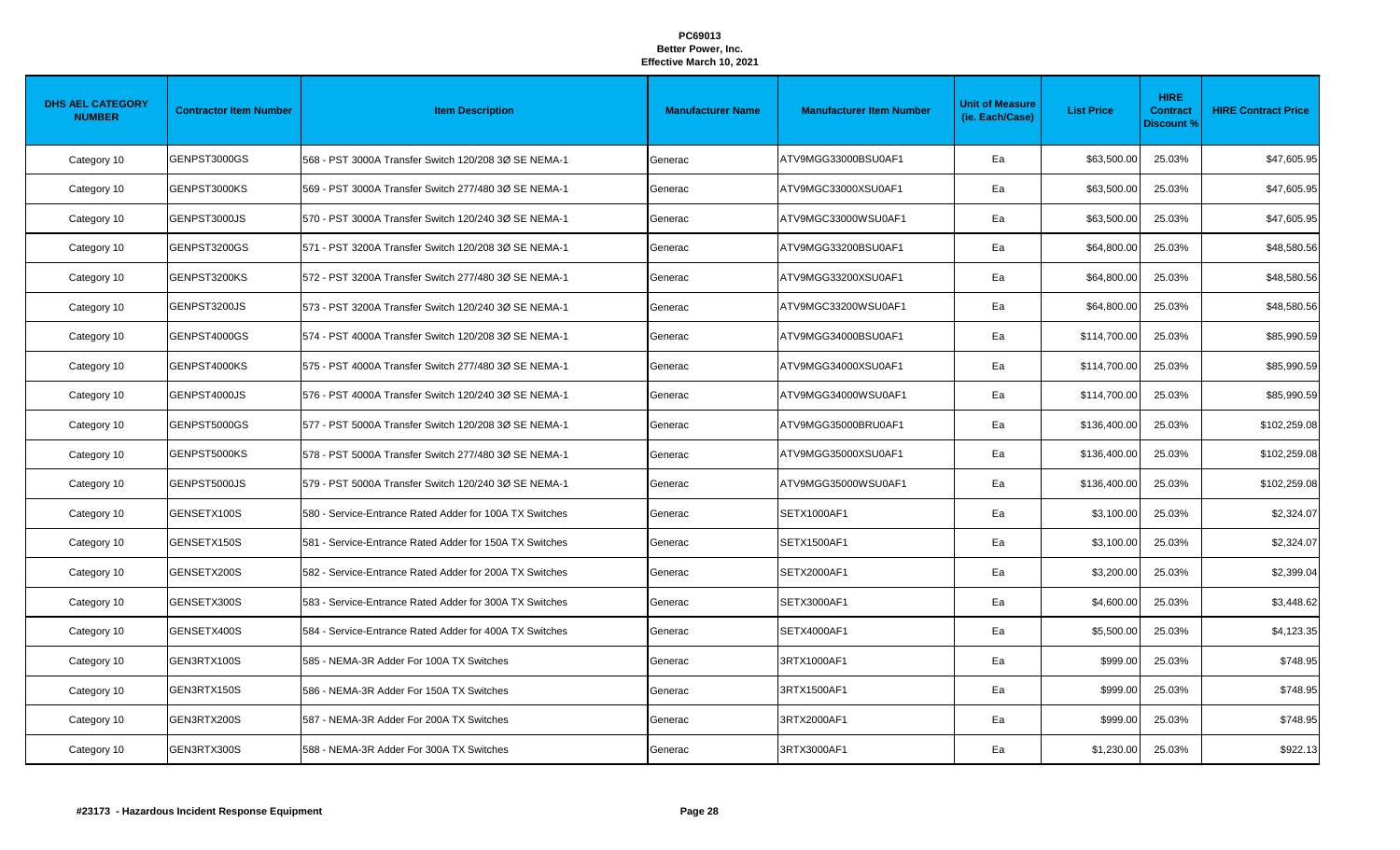| <b>DHS AEL CATEGORY</b><br><b>NUMBER</b> | <b>Contractor Item Number</b> | <b>Item Description</b>                                  | <b>Manufacturer Name</b> | <b>Manufacturer Item Number</b> | <b>Unit of Measure</b><br>(ie. Each/Case) | <b>List Price</b> | <b>HIRE</b><br><b>Contract</b><br><b>Discount %</b> | <b>HIRE Contract Price</b> |
|------------------------------------------|-------------------------------|----------------------------------------------------------|--------------------------|---------------------------------|-------------------------------------------|-------------------|-----------------------------------------------------|----------------------------|
| Category 10                              | GEN3RTX400S                   | 589 - NEMA-3R Adder For 400A TX Switches                 | Generac                  | 3RTX4000AF1                     | Ea                                        | \$1,230.00        | 25.03%                                              | \$922.13                   |
| Category 10                              | GEN3PST100-225S               | 590 - NEMA-3R Adder For PST Switches 100-225A            | Generac                  | 3PST100-2250AF1                 | Ea                                        | \$620.00          | 25.03%                                              | \$464.81                   |
| Category 10                              | GEN3PST300-400S               | 591 - NEMA-3R Adder For PST Switches 300-400A            | Generac                  | 3PST300-4000AF1                 | Ea                                        | \$880.00          | 25.03%                                              | \$659.74                   |
| Category 10                              | GEN3PST600S                   | 592 - NEMA-3R Adder For PST Switches 600A                | Generac                  | 3PST6000AF1                     | Ea                                        | \$1,280.00        | 25.03%                                              | \$959.62                   |
| Category 10                              | GEN3PST800-1KS                | 593 - NEMA-3R Adder For PST Switches 800-1000A           | Generac                  | 3PST800-1K0AF1                  | Ea                                        | \$1,310.00        | 25.03%                                              | \$982.11                   |
| Category 10                              | GEN3PST12-1600S               | 594 - NEMA-3R Adder For PST Switches 1200-1600A          | Generac                  | 3PST12-16000AF1                 | Ea                                        | \$4,720.00        | 25.03%                                              | \$3,538.58                 |
| Category 10                              | GEN3PST2K-3200S               | 595 - NEMA-3R Adder For PST Switches 2000-3200A          | Generac                  | 3PST2K-32000AF1                 | Ea                                        | \$5,350.00        | 25.03%                                              | \$4,010.90                 |
| Category 10                              | GEN3PST4KS                    | 596 - NEMA-3R Adder For PST Switches 4000A               | Generac                  | 3PST4K0AF1                      | Ea                                        | \$26,000.00       | 25.03%                                              | \$19,492.20                |
| Category 10                              | GEN3PST5KS                    | 597 - NEMA-3R Adder For PST Switches 5000A               | Generac                  | 3PST5KS1A                       | Ea                                        | \$29,000.00       | 25.03%                                              | \$21,741.30                |
| Category 10                              | GEN3RGTSS                     | 598 - NEMA-3R Adder For GTS Switches                     | Generac                  | 3RGTS0AF1                       | Ea                                        | \$570.00          | 25.03%                                              | \$427.33                   |
| Category 10                              | GENW5YTX100S                  | 599 - 5 Year Extended Warranty For 100A TX Switches      | Generac                  | W5YTX1000AF1                    | Ea                                        | \$415.00          | 25.03%                                              | \$311.13                   |
| Category 10                              | GENW5YTX15-300S               | 600 - 5 Year Extended Warranty For 150-300A TX Switches  | Generac                  | GENW5YTX15-3001A                | Ea                                        | \$570.00          | 25.03%                                              | \$427.33                   |
| Category 10                              | GENW5YTX400S                  | 601 - 5 Year Extended Warranty For 400A TX Switches      | Generac                  | W5YTX4000AF1                    | Ea                                        | \$745.00          | 25.03%                                              | \$558.53                   |
| Category 10                              | GENW7YTX100S                  | 602 - 7 Year Extended Warranty For 100A TX Switches      | Generac                  | W7YTX1000AF1                    | Ea                                        | \$595.00          | 25.03%                                              | \$446.07                   |
| Category 10                              | GENW7YTX15-300S               | 603 - 7 Year Extended Warranty For 150-300A TX Switches  | Generac                  | GENW7YTX15-3001A                | Ea                                        | \$810.00          | 25.03%                                              | \$607.26                   |
| Category 10                              | GENW7YTX400S                  | 604 - 7 Year Extended Warranty For 400A TX Switches      | Generac                  | W7YTX4000AF1                    | Ea                                        | \$1,020.00        | 25.03%                                              | \$764.69                   |
| Category 10                              | GENW10YTX100S                 | 605 - 10 Year Extended Warranty For 100A TX Switches     | Generac                  | W10YTX1000AF1                   | Ea                                        | \$850.00          | 25.03%                                              | \$637.25                   |
| Category 10                              | GENWXYTX15-300S               | 606 - 10 Year Extended Warranty For 150-300A TX Switches | Generac                  | GENWXYTX15-3001A                | Ea                                        | \$1,170.00        | 25.03%                                              | \$877.15                   |
| Category 10                              | GENW10YTX400S                 | 607 - 10 Year Extended Warranty For 400A TX Switches     | Generac                  | W10YTX4000AF1                   | Ea                                        | \$1,490.00        | 25.03%                                              | \$1,117.05                 |
| Category 10                              | GENW5GT600-800S               | 608 - 5 Year Extended Warranty For 600-800A GTS Switches | Generac                  | W5GT600-8000AF1                 | Ea                                        | \$740.00          | 25.03%                                              | \$554.78                   |
| Category 10                              | GENW5GT1000S                  | 609 - 5 Year Extended Warranty For 1000A GTS Switches    | Generac                  | W5GT10000AF1                    | Ea                                        | \$850.00          | 25.03%                                              | \$637.25                   |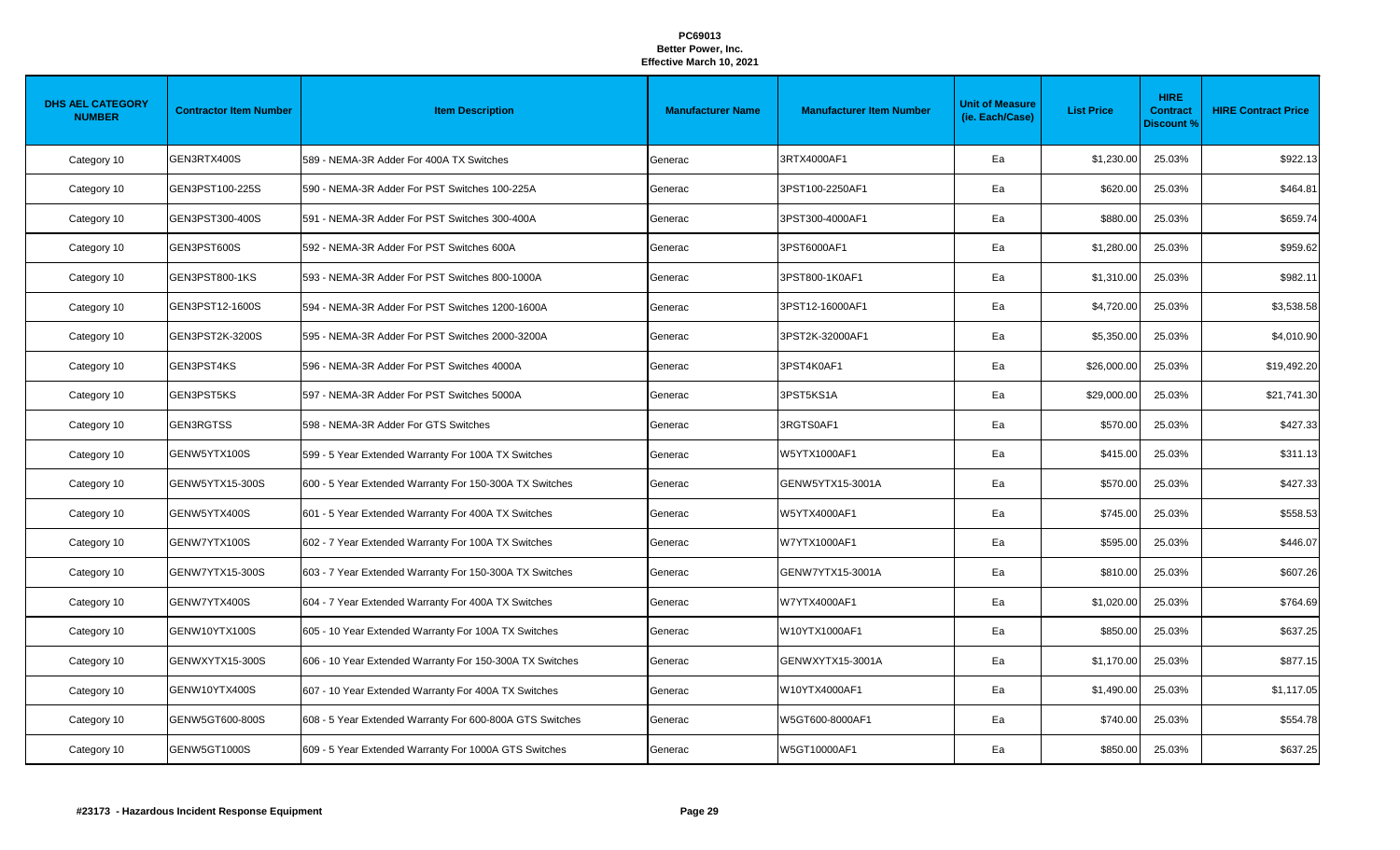| <b>DHS AEL CATEGORY</b><br><b>NUMBER</b> | <b>Contractor Item Number</b> | <b>Item Description</b>                                   | <b>Manufacturer Name</b> | <b>Manufacturer Item Number</b> | <b>Unit of Measure</b><br>(ie. Each/Case) | <b>List Price</b> | <b>HIRE</b><br><b>Contract</b><br><b>Discount %</b> | <b>HIRE Contract Price</b> |
|------------------------------------------|-------------------------------|-----------------------------------------------------------|--------------------------|---------------------------------|-------------------------------------------|-------------------|-----------------------------------------------------|----------------------------|
| Category 10                              | GENW5GT1200S                  | 610 - 5 Year Extended Warranty For 1200A GTS Switches     | Generac                  | W5GT12000AF1                    | Ea                                        | \$1,300.00        | 25.03%                                              | \$974.61                   |
| Category 10                              | GENW5GT1600S                  | 611 - 5 Year Extended Warranty For 1600A GTS Switches     | Generac                  | W5GT16000AF1                    | Ea                                        | \$1,575.00        | 25.03%                                              | \$1,180.78                 |
| Category 10                              | GENW5GT2000S                  | 612 - 5 Year Extended Warranty For 2000A GTS Switches     | Generac                  | W5GT20000AF1                    | Ea                                        | \$1,790.00        | 25.03%                                              | \$1,341.96                 |
| Category 10                              | GENW5GT2600S                  | 613 - 5 Year Extended Warranty For 2600A GTS Switches     | Generac                  | W5GT26000AF1                    | Ea                                        | \$3,200.00        | 25.03%                                              | \$2,399.04                 |
| Category 10                              | GENW7GT600-800S               | 614 - 7 Year Extended Warranty For 600-800A GTS Switches  | Generac                  | W7GT600-8000AF1                 | Ea                                        | \$1,050.00        | 25.03%                                              | \$787.19                   |
| Category 10                              | GENW7GT1000S                  | 615 - 7 Year Extended Warranty For 1000A GTS Switches     | Generac                  | W7GT10000AF1                    | Ea                                        | \$1,560.00        | 25.03%                                              | \$1,169.53                 |
| Category 10                              | GENW7GT1200S                  | 616 - 7 Year Extended Warranty For 1200A GTS Switches     | Generac                  | W7GT12000AF1                    | Ea                                        | \$1,830.00        | 25.03%                                              | \$1,371.95                 |
| Category 10                              | GENW7GT1600S                  | 617 - 7 Year Extended Warranty For 1600A GTS Switches     | Generac                  | W7GT16000AF1                    | Ea                                        | \$2,280.00        | 25.03%                                              | \$1,709.32                 |
| Category 10                              | GENW7GT2000S                  | 618 - 7 Year Extended Warranty For 2000A GTS Switches     | Generac                  | W7GT20000AF1                    | Ea                                        | \$2,590.00        | 25.03%                                              | \$1,941.72                 |
| Category 10                              | GENW7GT2600S                  | 619 - 7 Year Extended Warranty For 2600A GTS Switches     | Generac                  | W7GT26000AF1                    | Ea                                        | \$4,600.00        | 25.03%                                              | \$3,448.62                 |
| Category 10                              | GENWXGT600-800S               | 620 - 10 Year Extended Warranty For 600-800A GTS Switches | Generac                  | WXGT600-8000AF1                 | Ea                                        | \$1,500.00        | 25.03%                                              | \$1,124.55                 |
| Category 10                              | GENWXGT1000S                  | 621 - 10 Year Extended Warranty For 1000A GTS Switches    | Generac                  | WXGT10000AF1                    | Ea                                        | \$2,300.00        | 25.03%                                              | \$1,724.31                 |
| Category 10                              | GENWXGT1200S                  | 622 - 10 Year Extended Warranty For 1200A GTS Switches    | Generac                  | WXGT12000AF1                    | Ea                                        | \$2,430.00        | 25.03%                                              | \$1,821.77                 |
| Category 10                              | GENWXGT1600S                  | 623 - 10 Year Extended Warranty For 1600A GTS Switches    | Generac                  | WXGT16000AF1                    | Ea                                        | \$3,300.00        | 25.03%                                              | \$2,474.01                 |
| Category 10                              | GENWXGT2000S                  | 624 - 10 Year Extended Warranty For 2000A GTS Switches    | Generac                  | WXGT20000AF1                    | Ea                                        | \$3,700.00        | 25.03%                                              | \$2,773.89                 |
| Category 10                              | GENWXGT2600S                  | 625 - 10 Year Extended Warranty For 2600A GTS Switches    | Generac                  | WXGT26000AF1                    | Ea                                        | \$6,500.00        | 25.03%                                              | \$4,873.05                 |
| Category 10                              | GENW5PS100S                   | 626 - 5 Year Extended Warranty For 100A PST Switches      | Generac                  | W5PS1000AF1                     | Ea                                        | \$510.00          | 25.03%                                              | \$382.35                   |
| Category 10                              | GENW5PS200-300S               | 627 - 5 Year Extended Warranty For 200-300A PST Switches  | Generac                  | W5PS200-3000AF1                 | Ea                                        | \$670.00          | 25.03%                                              | \$502.30                   |
| Category 10                              | GENW5PS400-800S               | 628 - 5 Year Extended Warranty For 400-800A PST Switches  | Generac                  | W5PS400-8000AF1                 | Ea                                        | \$835.00          | 25.03%                                              | \$626.00                   |
| Category 10                              | GENW5PS1000S                  | 629 - 5 Year Extended Warranty For 1000A PST Switches     | Generac                  | W5PS10000AF1                    | Ea                                        | \$1,300.00        | 25.03%                                              | \$974.61                   |
| Category 10                              | <b>GENW5PS1200S</b>           | 630 - 5 Year Extended Warranty For 1200A PST Switches     | Generac                  | W5PS12000AF1                    | Ea                                        | \$1,500.00        | 25.03%                                              | \$1,124.55                 |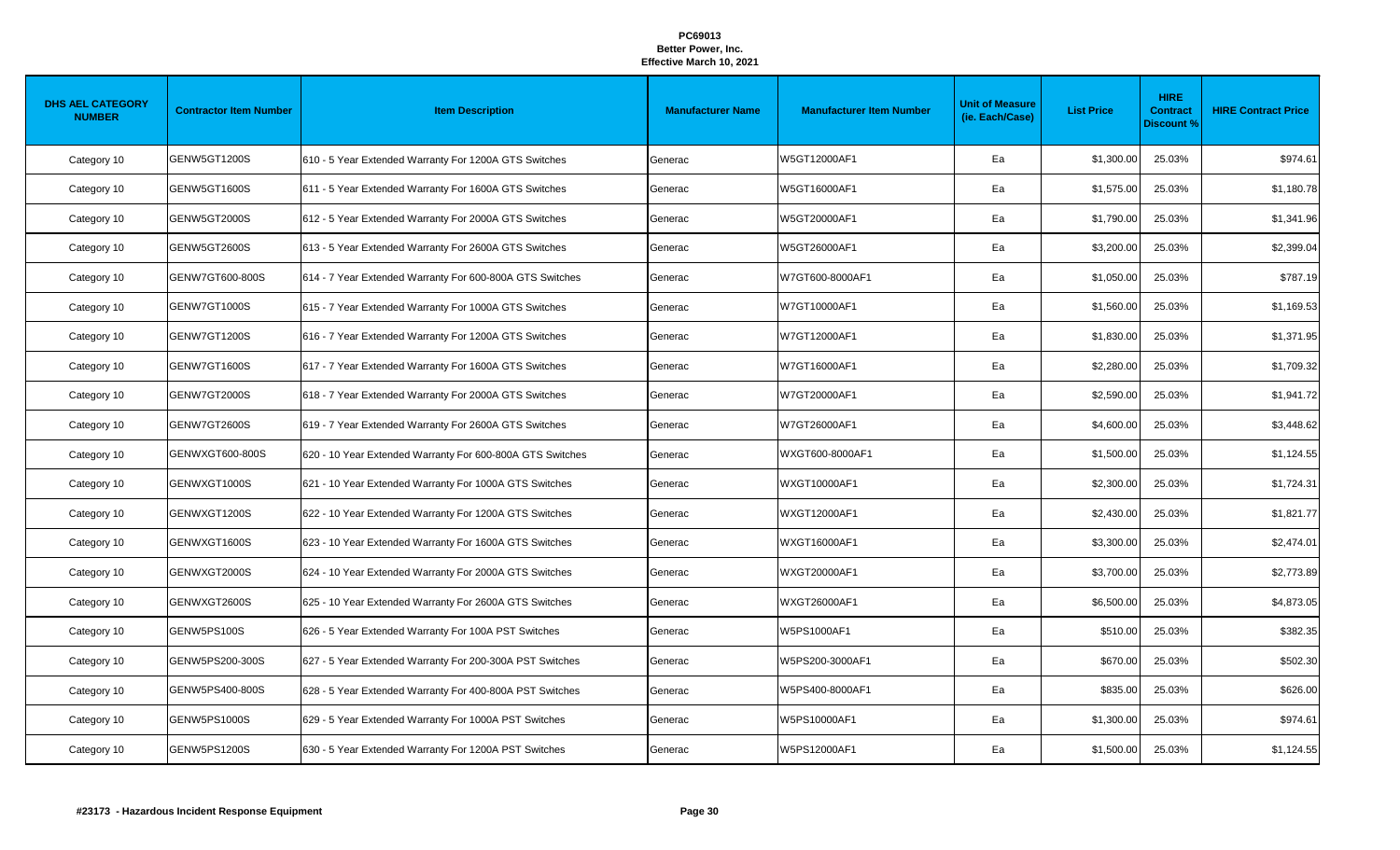| <b>DHS AEL CATEGORY</b><br><b>NUMBER</b> | <b>Contractor Item Number</b> | <b>Item Description</b>                                    | <b>Manufacturer Name</b> | <b>Manufacturer Item Number</b> | <b>Unit of Measure</b><br>(ie. Each/Case) | <b>List Price</b> | <b>HIRE</b><br><b>Contract</b><br><b>Discount %</b> | <b>HIRE Contract Price</b> |
|------------------------------------------|-------------------------------|------------------------------------------------------------|--------------------------|---------------------------------|-------------------------------------------|-------------------|-----------------------------------------------------|----------------------------|
| Category 10                              | <b>GENW5PS1600S</b>           | 631 - 5 Year Extended Warranty For 1600A PST Switches      | Generac                  | W5PS16000AF1                    | Ea                                        | \$1,880.00        | 25.03%                                              | \$1,409.44                 |
| Category 10                              | GENW5PS2K-2500S               | 632 - 5 Year Extended Warranty For 2000-2500A PST Switches | Generac                  | W5PS2K-25000AF1                 | Ea                                        | \$1,880.00        | 25.03%                                              | \$1,409.44                 |
| Category 10                              | GENW5PS3K-3200S               | 633 - 5 Year Extended Warranty For 3000-3200A PST Switches | Generac                  | W5PS3K-32000AF1                 | Ea                                        | \$3,500.00        | 25.03%                                              | \$2,623.95                 |
| Category 10                              | GENW5PS4KS                    | 634 - 5 Year Extended Warranty For 4000A PST Switches      | Generac                  | W5PS4K1A                        | Ea                                        | \$4,000.00        | 25.03%                                              | \$2,998.80                 |
| Category 10                              | GENW5PS5KS                    | 635 - 5 Year Extended Warranty For 5000A PST Switches      | Generac                  | W5PS5K1A                        | Ea                                        | \$6,200.00        | 25.03%                                              | \$4,648.14                 |
| Category 10                              | GENW7PS100S                   | 636 - 7 Year Extended Warranty For 100A PST Switches       | Generac                  | W7PS1000AF1                     | Ea                                        | \$805.00          | 25.03%                                              | \$603.51                   |
| Category 10                              | GENW7PS200-300S               | 637 - 7 Year Extended Warranty For 200-300A PST Switches   | Generac                  | W7PS200-3000AF1                 | Ea                                        | \$900.00          | 25.03%                                              | \$674.73                   |
| Category 10                              | GENW7PS400-800S               | 638 - 7 Year Extended Warranty For 400-800A PST Switches   | Generac                  | W7PS400-8000AF1                 | Ea                                        | \$1,160.00        | 25.03%                                              | \$869.65                   |
| Category 10                              | <b>GENW7PS1000S</b>           | 639 - 7 Year Extended Warranty For 1000A PST Switches      | Generac                  | W7PS10000AF1                    | Ea                                        | \$1,700.00        | 25.03%                                              | \$1,274.49                 |
| Category 10                              | GENW7PS1200S                  | 640 - 7 Year Extended Warranty For 1200A PST Switches      | Generac                  | W7PS12000AF1                    | Ea                                        | \$1,980.00        | 25.03%                                              | \$1,484.41                 |
| Category 10                              | GENW7PS1600S                  | 641 - 7 Year Extended Warranty For 1600A PST Switches      | Generac                  | W7PS16000AF1                    | Ea                                        | \$2,380.00        | 25.03%                                              | \$1,784.29                 |
| Category 10                              | GENW7PS2K-2500S               | 642 - 7 Year Extended Warranty For 2000-2500A PST Switches | Generac                  | W7PS2K-25000AF1                 | Ea                                        | \$2,700.00        | 25.03%                                              | \$2,024.19                 |
| Category 10                              | GENW7PS3K-3200S               | 643 - 7 Year Extended Warranty For 3000-3200A PST Switches | Generac                  | W7PS3K-32000AF1                 | Ea                                        | \$4,850.00        | 25.03%                                              | \$3,636.05                 |
| Category 10                              | GENW7PS4KS                    | 644 - 7 Year Extended Warranty For 4000A PST Switches      | Generac                  | W7PS4K1A                        | Ea                                        | \$5,050.00        | 25.03%                                              | \$3,785.99                 |
| Category 10                              | GENW7PS5KS                    | 645 - 7 Year Extended Warranty For 5000A PST Switches      | Generac                  | W7PS5K1A                        | Ea                                        | \$8,200.00        | 25.03%                                              | \$6,147.54                 |
| Category 10                              | GENWXPS100S                   | 646 - 10 Year Extended Warranty For 100A PST Switches      | Generac                  | WXPS1000AF1                     | Ea                                        | \$1,165.00        | 25.03%                                              | \$873.40                   |
| Category 10                              | GENWXPS200-300S               | 647 - 10 Year Extended Warranty For 200-300A PST Switches  | Generac                  | WXPS200-3000AF1                 | Ea                                        | \$1,270.00        | 25.03%                                              | \$952.12                   |
| Category 10                              | GENWXPS400-800S               | 648 - 10 Year Extended Warranty For 400-800A PST Switches  | Generac                  | WXPS400-8000AF1                 | Ea                                        | \$1,600.00        | 25.03%                                              | \$1,199.52                 |
| Category 10                              | GENWXPS1000S                  | 649 - 10 Year Extended Warranty For 1000A PST Switches     | Generac                  | WXPS10000AF1                    | Ea                                        | \$2,020.00        | 25.03%                                              | \$1,514.39                 |
| Category 10                              | GENWXPS1200S                  | 650 - 10 Year Extended Warranty For 1200A PST Switches     | Generac                  | WXPS12000AF1                    | Ea                                        | \$2,330.00        | 25.03%                                              | \$1,746.80                 |
| Category 10                              | GENWXPS1600S                  | 651 - 10 Year Extended Warranty For 1600A PST Switches     | Generac                  | <b>WXPS16000AF1</b>             | Ea                                        | \$3,050.00        | 25.03%                                              | \$2,286.59                 |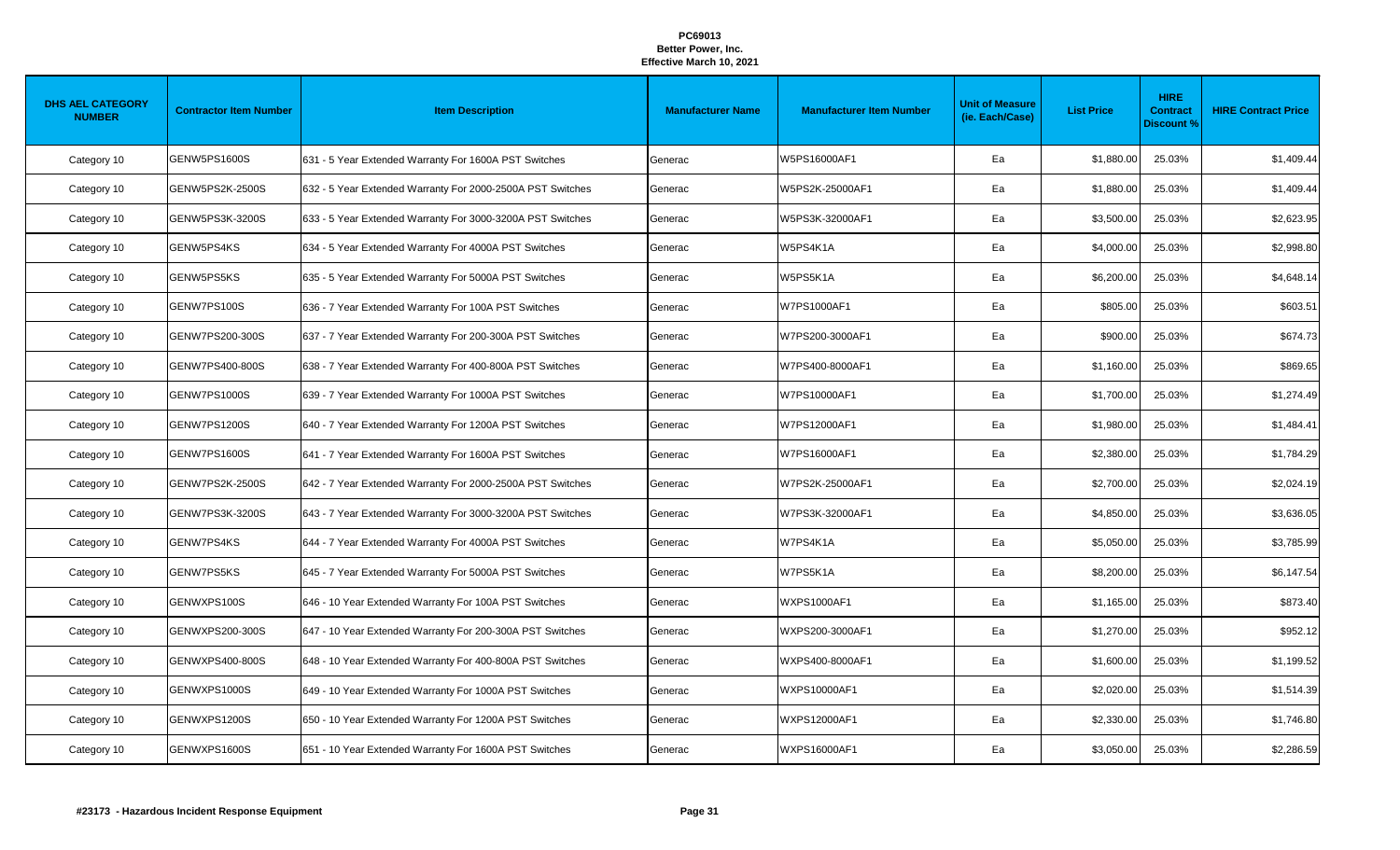| <b>DHS AEL CATEGORY</b><br><b>NUMBER</b> | <b>Contractor Item Number</b> | <b>Item Description</b>                                                                                                  | <b>Manufacturer Name</b> | <b>Manufacturer Item Number</b> | <b>Unit of Measure</b><br>(ie. Each/Case) | <b>List Price</b> | <b>HIRE</b><br><b>Contract</b><br><b>Discount %</b> | <b>HIRE Contract Price</b> |
|------------------------------------------|-------------------------------|--------------------------------------------------------------------------------------------------------------------------|--------------------------|---------------------------------|-------------------------------------------|-------------------|-----------------------------------------------------|----------------------------|
| Category 10                              | GENWXPS2K-2500S               | 652 - 10 Year Extended Warranty For 2000-2500A PST Switches                                                              | Generac                  | WXPS2K-25000AF1                 | Ea                                        | \$3,800.00        | 25.03%                                              | \$2,848.86                 |
| Category 10                              | GENWXPS3K-3200S               | 653 - 10 Year Extended Warranty For 3000-3200A PST Switches                                                              | Generac                  | WXPS3K-32000AF1                 | Ea                                        | \$6,850.00        | 25.03%                                              | \$5,135.45                 |
| Category 10                              | GENWXPS4KS                    | 654 - 10 Year Extended Warranty For 4000A PST Switches                                                                   | Generac                  | WXPS4K1A                        | Ea                                        | \$7,300.00        | 25.03%                                              | \$5,472.81                 |
| Category 10                              | <b>GENWXPS5KS</b>             | 655 - 10 Year Extended Warranty For 5000A PST Switches                                                                   | Generac                  | WXPS5K1A                        | Ea                                        | \$11,450.00       | 25.03%                                              | \$8,584.07                 |
| Category 10                              | <b>GENMLG8PS</b>              | 656 - 7kW Generac Towable Generator Lite Series Single-Phase Single-<br>Axle Diesel Package                              | Generac                  | 6782/MLG8KF4H3                  | Ea                                        | \$19,200.00       | 25.03%                                              | \$14,394.24                |
| Category 10                              | GENMLG20PS                    | 657 - 20kW Generac Towable Generator Lite Series Single-Phase Single-<br>Axle Diesel Package                             | Generac                  | 6028/MLG20IF4H3                 | Ea                                        | \$33,000.00       | 25.03%                                              | \$24,740.10                |
| Category 10                              | GENMDG25PS                    | 658 - 24/26kW Generac Towable Generator Multi-Phase Single-Axle Diesel<br>Package                                        | Generac                  | MDG25IF4-STDH3                  | Ea                                        | \$44,100.00       | 25.03%                                              | \$33,061.77                |
| Category 10                              | GENMMG35PS                    | 659 - 30/31kW Generac Towable Generator Multi-Phase Single-Axle Diesel<br>Package                                        | Generac                  | MDG35DF4H3                      | Ea                                        | \$52,750.00       | 25.03%                                              | \$39,546.68                |
| Category 10                              | GENMMG45PS                    | 660 - 40/44kW Towable Generator Multi-Phase Single-Axle Diesel Package Generac                                           |                          | MMG45IF4H3                      | Ea                                        | \$57,000.00       | 25.03%                                              | \$42,732.90                |
| Category 10                              | GENMMG55PS                    | 661 - 46/48kW Generac Towable Generator Multi-Phase Single Axle Diesel<br>Package                                        | Generac                  | MMG55DF4H3                      | Ea                                        | \$61,000.00       | 25.03%                                              | \$45,731.70                |
| Category 10                              | GENMDG75PS                    | 662 - 60/68kW Generac Towable Generator Multi-Phase Single Axle Diesel<br>Package                                        | Generac                  | MDG75DF4H3                      | Ea                                        | \$89,000.00       | 25.03%                                              | \$66,723.30                |
| Category 10                              | GENMDG100PS                   | 663 - 80/85kW Generac Towable Generator Multi-Phase Single Axle Diesel<br>Package                                        | Generac                  | MDG100DF4H3                     | Ea                                        | \$101,000.00      | 25.03%                                              | \$75,719.70                |
| Category 10                              | GENMDG150PS                   | 664 - 114/144kW Generac Towable Generator Multi-Phase Dual Axle<br><b>Trailer Diesel Package</b>                         | Generac                  | MDG150DFT4H3                    | Ea                                        | \$149,000.00      | 25.03%                                              | \$111,705.30               |
| Category 10                              | GENMDG175PS                   | 665 - 150/173kW Generac Towable Generator Multi-Phase Dual Axle<br>Trailer Diesel Package                                | Generac                  | MDG175DFT4H3                    | Ea                                        | \$156,000.00      | 25.03%                                              | \$116,953.20               |
| Category 10                              | GENMDG250PS                   | 666 - 194/220kW Generac Towable Generator Multi-Phase Dual Axle<br>Trailer Diesel Package                                | Generac                  | MDG250DFT4H3                    | Ea                                        | \$176,200.00      | 25.03%                                              | \$132,097.14               |
| Category 10                              | GENMLT4060MV1PS               | 667 - 4000 Series 6kW Light Tower Vertical Mast Electric Winch Wide Body<br>Metal Halide Mitsubishi Diesel Package       | Generac                  | MLT4060MVH21A                   | Ea                                        | \$20,000.00       | 25.03%                                              | \$14,994.00                |
| Category 10                              | GENMLT5060MVPS                | 668 - 5000 Series 6kW Light Tower Vertical Mast Electric Winch Extra<br>Wide Body Metal Halide Mitsubishi Diesel Package | Generac                  | MLT5060MVH2                     | Ea                                        | \$20,200.00       | 25.03%                                              | \$15,143.94                |
| Category 10                              | GENMLT6SKE1APS                | 669 - 6kW Light Tower Vertical Mast Electric Winch Narrow Body Metal<br>Halide Kubota Diesel Package                     | Generac                  | MLT6SK(E)H21A                   | Ea                                        | \$19,700.00       | 25.03%                                              | \$14,769.09                |
| Category 10                              | GENMLT6SME1APS                | 670 - 6kW Light Tower Vertical Mast Electric Winch Narrow Body Metal<br>Halide Mitsubishi Diesel Package                 | Generac                  | MLT6SM(E)H21A                   | Ea                                        | \$19,250.00       | 25.03%                                              | \$14,431.73                |
| Category 10                              | GENMLT4060MVLPS               | 671 - 4000 Series 6kW LED Light Tower Vertical Mast Electric Winch Wide<br>Body Mitsubishi Diesel Package                | Generac                  | MLT4060MVDH2                    | Ea                                        | \$33,000.00       | 25.03%                                              | \$24,740.10                |
| Category 10                              | GENMLT6SMDEPS                 | 672 - 6kW LED Light Tower Vertical Mast Electric Winch Narrow Body<br>Mitsubishi Diesel Package                          | Generac                  | MLT6SMD(E)H2                    | Ea                                        | \$21,600.00       | 25.03%                                              | \$16,193.52                |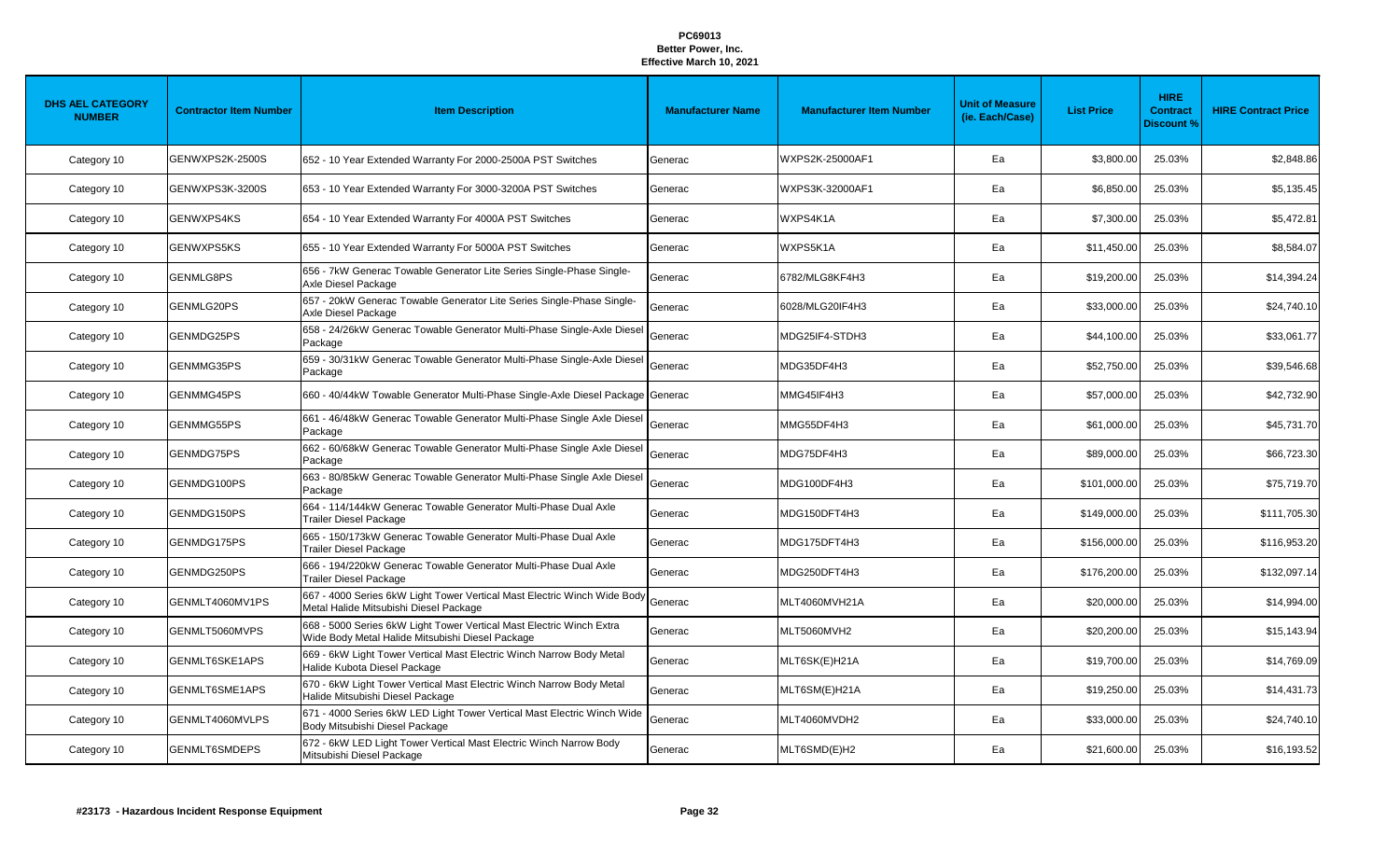| <b>DHS AEL CATEGORY</b><br><b>NUMBER</b> | <b>Contractor Item Number</b> | <b>Item Description</b>                                                                                                | <b>Manufacturer Name</b> | <b>Manufacturer Item Number</b> | <b>Unit of Measure</b><br>(ie. Each/Case) | <b>List Price</b> | <b>HIRE</b><br><b>Contract</b><br><b>Discount %</b> | <b>HIRE Contract Price</b> |
|------------------------------------------|-------------------------------|------------------------------------------------------------------------------------------------------------------------|--------------------------|---------------------------------|-------------------------------------------|-------------------|-----------------------------------------------------|----------------------------|
| Category 10                              | GENMLT4080KV1PS               | 673 - 4000 Series 8kW Light Tower Vertical Mast Electric Winch Wide Body Generac<br>Metal Halide Kubota Diesel Package |                          | MLT4080KVH21A                   | Ea                                        | \$22,750.00       | 25.03%                                              | \$17,055.68                |
| Category 10                              | GENMLT5080KV1PS               | 674 - 5000 Series 8kW Light Tower Vertical Mast Electric Winch Extra<br>Wide Body Metal Halide Kubota Diesel Package   | Generac                  | MLT5080KVH21A                   | Ea                                        | \$24,000.00       | 25.03%                                              | \$17,992.80                |
| Category 10                              | GENMLT4150MV1PS               | 675 - 4000 Series 15kW Light Tower Vertical Mast Electric Winch Wide<br>Body Metal Halide Mitsubishi Diesel Package    | Generac                  | MLT4150MVH21A                   | Ea                                        | \$31,900.00       | 25.03%                                              | \$23,915.43                |
| Category 10                              | GENMLT4200IV1PS               | 676 - 4000 Series 20kW Light Tower Vertical Mast Electric Winch Wide<br>Body Metal Halide Isuzu Diesel Package         | Generac                  | MLT4200IF4VH21A                 | Ea                                        | \$42,000.00       | 25.03%                                              | \$31,487.40                |
| Category 10                              | GENMLT6SKDS1PS                | 677 - 6kW LED Light Tower Vertical Mast Electric Winch Narrow Body<br>Kubota Diesel Package                            | Generac                  | MLT6SKDS-STDH21A                | Ea                                        | \$22,200.00       | 25.03%                                              | \$16,643.34                |
| Category 10                              | GENMLT6SMDPS                  | 678 - 6kW LED Light Tower Vertical Mast Electric Winch Narrow Body<br>Mitsubishi Diesel Package                        | Generac                  | MLT6SMDH2                       | Ea                                        | \$21,225.00       | 25.03%                                              | \$15,912.38                |
| Category 10                              | GENMCCVH150250S               | 679 - Cold Weather CCV Heater w/ Buck Transformer for MDG150-250                                                       | Generac                  | CCVH150250F1                    | Ea                                        | \$2,600.00        | 25.03%                                              | \$1,949.22                 |
| Category 10                              | GENMCCVH75100S                | 680 - Cold Weather CCV Heater for MDG75/100                                                                            | Generac                  | <b>CCVH75100F1</b>              | Ea                                        | \$1,400.00        | 25.03%                                              | \$1,049.58                 |
| Category 10                              | GENMCCVH25S                   | 681 - Cold Weather CCV Heater for MMG25/MMG45                                                                          | Generac                  | CCVH25F1                        | Ea                                        | \$775.00          | 25.03%                                              | \$581.02                   |
| Category 10                              | GEN3WAYVMDG25S                | 682 - Auxiliary Tank 3-Way Valve for MDG25/MMG25-MMG55                                                                 | Generac                  | AUX3WAYVMDG25F1                 | Ea                                        | \$800.00          | 25.03%                                              | \$599.76                   |
| Category 10                              | GENEXTANK160S                 | 683 - Extended Run Tank 160gal for MMG25-55 w/Containment                                                              | Generac                  | EXRUNT160F1                     | Ea                                        | \$3,800.00        | 25.03%                                              | \$2,848.86                 |
| Category 10                              | GENEXTANK550S                 | 684 - Extended Run Tank 516gal for MDG150-250 w/Containment                                                            | Generac                  | EXRUNT550F1                     | Ea                                        | \$6,000.00        | 25.03%                                              | \$4,498.20                 |
| Category 10                              | <b>GENMFUELLDS</b>            | 685 - Fuel Tank Leak Detector for MDG25/75/100                                                                         | Generac                  | <b>FUELLDF1</b>                 | Ea                                        | \$600.00          | 25.03%                                              | \$449.82                   |
| Category 10                              | GENFUELTRANSYSS               | 686 - Fuel/DEF Ports & Pumps                                                                                           | Generac                  | <b>FUELTRANSFERSYSF1</b>        | Ea                                        | \$4,200.00        | 25.03%                                              | \$3,148.74                 |
| Category 10                              | GENGM3SW250S                  | 687 - 4 Position Phase Switch for MDG250                                                                               | Generac                  | GMOPT3SW250F1                   | Ea                                        | \$8,000.00        | 25.03%                                              | \$5,997.60                 |
| Category 10                              | GENGM4SW1S                    | 688 - 4 Position Phase Switch for MMG25-55                                                                             | Generac                  | GMOPT4SW1F1                     | Ea                                        | \$850.00          | 25.03%                                              | \$637.25                   |
| Category 10                              | GENGM4SW150175S               | 689 - 4 Position Phase Switch for MDG150 -175                                                                          | Generac                  | GMOPT4SW150175F1                | Ea                                        | \$4,500.00        | 25.03%                                              | \$3,373.65                 |
| Category 10                              | GENGM4SW250S                  | 690 - 4 Position Phase Switch for MDG250                                                                               | Generac                  | GMOPT4SW250F1                   | Ea                                        | \$10,000.00       | 25.03%                                              | \$7,497.00                 |
| Category 10                              | GENGM4SW75100S                | 691 - 4 Position Phase Switch for MDG75 -100                                                                           | Generac                  | GMOPT4SW75100F1                 | Ea                                        | \$1,300.00        | 25.03%                                              | \$974.61                   |
| Category 10                              | GENMCAM4F150S                 | 692 - Cam Locks - Quad Set, Female for MDG150-250                                                                      | Generac                  | CAM4F150F1                      | Ea                                        | \$2,600.00        | 25.03%                                              | \$1,949.22                 |
| Category 10                              | GENMCAM1F25S                  | 693 - Cam Locks - Single Set, Female for MDG25/MMG25-MMG55                                                             | Generac                  | CAM1F25F1                       | Ea                                        | \$650.00          | 25.03%                                              | \$487.31                   |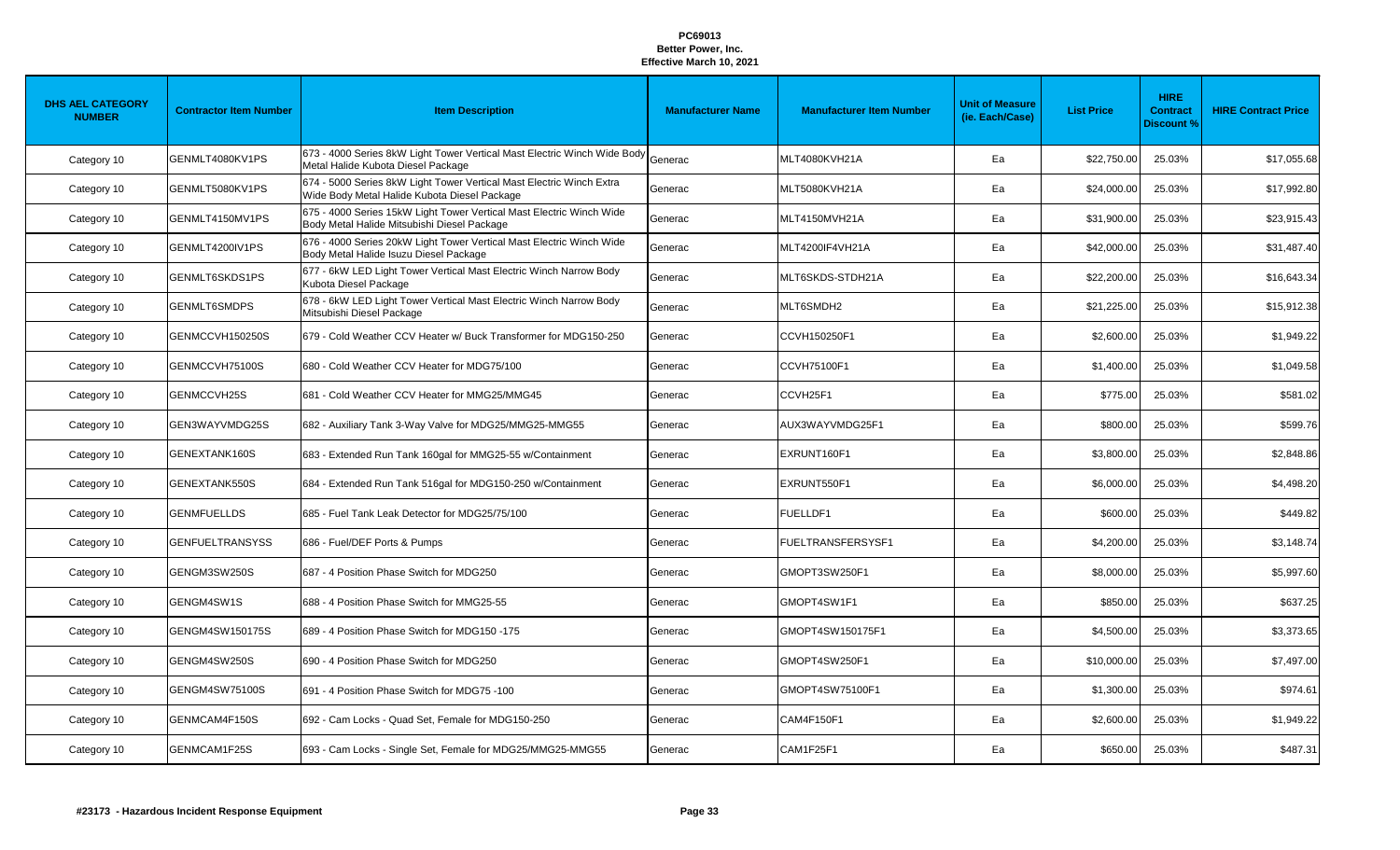| <b>DHS AEL CATEGORY</b><br><b>NUMBER</b> | <b>Contractor Item Number</b> | <b>Item Description</b>                                      | <b>Manufacturer Name</b> | <b>Manufacturer Item Number</b> | <b>Unit of Measure</b><br>(ie. Each/Case) | <b>List Price</b> | <b>HIRE</b><br><b>Contract</b><br><b>Discount %</b> | <b>HIRE Contract Price</b> |
|------------------------------------------|-------------------------------|--------------------------------------------------------------|--------------------------|---------------------------------|-------------------------------------------|-------------------|-----------------------------------------------------|----------------------------|
| Category 10                              | GENMCAM2F75100S               | 694 - Cam Locks - Single Set, Female for MDG75/100           | Generac                  | CAM2F75100F1                    | Ea                                        | \$900.00          | 25.03%                                              | \$674.73                   |
| Category 10                              | GENGMDVR150250S               | 695 - Digital Voltage Regulator Including PMG for MDG150-250 | Generac                  | GMOPTDVR150250F1                | Ea                                        | \$4,200.00        | 25.03%                                              | \$3,148.74                 |
| Category 10                              | GENGMDVR75100S                | 696 - Digital Voltage Regulator Including PMG for MDG75/100  | Generac                  | GMOPTDVR75100F1                 | Ea                                        | \$3,300.00        | 25.03%                                              | \$2,474.01                 |
| Category 10                              | GENGMDVR1S                    | 697 - Digital Voltage Regulator Including PMG for MMG130     | Generac                  | GMOPTDVR130F1                   | Ea                                        | \$3,300.00        | 25.03%                                              | \$2,474.01                 |
| Category 10                              | GENMPARL150250S               | 698 - Paralleling Kit for MDG150-250 Including DVR & PMG     | Generac                  | PARALLEL250F1                   | Ea                                        | \$18,000.00       | 25.03%                                              | \$13,494.60                |
| Category 10                              | GENMPARL75100S                | 699 - Paralleling Kit for MDG75/MDG100                       | Generac                  | PARALLEL75100F1                 | Ea                                        | \$15,000.00       | 25.03%                                              | \$11,245.50                |
| Category 10                              | <b>GENPOSAIRES</b>            | 700 - Electronic Positive Air Shutoff                        | Generac                  | POSAIREF1                       | Ea                                        | \$3,500.00        | 25.03%                                              | \$2,623.95                 |
| Category 10                              | <b>GENMHITCHC1S</b>           | 701 - 2"Ball/2 1/2"Lunett Ring Combo MLG Series              | Generac                  | HITCHC1F1                       | Ea                                        | \$210.00          | 25.03%                                              | \$157.44                   |
| Category 10                              | GENMHITCH516-1S               | 702 - 2-5/16" Bulldog Hitch MLG, Sm MMG, TP                  | Generac                  | HITCH2 5/16-1F1                 | Ea                                        | \$210.00          | 25.03%                                              | \$157.44                   |
| Category 10                              | GENMHITCH3L1S                 | 703 - 3" Lunette Ring Hitch MLG, Sm MMG, TP                  | Generac                  | HITCH3L1F1                      | Ea                                        | \$210.00          | 25.03%                                              | \$157.44                   |
| Category 10                              | <b>GENMFIRE2S</b>             | 704 - 5lb Fire Extinguisher MDG/MMG/MLG                      | Generac                  | FIREEX2F1                       | Ea                                        | \$600.00          | 25.03%                                              | \$449.82                   |
| Category 10                              | <b>GENMADAPT1S</b>            | 705 - Adapter - Flat 4 to 7 Round MLG                        | Generac                  | ADAPT1F1                        | Ea                                        | \$65.00           | 25.03%                                              | \$48.73                    |
| Category 10                              | GENMHITCH2-1S                 | 706 - Bulldog Hitch 2" MLG, Sm MMG                           | Generac                  | HITCH2-1F1                      | Ea                                        | \$210.00          | 25.03%                                              | \$157.44                   |
| Category 10                              | GENGL005S                     | 707 - Central Lift Eye MLG - All                             | Generac                  | GLOPTEYEF1                      | Ea                                        | \$480.00          | 25.03%                                              | \$359.86                   |
| Category 10                              | <b>GENGMLOJACKS</b>           | 708 - LoJack Vehicle Recovery System                         | Generac                  | GMOPTLJAKF1                     | Ea                                        | \$850.00          | 25.03%                                              | \$637.25                   |
| Category 10                              | <b>GENMSPTS</b>               | 709 - Mounted Spare Tire & Carrier                           | Generac                  | MSPTF1                          | Ea                                        | \$1,400.00        | 25.03%                                              | \$1,049.58                 |
| Category 10                              | GENREARJ2S                    | 710 - Rear Stabilizer Jacks MDG75- MDG250                    | Generac                  | REARJACK2F1                     | Ea                                        | \$650.00          | 25.03%                                              | \$487.31                   |
| Category 10                              | GENREARJ1S                    | 711 - Rear Stabilizer Jacks MLG, MDG25, MMG25-MMG55          | Generac                  | REARJACK1F1                     | Ea                                        | \$375.00          | 25.03%                                              | \$281.14                   |
| Category 10                              | GENTOOLA49LS                  | 712 - Tool Box Aluminum 49x15x18.5 150-250                   | Generac                  | TOOLA49LF1                      | Ea                                        | \$2,100.00        | 25.03%                                              | \$1,574.37                 |
| Category 10                              | GENTOOLA49S                   | 713 - Tool Box Aluminum 49x15x18.5 25-130                    | Generac                  | TOOLA49SF1                      | Ea                                        | \$1,700.00        | 25.03%                                              | \$1,274.49                 |
| Category 10                              | GENTOOLP49S                   | 714 - Tool Box Poly/Blk 49x15x18.5 25-55                     | Generac                  | TOOLP49SF1                      | Ea                                        | \$1,250.00        | 25.03%                                              | \$937.13                   |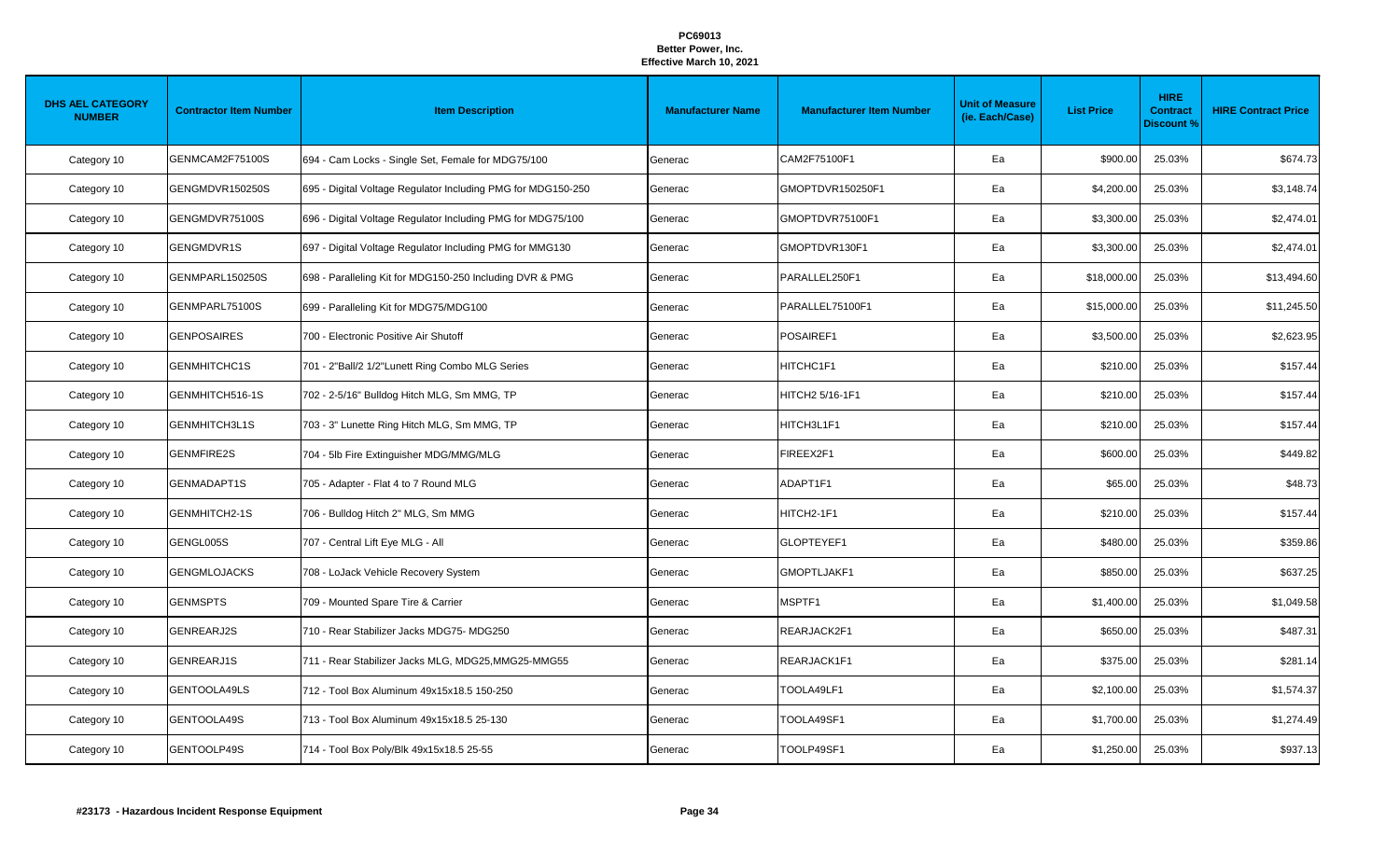| <b>DHS AEL CATEGORY</b><br><b>NUMBER</b> | <b>Contractor Item Number</b> | <b>Item Description</b>                                            | <b>Manufacturer Name</b> | <b>Manufacturer Item Number</b> | <b>Unit of Measure</b><br>(ie. Each/Case) | <b>List Price</b> | <b>HIRE</b><br><b>Contract</b><br><b>Discount %</b> | <b>HIRE Contract Price</b> |
|------------------------------------------|-------------------------------|--------------------------------------------------------------------|--------------------------|---------------------------------|-------------------------------------------|-------------------|-----------------------------------------------------|----------------------------|
| Category 10                              | <b>GEN22630S</b>              | 715 - Diffused Lighting LED Vertical Mast - Factory Install        | Generac                  | 22630F1                         | Ea                                        | \$850.00          | 25.03%                                              | \$637.25                   |
| Category 10                              | GEN22631S                     | 716 - Diffused Lighting LED Vert Mast - Fld Retrofit MLT6SM/KDS    | Generac                  | 22631F1                         | Ea                                        | \$3,600.00        | 25.03%                                              | \$2,698.92                 |
| Category 10                              | GEN22534S                     | 717 - Diffused Lighting LED Vertical Mast - Field Retrofit MH 3-5K | Generac                  | 22534F1                         | Ea                                        | \$4,400.00        | 25.03%                                              | \$3,298.68                 |
| Category 10                              | GEN23924S                     | 718 - Diffused Lighting MG Standard Mast 3-5K Field Retrofit       | Generac                  | 23924F1                         | Ea                                        | \$4,500.00        | 25.03%                                              | \$3,373.65                 |
| Category 10                              | GEN22535S                     | 719 - Diffused Lighting MG Standard Mast MLT6 MH - Field Retrofit  | Generac                  | 22535F1                         | Ea                                        | \$4,500.00        | 25.03%                                              | \$3,373.65                 |
| Category 10                              | GENMHITCH516-2S               | 720 - 2 5/16" Ball Hitch MLT                                       | Generac                  | 25/16BALLMLTF1                  | Ea                                        | \$210.00          | 25.03%                                              | \$157.44                   |
| Category 10                              | GENMHITCH3L2S                 | 721 - 3" Lunette Ring Hitch MLT                                    | Generac                  | 3LUNETTEMLTF1                   | Ea                                        | \$210.00          | 25.03%                                              | \$157.44                   |
| Category 10                              | <b>GENMFIRE3S</b>             | 722 - 5lb Fire Extinguisher MLT                                    | Generac                  | FIREEX5MLTF1                    | Ea                                        | \$230.00          | 25.03%                                              | \$172.43                   |
| Category 10                              | <b>GENMADAPT2S</b>            | 723 - Adapter Flat 4 to 7 Spade Round                              | Generac                  | ADAPT4-7F1                      | Ea                                        | \$65.00           | 25.03%                                              | \$48.73                    |
| Category 10                              | GENMHITCH2-2S                 | 724 - Bulldog Hitch 2" - MLT Series                                | Generac                  | HITCH2"MLT                      | Ea                                        | \$210.00          | 25.03%                                              | \$157.44                   |
| Category 10                              | <b>GENMHITCHC2S</b>           | 725 - Hitch 2" Combo - MLT                                         | Generac                  | 2"CHITCHMLTF1                   | Ea                                        | \$210.00          | 25.03%                                              | \$157.44                   |
| Category 10                              | GENGL010S                     | 726 - Mounted Spare Tire MLG Series & Light Towers                 | Generac                  | GLOPTSPAF1                      | Ea                                        | \$325.00          | 25.03%                                              | \$243.65                   |
| Category 10                              | LEXPIPM4SEBRBS                | 727 - 400A Manual Transfer Switch Lex SE (Blk, Red, Blu)           | <b>LEX</b>               | PIPM0400-C-C-AJ-GRXEEF1         | Ea                                        | \$12,700.00       | 10.00%                                              | \$11,430.00                |
| Category 10                              | LEXPIPM4SEBBBS                | 728 - 400A Manual Transfer Switch Lex SE (Blk, Blk, Blk)           | <b>LEX</b>               | PIPM0400-C-C-AJ-GBXEEF1         | Ea                                        | \$12,700.00       | 10.00%                                              | \$11,430.00                |
| Category 10                              | LEXPIPM4SEBOYS                | 729 - 400A Manual Transfer Switch Lex SE (Brn, Org, Yel)           | <b>LEX</b>               | PIPM0400-C-C-AJ-GOXEEF1         | Ea                                        | \$12,700.00       | 10.00%                                              | \$11,430.00                |
| Category 10                              | LEXPIPM4NSBRBS                | 730 - 400A Manual Transfer Switch Lex NSE (Blk, Red, Blu)          | <b>LEX</b>               | PIPM0400-S-S-AJ-GRXFFF1         | Ea                                        | \$10,500.00       | 10.00%                                              | \$9,450.00                 |
| Category 10                              | LEXPIPM4NSBOYS                | 731 - 400A Manual Transfer Switch Lex NSE (Brn, Org, Yel)          | <b>LEX</b>               | PIPM0400-S-S-AJ-GOXFFF1         | Ea                                        | \$10,500.00       | 10.00%                                              | \$9,450.00                 |
| Category 10                              | LEXFEL625BLS                  | 732 - 4/0 Type W Black Cable 25' Leviton Black Cam Lock            | <b>LEX</b>               | FEL600W-25-AF1                  | Ea                                        | \$350.00          | 10.00%                                              | \$315.00                   |
| Category 10                              | LEXFEL625BUS                  | 733 - 4/0 Type W Black Cable 25' Leviton Blue Cam Lock             | <b>LEX</b>               | FEL600W-25-DF1                  | Ea                                        | \$350.00          | 10.00%                                              | \$315.00                   |
| Category 10                              | LEXFEL625BRS                  | 734 - 4/0 Type W Black Cable 25' Leviton Brown Cam Lock            | <b>LEX</b>               | FEL600W-25-BRF1                 | Ea                                        | \$350.00          | 10.00%                                              | \$315.00                   |
| Category 10                              | LEXFEL625GRS                  | 735 - 4/0 Type W Black Cable 25' Leviton Green Cam Lock            | LEX                      | FEL600W-25-EF1                  | Ea                                        | \$350.00          | 10.00%                                              | \$315.00                   |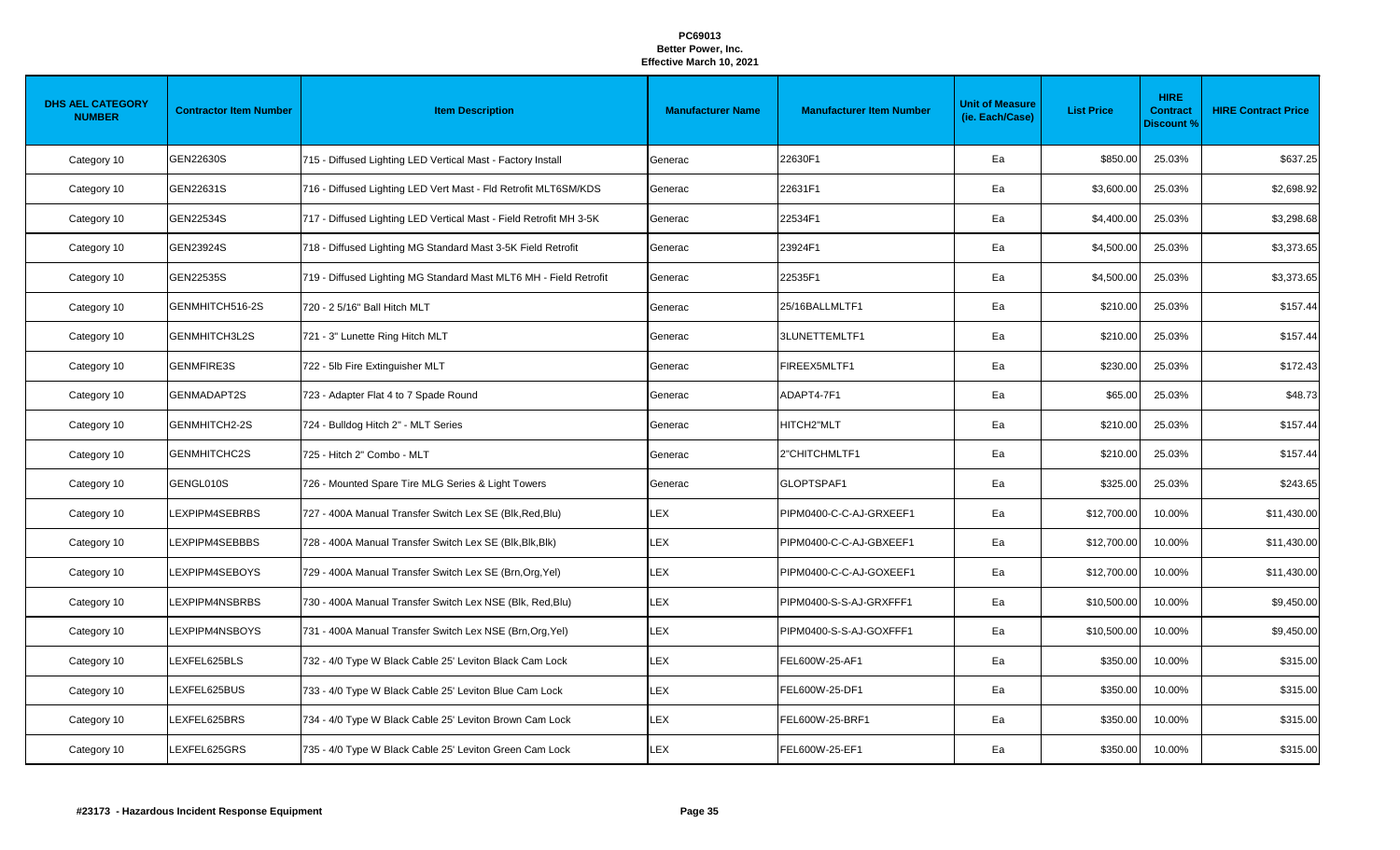| <b>DHS AEL CATEGORY</b><br><b>NUMBER</b> | <b>Contractor Item Number</b> | <b>Item Description</b>                                     | <b>Manufacturer Name</b> | <b>Manufacturer Item Number</b> | <b>Unit of Measure</b><br>(ie. Each/Case) | <b>List Price</b> | <b>HIRE</b><br><b>Contract</b><br><b>Discount %</b> | <b>HIRE Contract Price</b> |
|------------------------------------------|-------------------------------|-------------------------------------------------------------|--------------------------|---------------------------------|-------------------------------------------|-------------------|-----------------------------------------------------|----------------------------|
| Category 10                              | LEXFEL625ORS                  | 736 - 4/0 Type W Black Cable 25' Leviton Orange Cam Lock    | <b>LEX</b>               | FEL600W-25-OF1                  | Ea                                        | \$350.00          | 10.00%                                              | \$315.00                   |
| Category 10                              | LEXFEL625RES                  | 737 - 4/0 Type W Black Cable 25' Leviton Red Cam Lock       | <b>LEX</b>               | FEL600W-25-CF1                  | Ea                                        | \$350.00          | 10.00%                                              | \$315.00                   |
| Category 10                              | LEXFEL625WHS                  | 738 - 4/0 Type W Black Cable 25' Leviton White Cam Lock     | <b>LEX</b>               | FEL600W-25-BF1                  | Ea                                        | \$350.00          | 10.00%                                              | \$315.00                   |
| Category 10                              | LEXFEL625YES                  | 739 - 4/0 Type W Black Cable 25' Leviton Yellow Cam Lock    | <b>LEX</b>               | FEL600W-25-YF1                  | Ea                                        | \$350.00          | 10.00%                                              | \$315.00                   |
| Category 10                              | LEXFEL650BLS                  | 740 - 4/0 Type W Black Cable 50' Leviton Black Cam Lock     | <b>LEX</b>               | FEL600W-50-AF1                  | Ea                                        | \$610.00          | 10.00%                                              | \$549.00                   |
| Category 10                              | LEXFEL650BUS                  | 741 - 4/0 Type W Black Cable 50' Leviton Blue Cam Lock      | <b>LEX</b>               | FEL600W-50-DF1                  | Ea                                        | \$610.00          | 10.00%                                              | \$549.00                   |
| Category 10                              | LEXFEL650BRS                  | 742 - 4/0 Type W Black Cable 50' Leviton Brown Cam Lock     | <b>LEX</b>               | FEL600W-50-BRF1                 | Ea                                        | \$610.00          | 10.00%                                              | \$549.00                   |
| Category 10                              | LEXFEL650GRS                  | 743 - 4/0 Type W Black Cable 50' Leviton Green Cam Lock     | <b>LEX</b>               | FEL600W-50-EF1                  | Ea                                        | \$610.00          | 10.00%                                              | \$549.00                   |
| Category 10                              | LEXFEL650ORS                  | 744 - 4/0 Type W Black Cable 50' Leviton Orange Cam Lock    | <b>LEX</b>               | FEL600W-50-OF1                  | Ea                                        | \$610.00          | 10.00%                                              | \$549.00                   |
| Category 10                              | LEXFEL650RES                  | 745 - 4/0 Type W Black Cable 50' Leviton Red Cam Lock       | <b>LEX</b>               | FEL600W-50-CF1                  | Ea                                        | \$610.00          | 10.00%                                              | \$549.00                   |
| Category 10                              | <b>EXFEL650WHS</b>            | 746 - 4/0 Type W Black Cable 50' Leviton White Cam Lock     | LEX                      | FEL600W-50-BF1                  | Ea                                        | \$610.00          | 10.00%                                              | \$549.00                   |
| Category 10                              | LEXFEL650YES                  | 747 - 4/0 Type W Black Cable 50' Leviton Yellow Cam Lock    | <b>LEX</b>               | FEL600W-50-YF1                  | Ea                                        | \$610.00          | 10.00%                                              | \$549.00                   |
| Category 10                              | LEXTLL6WF5S                   | 748 - Bare End Tail 4/0 Type W 5' Female Cam                | <b>LEX</b>               | TLL60WF-5F1                     | Ea                                        | \$115.00          | 10.00%                                              | \$103.50                   |
| Category 10                              | LEXTLL6WM5S                   | 749 - Bare End Tail 4/0 Type W 5' Male Cam                  | <b>LEX</b>               | TLL60WM-5F1                     | Ea                                        | \$115.00          | 10.00%                                              | \$103.50                   |
| Category 10                              | LEXTLL60WF10S                 | 750 - Bare End Tail 4/0 Type W 10' Female Cam               | LEX                      | <b>TLL60WF-101A</b>             | Ea                                        | \$180.00          | 10.00%                                              | \$162.00                   |
| Category 10                              | LEXTLL60WM10S                 | 751 - Bare End Tail 4/0 Type W 10' Male Cam                 | <b>LEX</b>               | <b>TLL60WM-101A</b>             | Ea                                        | \$180.00          | 10.00%                                              | \$162.00                   |
| Category 10                              | GENGP2000IS                   | 752 - GP2200i 1.7kW Portable Gasoline Generator             | Generac                  | 7117F1                          | Ea                                        | \$970.00          | 25.03%                                              | \$727.21                   |
| Category 10                              | GENGP3000IS                   | 753 - GP3000i 2.3kW Portable Gasoline Generator             | Generac                  | 7129F1                          | Ea                                        | \$1,300.00        | 25.03%                                              | \$974.61                   |
| Category 10                              | GENGP3500IS                   | 754 - GP3500i 3kW Portable Gasoline Generator               | Generac                  | 7128F1                          | Ea                                        | \$1,200.00        | 25.03%                                              | \$899.64                   |
| Category 10                              | <b>GENIQ3500S</b>             | 755 - iQ3500 3kW Electric Start Portable Gasoline Generator | Generac                  | 7127F1                          | Ea                                        | \$2,200.00        | 25.03%                                              | \$1,649.34                 |
| Category 10                              | <b>GENGP3600S</b>             | 756 - GP3600 3.6kW Portable Gasoline Generator              | Generac                  | 7677F1                          | Ea                                        | \$680.00          | 25.03%                                              | \$509.80                   |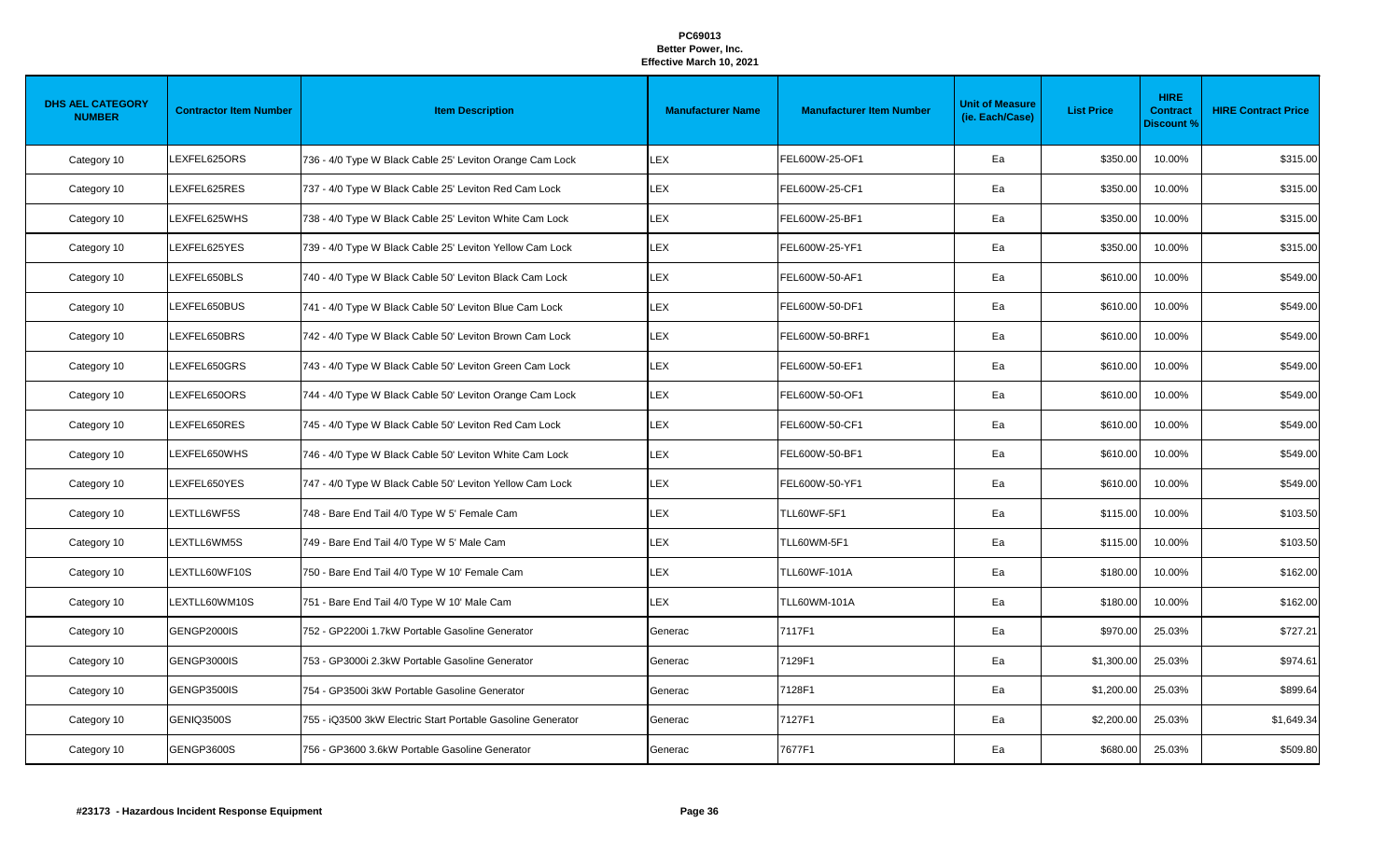| <b>DHS AEL CATEGORY</b><br><b>NUMBER</b> | <b>Contractor Item Number</b> | <b>Item Description</b>                                                              | <b>Manufacturer Name</b> | <b>Manufacturer Item Number</b> | <b>Unit of Measure</b><br>(ie. Each/Case) | <b>List Price</b> | <b>HIRE</b><br><b>Contract</b><br><b>Discount %</b> | <b>HIRE Contract Price</b> |
|------------------------------------------|-------------------------------|--------------------------------------------------------------------------------------|--------------------------|---------------------------------|-------------------------------------------|-------------------|-----------------------------------------------------|----------------------------|
| Category 10                              | <b>GENXD5000S</b>             | 757 - XD5000 5kW Electric Start Portable Diesel Generator                            | Generac                  | 6864F1                          | Ea                                        | \$5,700.00        | 25.03%                                              | \$4,273.29                 |
| Category 10                              | <b>GENGP6500S</b>             | 758 - GP6500 6.5kW Portable Gasoline Generator                                       | Generac                  | 7690F1                          | Ea                                        | \$1,200.00        | 25.03%                                              | \$899.64                   |
| Category 10                              | GENGP6500ES                   | 759 - GP6500E 6.5kW Electric Start Portable Gasoline Generator                       | Generac                  | 7682F1                          | Ea                                        | \$1,350.00        | 25.03%                                              | \$1,012.10                 |
| Category 10                              | <b>GENXC6500S</b>             | 760 - XC6500 6.5kW Portable Gasoline Generator                                       | Generac                  | 6823F1                          | Ea                                        | \$3,200.00        | 25.03%                                              | \$2,399.04                 |
| Category 10                              | GENXC6500ES                   | 761 - XC6500E 6.5kW Electric Start Portable Gasoline Generator                       | Generac                  | 6825F1                          | Ea                                        | \$3,400.00        | 25.03%                                              | \$2,548.98                 |
| Category 10                              | GENGP8000ES                   | 762 - GP8000E 8kW Electric Start Portable Gasoline Generator                         | Generac                  | 7686F1                          | Ea                                        | \$1,520.00        | 25.03%                                              | \$1,139.54                 |
| Category 10                              | GENXC8000ES                   | 763 - XC8000E 8kW Electric Start Portable Gasoline Generator                         | Generac                  | 6826F1                          | Ea                                        | \$4,000.00        | 25.03%                                              | \$2,998.80                 |
| Category 10                              | <b>GENGP15000ES</b>           | 764 - GP15000E 15kW Electric Start Portable Gasoline Generator                       | Generac                  | 5734F1                          | Ea                                        | \$4,300.00        | 25.03%                                              | \$3,223.71                 |
| Category 10                              | <b>GENGP17500ES</b>           | 765 - GP17500E 17.5kW Electric Start Portable Gasoline Generator                     | Generac                  | 5735F1                          | Ea                                        | \$4,800.00        | 25.03%                                              | \$3,598.56                 |
| Category 10                              | <b>GEN7118S</b>               | 766 - Parallel Kit for GP2200i 120V 26A, L5-30 Output Receptacle                     | Generac                  | 7118F1                          | Ea                                        | \$160.00          | 25.03%                                              | \$119.95                   |
| Category 10                              | <b>GEN7668S</b>               | 767 - Parallel Kit for iQ3500 50A 14-50R & 30A TT-30R Receptacle                     | Generac                  | 7668F1                          | Ea                                        | \$160.00          | 25.03%                                              | \$119.95                   |
| Category 14                              | FSBN160PS                     | 768 - Flex Safe 60" Hi-Vis Yellow Barrier Package with Carry Bag & Choice<br>of Sign | Flex Safe USA            | <b>FS-BN1-60P1A</b>             | Ea                                        | \$325.00          | 10.00%                                              | \$292.50                   |
| Category 14                              | FSBN260PS                     | 769 - Flex Safe 60" Safety Orange Barrier Package with Carry Bag &<br>Choice of Sign | Flex Safe USA            | FS-BN2-60P1A                    | Ea                                        | \$325.00          | 10.00%                                              | \$292.50                   |
| Category 14                              | FSBN1PS                       | 770 - Flex Safe 84" Hi-Vis Yellow Barrier Package with Carry Bag & Choice<br>of Sign | Flex Safe USA            | FS-BN1P1A                       | Ea                                        | \$325.00          | 10.00%                                              | \$292.50                   |
| Category 14                              | FSBN2PS                       | 771 - Flex Safe 84" Safety Orange Barrier Package with Carry Bag &<br>Choice of Sign | Flex Safe USA            | FS-BN2P1A                       | Ea                                        | \$325.00          | 10.00%                                              | \$292.50                   |
| Category 14                              | <b>FSSANDBAGS</b>             | 772 - Saddle Style Sand Bag                                                          | Flex Safe USA            | <b>FS-SANDBAG</b>               | Ea                                        | \$37.00           | 10.00%                                              | \$33.30                    |
| Category 14                              | <b>FSDSNBYES</b>              | 773 - Blank Hi-Vis Yellow Sign                                                       | Flex Safe USA            | FS-DSN-B-Y-E                    | Ea                                        | \$38.00           | 10.00%                                              | \$34.20                    |
| Category 14                              | <b>FSDSNBOES</b>              | 774 - Blank Safety Orange Sign                                                       | Flex Safe USA            | FS-DSN-B-O-E                    | Ea                                        | \$38.00           | 10.00%                                              | \$34.20                    |
| Category 14                              | <b>FSDSNDYES</b>              | 775 - "DETOUR" Hi-Vis Yellow Sign                                                    | Flex Safe USA            | FS-DSN-D-Y-E                    | Ea                                        | \$48.00           | 10.00%                                              | \$43.20                    |
| Category 14                              | <b>FSDSNDOES</b>              | 776 - "DETOUR" Safety Orange Sign                                                    | Flex Safe USA            | FS-DSN-D-O-E                    | Ea                                        | \$48.00           | 10.00%                                              | \$43.20                    |
| Category 14                              | <b>FSDSNFYES</b>              | 777 - "FIRE LINE DO NOT CROSS" Hi-Vis Yellow Sign                                    | Flex Safe USA            | FS-DSN-F-Y-E                    | Ea                                        | \$48.00           | 10.00%                                              | \$43.20                    |